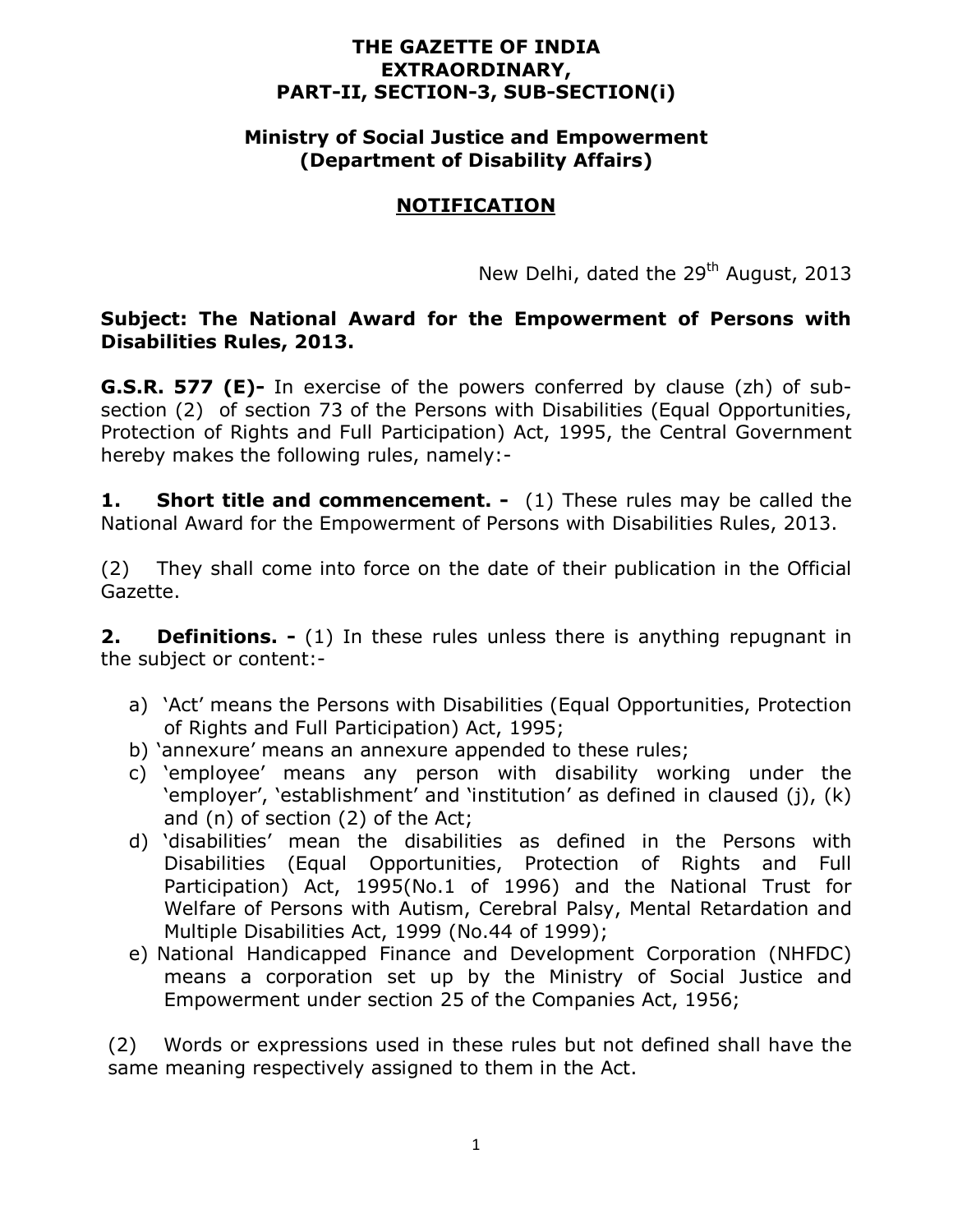**3.** Description and categories of the awards. - (1) The awards shall be given on 3<sup>rd</sup> day of December on the occasion of international day for the disabled persons every year every year in the following fourteen categories:-

| I.     | <b>Best Employee/ Self Employed with Disabilities</b> |                                                                                                                                                |                                                                                                                    |  |
|--------|-------------------------------------------------------|------------------------------------------------------------------------------------------------------------------------------------------------|--------------------------------------------------------------------------------------------------------------------|--|
| No.    | Sub-category                                          | No. of awards                                                                                                                                  | <b>Component of awards</b>                                                                                         |  |
| (i)    | <b>Blindness</b>                                      | Two[One for Male and One<br>for Female]                                                                                                        | of<br>Rupees Fifty<br>Cash<br>Thousand, a<br>citation,<br>certificate and a medal to<br>every awardee              |  |
| (ii)   | Low Vision                                            | Two[One for Male and One<br>for Female]                                                                                                        | Rupees Fifty<br>of<br>Cash<br>Thousand, a citation,<br>certificate and a medal to<br>every awardee                 |  |
| (iii)  | Leprosy Cured                                         | Two[One for Male and One<br>for Female]                                                                                                        | Cash of Rupees Fifty<br>Thousand, a citation,<br>certificate and a medal to<br>every awardee                       |  |
| (iv)   | Hearing Impairment                                    | Two[One for Male and One<br>for Female]                                                                                                        | Cash<br>Rupees Fifty<br>of<br>Thousand, a citation,<br>certificate and a medal to<br>every awardee                 |  |
| (v)    | Locomotor Disability                                  | Two <sup>[One for Male and One</sup><br>for Female]                                                                                            | Rupees Fifty<br>of<br>Cash<br>citation,<br>Thousand, a<br>certificate and a medal to<br>every awardee              |  |
| (vi)   | Cerebral Palsy                                        | Two[One for Male and One<br>for Female]                                                                                                        | of<br>Rupees Fifty<br>Cash<br>Thousand, a<br>citation,<br>certificate and a medal to<br>every awardee              |  |
| (vii)  | <b>Mental Retardation</b>                             | Two[One for Male and One<br>for Female]                                                                                                        | Rupees Fifty<br>Cash<br>of<br>Thousand, a<br>citation,<br>certificate and a medal to<br>every awardee              |  |
| (viii) | <b>Mental illness</b>                                 | Two <sup>[One for Male and One</sup><br>for Female]                                                                                            | Rupees Fifty<br>Cash<br>of<br>Thousand, a<br>citation,<br>certificate and a medal to<br>every awardee              |  |
| (ix)   | Autism                                                | Two <sub>[One for Male and One</sub><br>for Female]                                                                                            | of Rupees Fifty<br>Cash<br>Thousand,<br>a citation,<br>certificate and a medal to<br>every awardee                 |  |
| (x)    | <b>Multiple Disabilities</b>                          | Two <sub>[One for Male and One</sub><br>for Female]                                                                                            | Cash<br><b>Rupees</b><br>Fifty<br>of<br>Thousand,<br>citation,<br>a<br>certificate and a medal to<br>every awardee |  |
| П.     |                                                       | Award for Best Employers and Placement Officer or Agency                                                                                       |                                                                                                                    |  |
| No.    | Sub-category                                          | No. of awards                                                                                                                                  | <b>Component of awards</b>                                                                                         |  |
| (i)    | Best Employer                                         | <b>Three</b> - One each to:<br>(i)<br>Government<br>organization<br>(ii)<br>Public<br>Sector<br>Undertaking<br>or<br>Autonomous<br>Local<br>or | Cash of Rupees One Lakh, a<br>citation, certificate and a<br>medal to every awardee                                |  |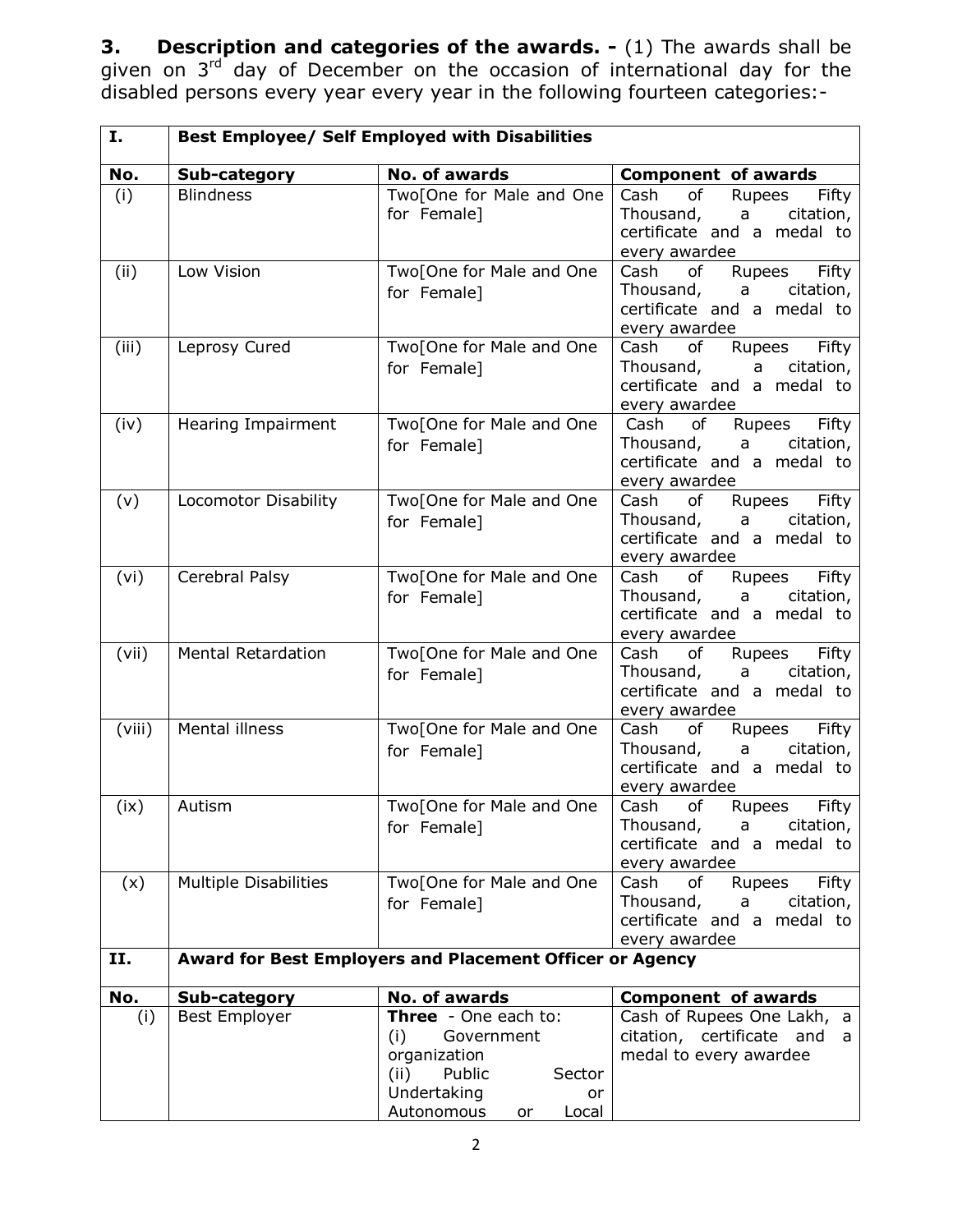|       |                                           | Government Body<br>Private<br>(iii)<br>or<br>Non<br>Governmental Organization                                                                                                                |                                                                                                         |
|-------|-------------------------------------------|----------------------------------------------------------------------------------------------------------------------------------------------------------------------------------------------|---------------------------------------------------------------------------------------------------------|
| (ii)  | Best Placement Officer/<br>Agency         | Two -One each to:<br>Autonomous<br>(i)<br>Government Organization<br>Public<br>Sector<br>or<br>Undertaking<br>Private<br>(ii)<br>Non-<br><b>or</b><br>Governmental Organization<br>or Office | Cash of<br>Rupees<br>Fifty<br>Thousand, a<br>citation,<br>certificate and a shield to<br>every awardee. |
| III.  | with Disabilities                         |                                                                                                                                                                                              | Award for Best Individual and Institution Working for the Cause of Persons                              |
| No.   | Sub-category                              | No. of awards                                                                                                                                                                                | <b>Component of awards</b>                                                                              |
| (i)   | Best Individual                           | (One each for<br>Two<br>Professional<br>Non<br>and<br>Professional)                                                                                                                          | Cash of Rupees One Lakh, a<br>citation and a certificate to<br>every awardee.                           |
| (ii)  | <b>Best Institution</b>                   | Two<br>One each for:                                                                                                                                                                         | Cash of Rupees Two Lakh, a<br>citation and a certificate to<br>every awardee.                           |
|       |                                           | (i)<br>organization<br>An<br>providing<br>holistic<br>comprehensive services to<br>the<br>with<br>persons<br>disabilities<br>in<br>a<br>comprehensive manner.                                |                                                                                                         |
|       |                                           | and<br>An<br>organization<br>(ii)<br>inclusive<br>promoting<br>education<br>the<br>to<br>children/persons<br>with<br>disabilities                                                            |                                                                                                         |
| IV.   | <b>Role Model Awards</b>                  |                                                                                                                                                                                              |                                                                                                         |
| No.   | Sub-category                              | No. of awards                                                                                                                                                                                | <b>Component of awards</b>                                                                              |
| (i).  | Blindness or low vision                   | Two <sup>[One for Male and One</sup><br>for Female]                                                                                                                                          | Cash of Rupees One Lakh, a<br>citation and a certificate to<br>every awardee.                           |
| (ii)  | Leprosy cured                             | Two[One for Male and One<br>for Female]                                                                                                                                                      | Cash of Rupees One Lakh, a<br>citation and a certificate to<br>every awardee.                           |
| (iii) | Hearing impairment                        | Two <sub>[One for Male and One</sub><br>for Female]                                                                                                                                          | Cash of Rupees One Lakh, a<br>citation and a certificate to<br>every awardee.                           |
| (iv)  | Locomotor Disability or<br>Cerebral Palsy | Two[One for Male and One<br>for Female]                                                                                                                                                      | Cash of Rupees One Lakh, a<br>citation and a certificate to<br>every awardee.                           |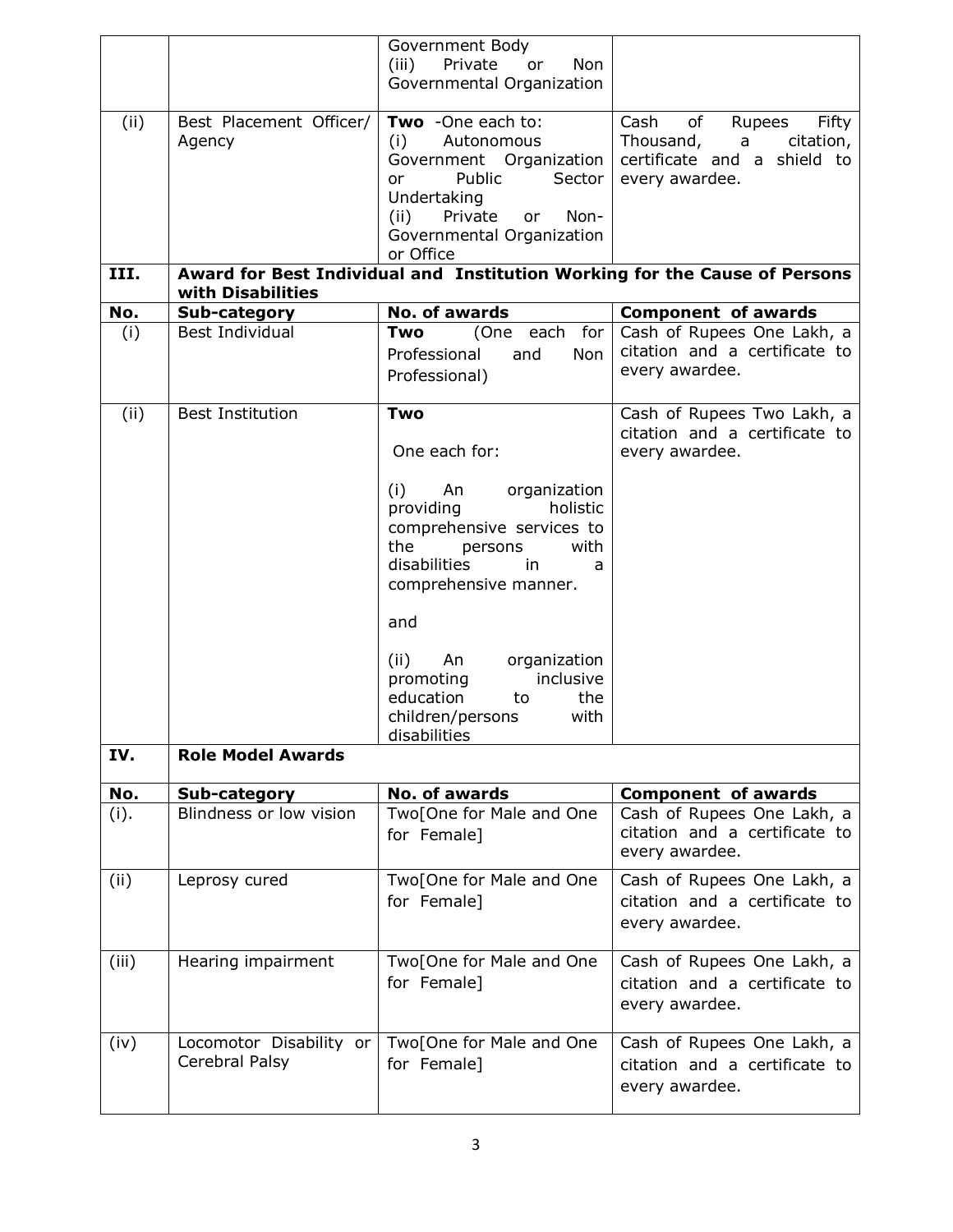| (v)   | Mental<br>Retardation/                                      | Two[One for Male and One        | Cash of Rupees One Lakh, a                                                 |  |
|-------|-------------------------------------------------------------|---------------------------------|----------------------------------------------------------------------------|--|
|       | Mental Illness or Autism                                    | for Female]                     | citation and a certificate to                                              |  |
|       |                                                             |                                 | every awardee.                                                             |  |
|       |                                                             |                                 |                                                                            |  |
| V.    |                                                             |                                 | Awards for Best Applied Research or Innovation or Product Development      |  |
|       | Aimed at Improving the life of Persons with Disabilities    |                                 |                                                                            |  |
| No.   | Sub-category                                                | <b>No. of awards</b>            | <b>Component of awards</b>                                                 |  |
| (i)   | Best Applied Research                                       | One                             | Cash of Rupees One Lakh, a                                                 |  |
|       | Technological<br><b>or</b>                                  |                                 | citation and a certificate.                                                |  |
|       | Innovation                                                  |                                 |                                                                            |  |
|       | Aimed at Improving the<br>life                              |                                 |                                                                            |  |
|       | Persons<br>of<br>with                                       |                                 |                                                                            |  |
|       | Disabilities.                                               |                                 |                                                                            |  |
| (ii)  | Development of new                                          | Two                             | Cash of Rupees One Lakh, a                                                 |  |
|       | Cost-effective<br>product                                   |                                 | citation and a certificate to                                              |  |
|       | for manufacture Aimed                                       |                                 | every awardee.                                                             |  |
|       | at Improving the life of<br>Persons<br>with                 |                                 |                                                                            |  |
|       | Disabilities.                                               |                                 |                                                                            |  |
| VII.  |                                                             |                                 | Award for the Outstanding Work in the Creation of Barrier-Free Environment |  |
|       | for the Persons with Disabilities                           |                                 |                                                                            |  |
| No.   | Sub-category                                                | <b>No. of awards</b>            | <b>Component of awards</b>                                                 |  |
| (i)   | Government                                                  | One                             | A citation and a certificate.                                              |  |
|       | Department or Offices                                       |                                 |                                                                            |  |
|       | or PSUs or Autonomous                                       |                                 |                                                                            |  |
|       | <b>Bodies</b>                                               |                                 |                                                                            |  |
| (ii)  | Local Bodies                                                | One                             | Cash of Rupees Two Lakh,, a                                                |  |
|       |                                                             |                                 | citation and a certificate.                                                |  |
|       |                                                             |                                 |                                                                            |  |
| (iii) | Private Sector or NGOs                                      | One                             | Cash of Rupees Two Lakh, a                                                 |  |
| VII.  | Award for the Best                                          | One                             | citation and a certificate.<br>Shield, a certificate and<br>A              |  |
|       | <b>District in Providing</b>                                |                                 | citation. No cash award                                                    |  |
|       | <b>Rehabilitation Service</b>                               |                                 |                                                                            |  |
|       |                                                             |                                 |                                                                            |  |
| VIII. | <b>Best</b><br><b>State</b>                                 | One                             | Shield, a certificate and<br>A                                             |  |
|       | <b>Channelizing Agency</b><br>of<br><b>National</b>         |                                 | citation.                                                                  |  |
|       | <b>Handicapped Finance</b>                                  |                                 |                                                                            |  |
|       | and Development                                             |                                 |                                                                            |  |
|       | Corporation.                                                |                                 |                                                                            |  |
| IX.   | Award<br>the<br>for                                         | Two[one for Male and one        | Cash<br>Fifty<br>of<br>Rupees                                              |  |
|       | <b>Outstanding Creative</b><br><b>Adult Persons</b><br>with | for Female]                     | Thousand,<br>medal,<br>a<br>a<br>citation and a certificate to             |  |
|       | <b>Disabilities</b>                                         |                                 | every awardee.                                                             |  |
| X.    | Award for the Best                                          | <b>Two</b> [one for Boy and one | of<br>Fifty<br>Cash<br>rupees                                              |  |
|       | <b>Creative Child</b><br>with                               | for Girl 1                      | medal,<br>Thousand,<br>a<br>a                                              |  |
|       | <b>Disabilities</b>                                         |                                 | citation and a certificate to                                              |  |
|       |                                                             |                                 | every awardee.                                                             |  |
| XI.   | <b>Best Braille Press</b>                                   | One                             | Cash of Rupees One Lakh, a<br>citation and a certificate.                  |  |
| XII.  | <b>Best Accessible Website</b>                              |                                 |                                                                            |  |
|       |                                                             |                                 |                                                                            |  |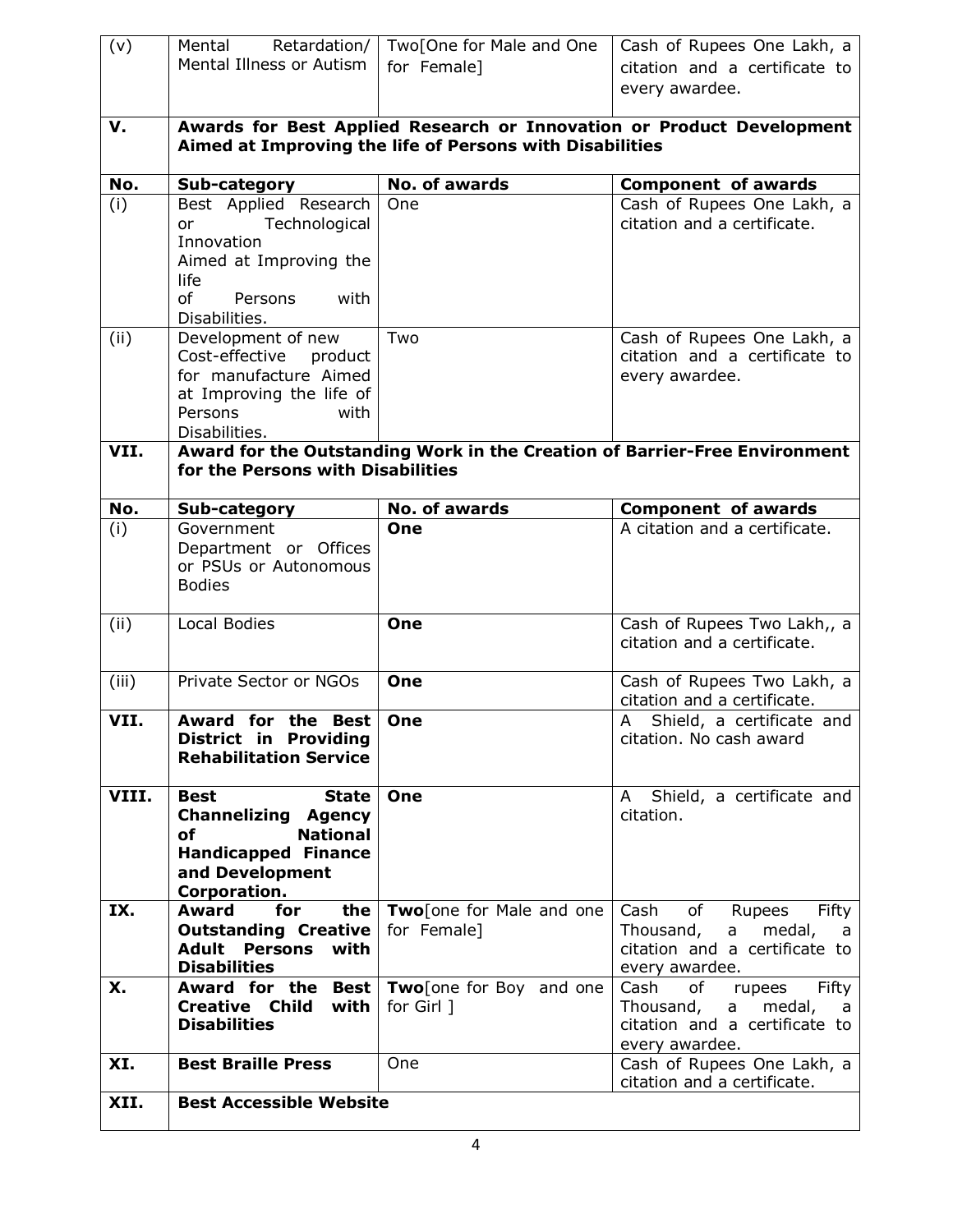| No.   | Sub-category                                                                                             | <b>No. of awards</b>                    | <b>Component of awards</b>                                                            |
|-------|----------------------------------------------------------------------------------------------------------|-----------------------------------------|---------------------------------------------------------------------------------------|
| (i)   | Govt.                                                                                                    | One                                     | A shield, a certificate & a<br>citation                                               |
| (ii)  | PSU or Local Bodies                                                                                      | One                                     | A shield, a certificate & a<br>citation                                               |
| (iii) | Pvt. Sector                                                                                              | One                                     | A shield, a certificate & a<br>citation                                               |
| XIII. | in l<br><b>Best</b><br><b>State</b><br>promoting<br>of<br>empowerment<br>with<br>persons<br>disabilities | One                                     | A shield, a certificate, a<br>citation.                                               |
| XIV.  | Best sports<br>person<br>with disability                                                                 | Two[One for Male and One<br>for Female] | Cash of Rupees One lakh, a<br>citation, certificate and a<br>shield to every awardee. |

**4. Procedure for inviting applications for the awards and selection of Awardees. -** (1) Applications shall be invited from eligible candidates or establishment or institutions in categories as prescribed in section 3 in prescribed application form given at Annexure-A to Annexure-P through advertisement in the leading National and Regional newspapers.

(2) Ministry of Social Justice & Empowerment, Department of Disability Affairs shall write to the Central Ministries, State Governments, Union Territory Administrations and earlier awardees inviting nominations for the awards.

**5. Agencies or Individuals who can nominate and procedure for forwarding of nominations. -** (1) The Central Government, State Governments and Union territory Administrations shall forward their recommendations to the Ministry of Social Justice and Empowerment, Department of Disability Affairs by the stipulated date.

(2) The awardees may also recommend and send application.

(3) Applications received after due date shall not be considered for Award.

**6. Screening Committees for short-listing of nominations received. -**  (1) There shall be screening committees for short listing of awardees in different categories of national awards. The screening committees shall comprise of four to five members, including the Chairman, out of the following:-

a) Serving or retired officers of the rank of Additional Secretary and above of the Central Government or Officers of the reputed Government Institutions;

b) Eminent personalities and experts in the field of disability or expert in the relevant field of award;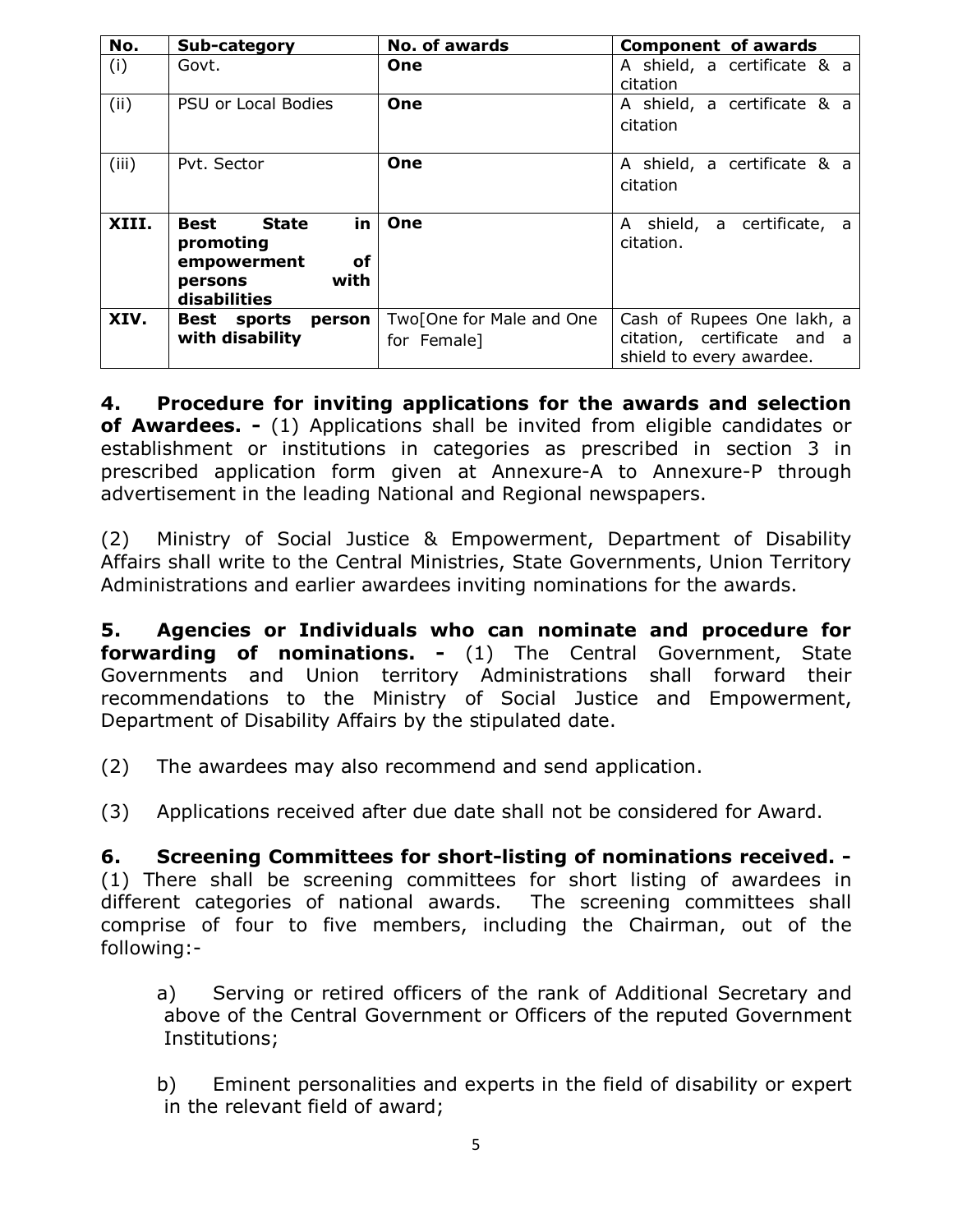c) Representatives of Non-Governmental Organizations;

d) Officers of the rank of Deputy Secretary and above of the Department of Disability Affairs and organizations under the Department shall act as convener of the screening committees.

(2) The National Selection Committee shall decide the nomination of the awardees for various categories on the basis of recommendation of the screening committees.

(3) The convenors of the Screening Committees shall assist the National Selection Committee in selection process.

(4) The non-official members of the Screening Committees and the National Selection Committee shall be entitled to TA and DA in accordance with the financial rules and procedures as applicable in Government of India.

(5) The awardees nominated under different categories of the national award shall be informed about date and venue of the national award function each year through Speed Post or Express Telegram or FAX or Telephone. The awards may be received personally by the selected individuals or representative of the institution.

**7.** National Selection Committee. - (1) The selection of the awardees shall be made on the basis of recommendations of the screening committees by a National Selection Committee.

| (2) |  | The National Selection Committee shall consist of the following officials:- |  |  |  |
|-----|--|-----------------------------------------------------------------------------|--|--|--|
|-----|--|-----------------------------------------------------------------------------|--|--|--|

| (i)    | Union Minister of Social Justice and Chairperson, ex-offico<br>Empowerment                |                                      |
|--------|-------------------------------------------------------------------------------------------|--------------------------------------|
| (ii)   | Minister of State for Department<br><b>Disability Affairs</b>                             | of   Vice-Chairperson, ex-<br>offico |
| (iii)  | Secretary, Department of Disability Affairs, Member, ex-offico<br>M/o SJ&E                |                                      |
| (iv)   | Chairperson, National Commission for Member<br>Women,                                     |                                      |
| (v)    | Director, Lalit Kala Academy                                                              | Member                               |
| (vi)   | Representative of Confederation of Indian Member<br>Industries (CII).                     |                                      |
| (vii)  | Head of<br>Department, Deptt.<br>Rehabilitation, Safdarjung Hospital, New<br><b>Delhi</b> | of Member                            |
| (viii) | Representative of CSIR not below the rank   Member<br>of JS                               |                                      |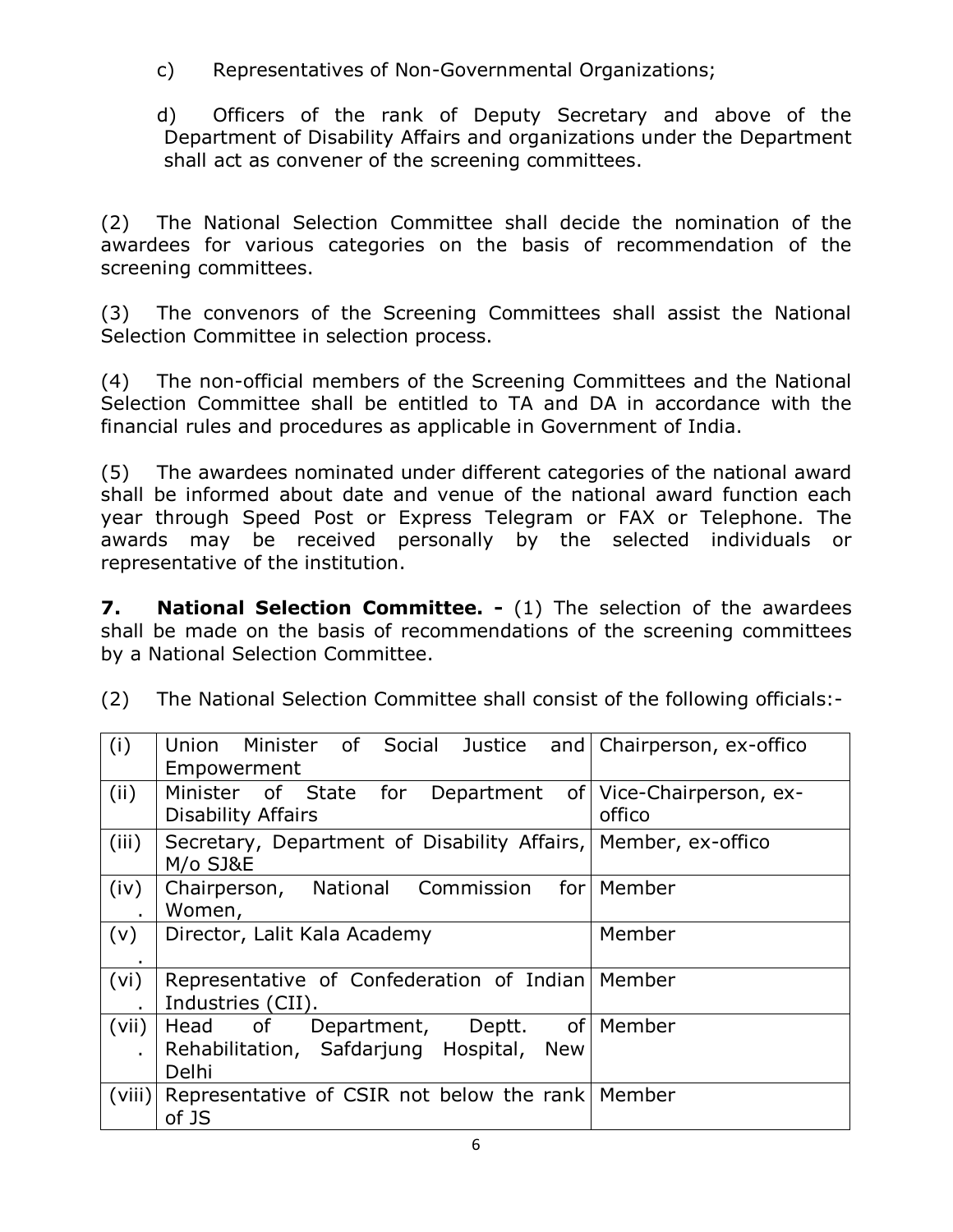| (ix)  | Representative of Rehabilitation Wing of Member          |        |
|-------|----------------------------------------------------------|--------|
|       | <b>DRDO</b>                                              |        |
| (x)   | The Chief Commissioner for Persons with   Member         |        |
|       | <b>Disabilities</b>                                      |        |
| (xi)  | Chairman, Rehabilitation Council of India                | Member |
| (xii) | Chairperson, National Trust, New Delhi                   | Member |
|       | (xiii) Special Secretary/Additional Secretary,           | Member |
|       | Deptt. of Disability Affairs or M/o SJ&E                 |        |
|       | (xiv) Joint Secretary, Department of Disability Convener |        |
|       | Affairs, M/o Social Justice<br>and                       |        |
|       | Empowerment                                              |        |

(3) The Department of Disability Affairs may co-opt members to the Selection Committee

(4) The non-official members of the Selection Committee shall be entitled to TA and DA in accordance with the financial rules and procedures as applicable in Government of India.

(5) The decision of the National Selection Committee shall be by a majority vote and in the extent of votes on both sides being equal, the Chairperson presiding over a particular meeting shall have a casting vote.

(6) The decision of the Selection Committee shall be final.

## **8. Criteria for selection. -**

#### **(1) For best employees or self-employed with disabilities:-**

(a) There shall be twenty national awards for the best employers or selfemployed with disabilities in the following ten specified categories:-

- (i) blindness;
- (ii) low vision;
- (iii) leprosy cured;
- (iv) hearing impairment;
- (v) locomotor disability;
- (vi) cerebral palsy;
- (vii) mental retardation;
- (viii) mental illness;
- (ix) autism; and
- (x) multiple disabilities.

(b) Employees of Government, Statutory Bodies, Corporations, local bodies, Public Sector Undertakings of Central and State Governments, private sector, etc and Self Employed persons are eligible for awards.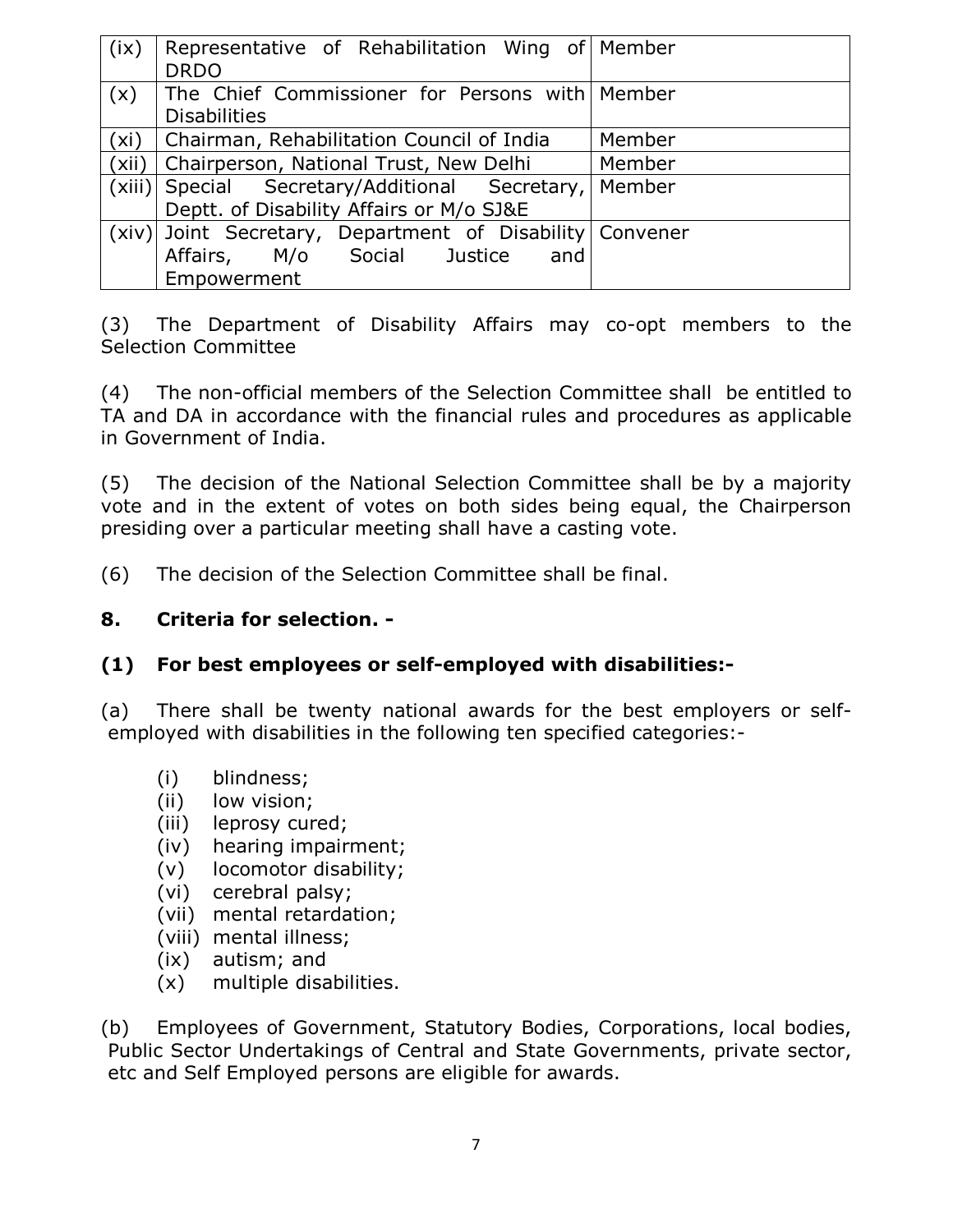(c) The employees with disabilities shall be assessed on the basis of the following criteria:-

| SI.No.         | Criteria                                            | Weight |
|----------------|-----------------------------------------------------|--------|
| (i)            | Punctuality and regularity in attendance            | 10%    |
| (ii)           | Cooperation with superiors and fellow-employees     | 10%    |
| (iii)          | Extent of mobility, self-care and independence etc. | 10%    |
| (iv)           | No excessive demands for adjustment in physical     | 10%    |
|                | Environment, equipment, machinery and process       |        |
|                | etc                                                 |        |
| (v)            | No extra demand for special remuneration in the     | 10%    |
|                | context of disability.                              |        |
| (vi)           | Type of Disability                                  | 10%    |
| (vii)          | <b>Extent of Disability</b>                         | 10%    |
| (viii)         | Output/Production in comparison to                  | 10%    |
|                | his/her non-disabled colleagues                     |        |
| (ix)           | Education/Qualification acquired after              | 10%    |
|                | Becoming disabled                                   |        |
| $\mathsf{(x)}$ | Growth in career after becoming disabled            | 10%    |

(d) Self-employed persons with disabilities shall be assessed on the basis of the following criteria:-

| SI.No. | Criteria                                              | Weight |
|--------|-------------------------------------------------------|--------|
| (i)    | The business is either showing break even or $15\%$   |        |
|        | making considerable profits                           |        |
| (ii)   | The persons with disabilities play important role in  | 10%    |
|        | the management of business                            |        |
| (iii)  | The person with disabilities pays his employees and   | 10%    |
|        | pays installments to financial institutions regularly |        |
|        | towards payments of loans                             |        |
| (iv)   | Annual turnover for the last five years               | 15%    |
| (v)    | Innovation introduced in the enterprise               | 10%    |
| (vi)   | Extent of independence in holding the enterprise      | 10%    |
| (vii)  | The number of disabled persons employed in the        | 10%    |
|        | enterprise                                            |        |
| (viii) | Extent & Type of disability despite which enterprise  | 10%    |
|        | was established and run successfully                  |        |
| (ix)   | Socio-economic circumstances despite which the        | 10%    |
|        | enterprise was established and run successfully       |        |

(e) Selection Committee while selecting the awardees in the category of employees or self-employed persons with disabilities shall give due representation to both rural and urban disabled persons and disabled women and shall ensure equitable regional representation.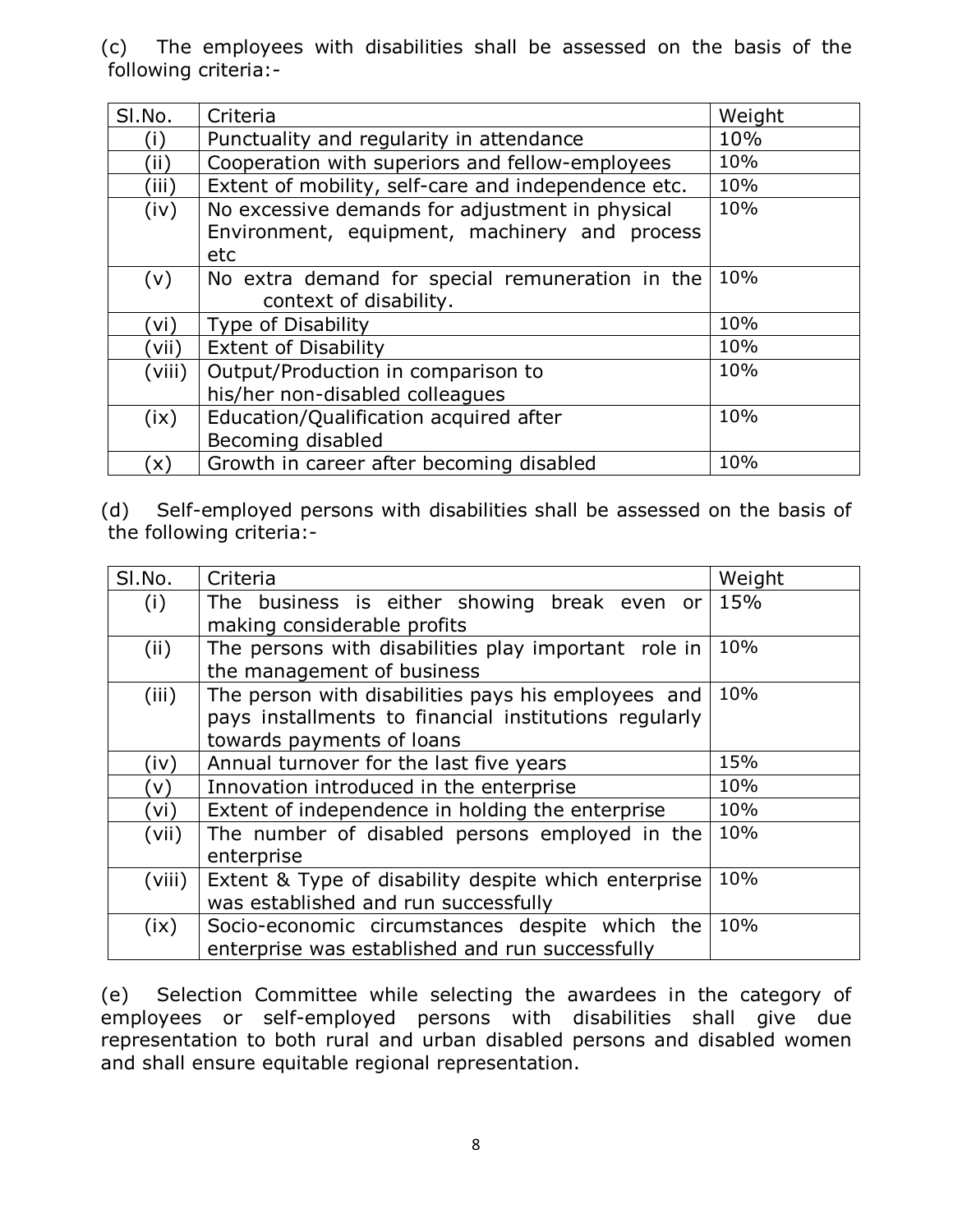(f) The applications shall be invited in the prescribed format attached at Annexure-A.

# **(2) For best employers:-**

(a) The outstanding employers of the disabled under the three subcategories (i) Government organization; (ii) Public Sector Undertaking or Autonomous Body or Local Government Body; and (iii) Private or Non Governmental Organization; shall be assessed on the basis of the following criteria :-

| SI.No. | Criteria                                                                                                                                                                                                                                                   | Weight |
|--------|------------------------------------------------------------------------------------------------------------------------------------------------------------------------------------------------------------------------------------------------------------|--------|
| (i)    | That at least 10% of the employees are disabled<br>subject To a minimum of disabled persons in a given<br>Establishment. (In case of large Establishment<br>employing 100 disabled persons or more, the<br>condition of 10% need not be rigidly adhered to | 20%    |
| (ii)   | That wherever<br>minor<br>necessary<br>adjustment/modifications in the machinery have been<br>made;                                                                                                                                                        | 5%     |
| (iii)  | That necessary environmental modifications at the<br>worksite have been made including barrier free<br>access;                                                                                                                                             | 10%    |
| (iv)   | That the employees with disabilities are offered the<br>same conditions in service, including the rates of pay<br>as given to other employees for similar work;                                                                                            | 15%    |
| (v)    | That the employers have shown sympathetic<br>understanding of the problems of the disabled                                                                                                                                                                 | 10%    |
| (vi)   | that when necessary and feasible, such additional<br>facilities such as accommodation and transport etc,<br>are provided                                                                                                                                   | 10%    |
| (vii)  | Retention rate                                                                                                                                                                                                                                             | 10%    |
| (viii) | Employees assessment                                                                                                                                                                                                                                       | 10%    |
| (ix)   | Productivity ensured                                                                                                                                                                                                                                       | 10%    |

(b) The applications shall be invited in the prescribed format attached at Annexure-B.

## **(3) For best placement officers or agency:**

(a) There shall be two National Awards under the category of placement officer/agency of person with disabilities, one each in the following two subcategories: -

- (i) Autonomous Government Organization or Public Sector Undertaking; and
- (ii) Private/Non-Governmental Organization or Officer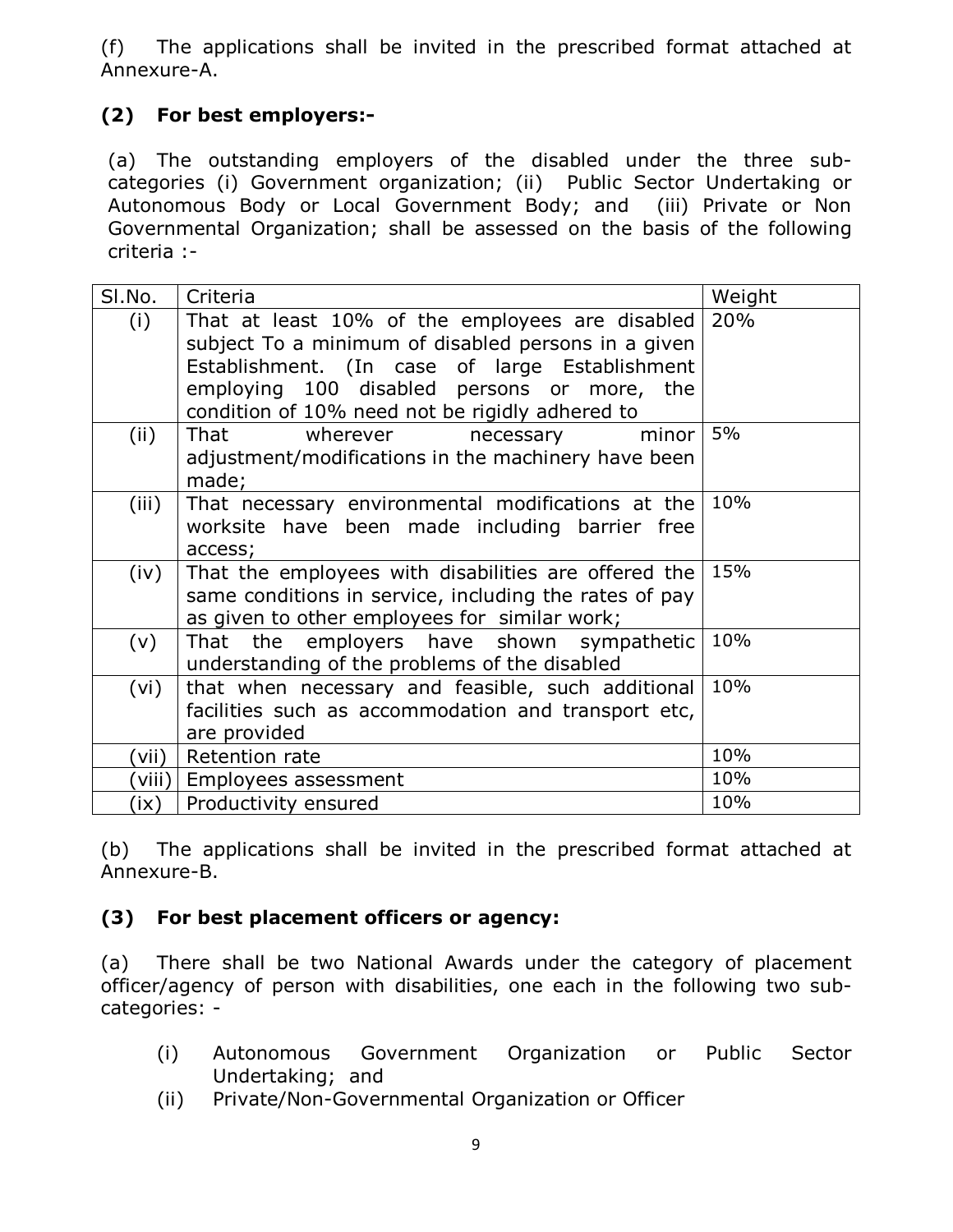(b) The best placement officer for placement of persons with disabilities shall be assessed on the basis of the following criteria:-

| SI.No. | Criteria                                                                                                                                                               | Weight |
|--------|------------------------------------------------------------------------------------------------------------------------------------------------------------------------|--------|
| (i)    | That he/she has placed at least 50% registered<br>unemployed disabled persons in employment<br>during the last five years and that at least 30% of<br>them were women; | 20%    |
| (ii)   | Total number of persons with disabilities placed<br>during the last five years                                                                                         | 10%    |
| (iii)  | His/her follow-up during the last five years coupled<br>with placements of the people registered with<br>him/her up to the end of the last year is<br>outstanding;     | 25%    |
| (iv)   | That the attitude of the placement officer towards<br>the registered persons with disabilities has been<br>positive and helpful;                                       | 20%    |
| (v)    | The percentage of dropout employees should not<br>exceed 20% in a given year;                                                                                          | 15%    |
| (vi)   | The placement officer shall provide placement to all<br>categories of disabled persons and maintain a<br>balance amongst them while assisting for<br>placement.        | 10%    |

(c) The applications shall be invited in the prescribed format attached Annexure-C.

# **(4) For best individual:-**

(a) Two National Awards shall be given to individuals (one each to professional and non-professional) working for the cause of the persons with specified disabilities.

(b) Awards shall be presented to the individual who has rendered best work in a year for the cause of the disabled in a particular year. Eminence of individual shall be determined on the following basis:-

- i) The organization in which he/she works considers him/her as outstanding.
- ii) He/she has been responsible for initiating new program or services in the last 10 years resulting in benefiting the people with disabilities particularly in rural areas.
- iii) Paid officers of the Institution shall not be eligible for selection. However, paid workers/officers of the NGOs working for the cause of the disabled could be eligible.
- iv) His/her contribution should be outstanding in the areas of disabled welfare/rehabilitation/education/training etc.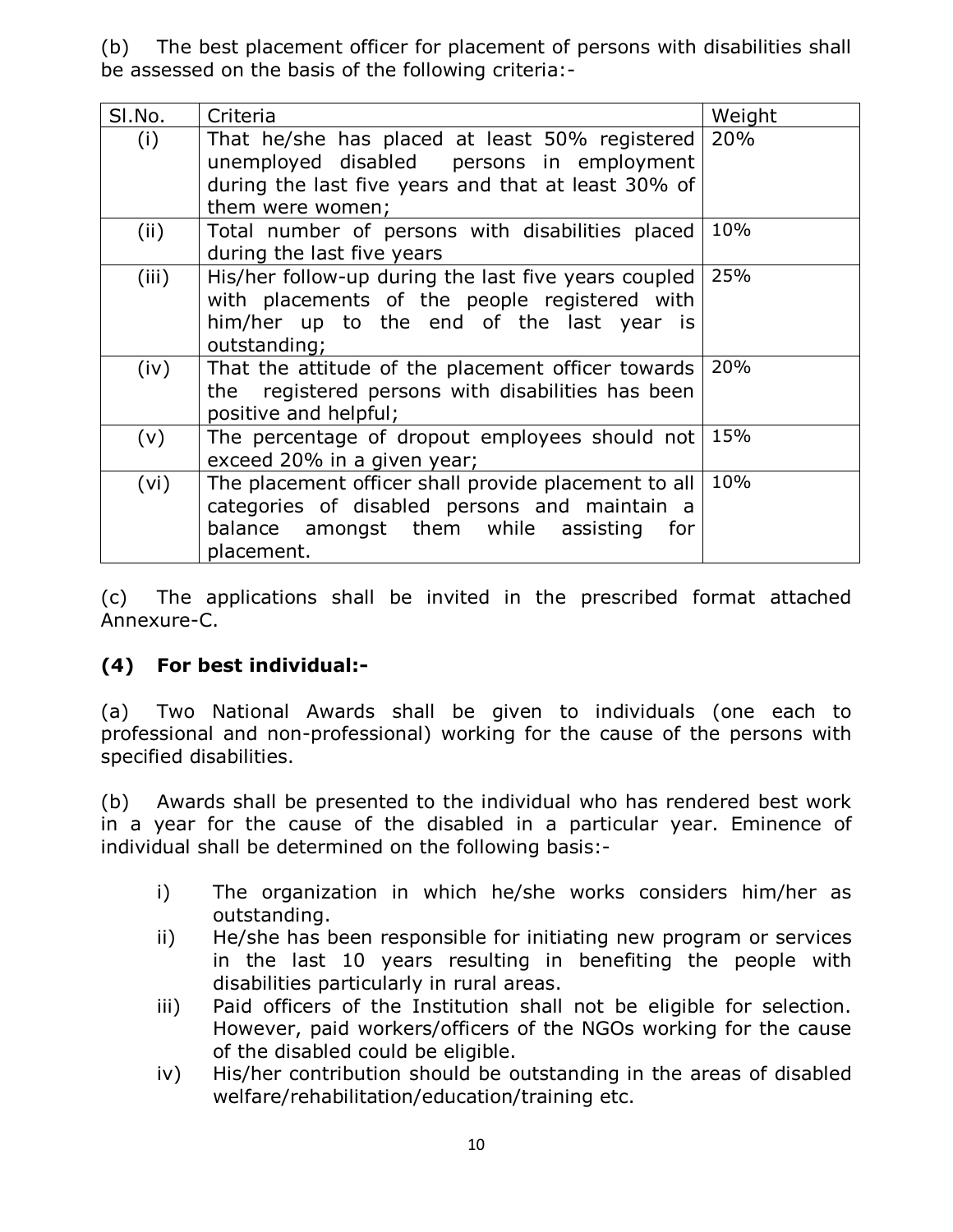- v) His/her contribution in developing rehabilitation model for Community Based Rehabilitation and replicating the same in the inaccessible rural areas.
- vi) Outstanding person championing the welfare and overall development of the disabled and sensitizing the community regarding rights and equal opportunities for the disabled.
- vii) The quality of the work performed by the individual in the cause of the disabled and its significance for the cause shall also be given due weight- age.
- viii) He/she has outstanding professional achievements to his/her credit.

(c) The applications shall be invited in the prescribed format attached Annexure-D.

# **(5) For best institution:**

(a) There shall be two National Awards under this category, one award each would be provided under the following two sub-categories:-

- (i) An organization providing holistic comprehensive services to the persons with disabilities in a comprehensive manner; and
- (ii) An organization promoting inclusive education to the children/persons with disabilities
- (b) The criteria for giving awards in this category shall be as under:-

| SI.No. | Criteria                                            | Weight |
|--------|-----------------------------------------------------|--------|
| (i)    | Has started comprehensive service for people with   | 10%    |
|        | various disabilities.                               |        |
| (ii)   | Has adapted new equipments.                         | 10%    |
| (iii)  | Has provided new services.                          | 15%    |
| (iv)   | Has undertaken new strategies for improving         | 10%    |
|        | existing services                                   |        |
| (v)    | Has followed-up the clients in rehabilitation.      | 5%     |
| (vi)   | the<br>Achievements<br>in<br>0f<br>area             | 10%    |
|        | education/training/rehabilitation etc. should<br>be |        |
|        | outstanding.                                        |        |
| (vii)  | The Institution should have at least 10 years'      | 10%    |
|        | experience in the field                             |        |
| (viii) | The contribution of the institution in extension of | 5%     |
|        | outreach services in and around its working         |        |
|        | headquarters.                                       |        |
| (ix)   | Motivation, involvement and participation of        | 10%    |
|        | community for rehabilitation of the disabled        |        |
|        | particularly in rural areas                         |        |
| (x)    | While selecting the institutions due weightage      | 5%     |
|        | would be given to voluntary action through          |        |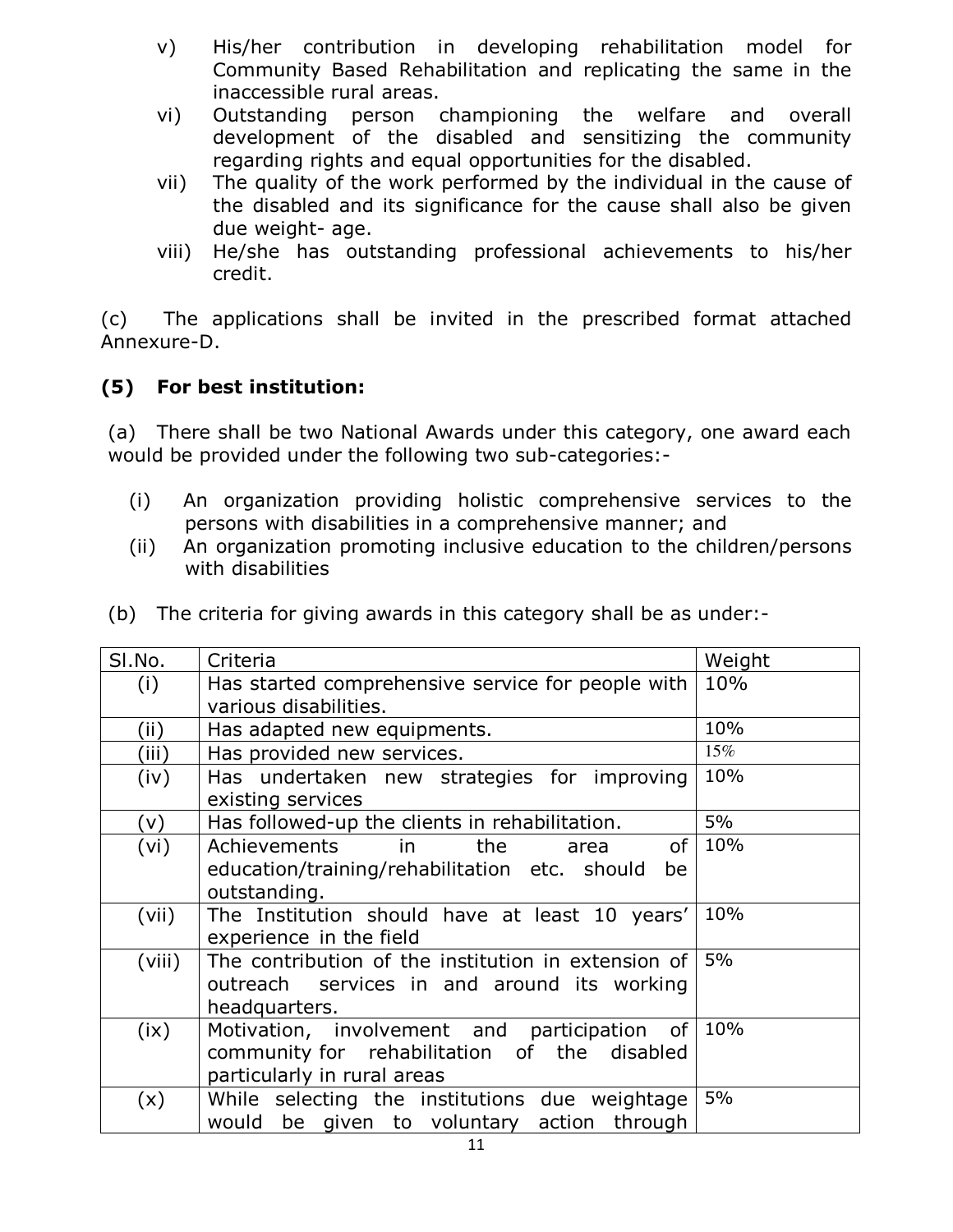|       | participation of local public and effortsfor<br>rendering rehabilitation services to the persons<br>with disabilities. |  |
|-------|------------------------------------------------------------------------------------------------------------------------|--|
| (xi)  | The geographical area in which the Institution is $5\%$<br>providing services                                          |  |
| (xii) | The category(ies) of disability for which the $5\%$                                                                    |  |
|       | institution is providing services                                                                                      |  |

(c) The applications shall be invited in the prescribed format attached at Annexure-E.

# **(6) For role model:-**

(a) There shall be 10 national awards in this category to be given to persons with disability who can be an example for disabled citizens by way of his or her achievements in their chosen field. Two awards each- one male and one female- are to be given to the following sub-categories of disabilities:-

- (i) Blindness or Low Vision;
- (ii) Leprosy cured;
- (iii) Hearing Impairment;
- (iv) Locomotor Disability or Cerebral Palsy; and
- (v) Mental retardation or Mental Illness or Autism

(b) However, if suitable person(s) in any one or more of these subcategories are not found, the awards may be given to additional person(s) in other sub-categories.

(c) The applications shall be invited in the prescribed format attached at Annexure-F.

### **(7) For best applied research/ innovation/product development aimed at improving the life of persons with disabilities:-**

(a) One National Award shall be given to the best applied research or technological innovation aimed at improving the life of persons with disabilities and two awards shall be given for the development of new cost-effective product for manufacture aimed at improving the life of persons with disabilities.

(b) The selection criteria for the innovative projects or technology shall be:

(i) Development of an outstanding device, aid or adaptation which substantially improves the chances of the persons with disabilities in receiving education, obtaining or retaining employment and in being totally integrated in the socio-economic life of the community; and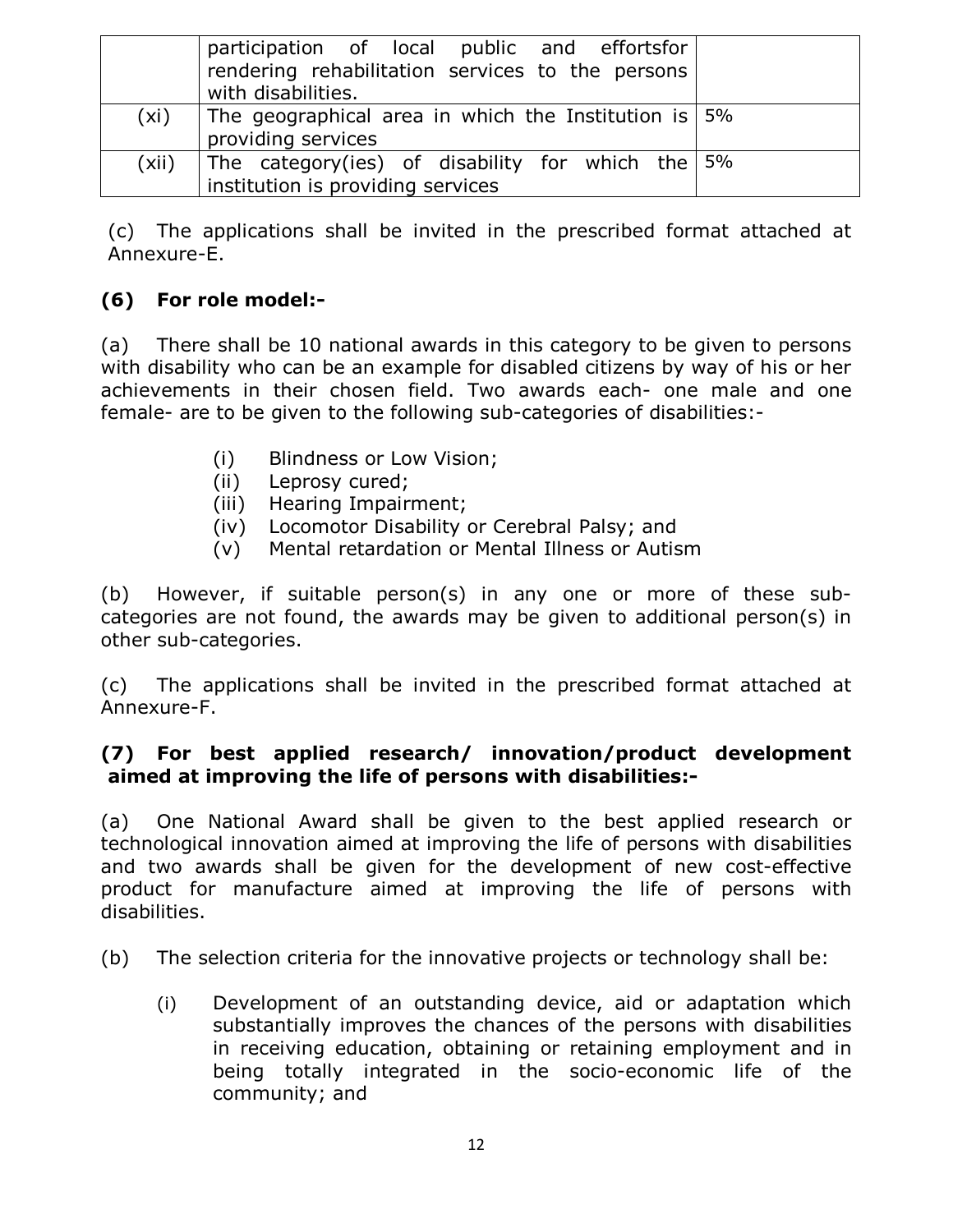(ii) The effectiveness of the device in increasing the mobility, productivity and employment prospects of the persons with disability, maintainability of the device and its reparability.

(c) The criteria for easy and most cost-effective adaptability of technology shall be as follows:-

- i) Its effectiveness in increasing the mobility of disabled people using low cost resources.
- ii) Its effectiveness to assist in utilizing the best of their inherent potentials for increasing productivity and self-employment of disabled people using low cost resources.
- iii) Its effectiveness in facilitating communication of disabled people using low cost resource.
- ii) Its effectiveness in imparting education to disabled people using low cost resources.
- v) Its effectiveness in providing entertainment to disabled people using low cost resources.
- vi) Any other criteria, which may be adopted by a high level committee appointed by the Ministry of Social Justice & Empowerment. The decision of the committee shall be final.

(d) The applications shall be invited in the prescribed format attached at Annexure-G.

## **(8) For outstanding work in creation of barrier free environment for persons with disabilities:-**

(a) One award each shall be given for the outstanding work in creation of barrier free environment to Government, Public Sector Undertaking and Private Sector Organizations. The employer has to provide barrier free access and working condition for the persons with disabilities in his working premises. The working place should have easy mobility, toilet facilities and directions in the sign language and other indicators, which facilitate easy movements and integrate the persons with disabilities in its overall working milieu.

(b) The applications shall be invited in the prescribed format attached at Annexure-H.

# **(9) For best district award:-**

(a) The Award shall be given to the best district, which has done outstanding work by providing rehabilitative services to persons with disabilities through the district rehabilitation center. The award shall be given to the Collector and the nodal Officer of the implementing agency from the selected district. The criteria for selection of a best district is as under:-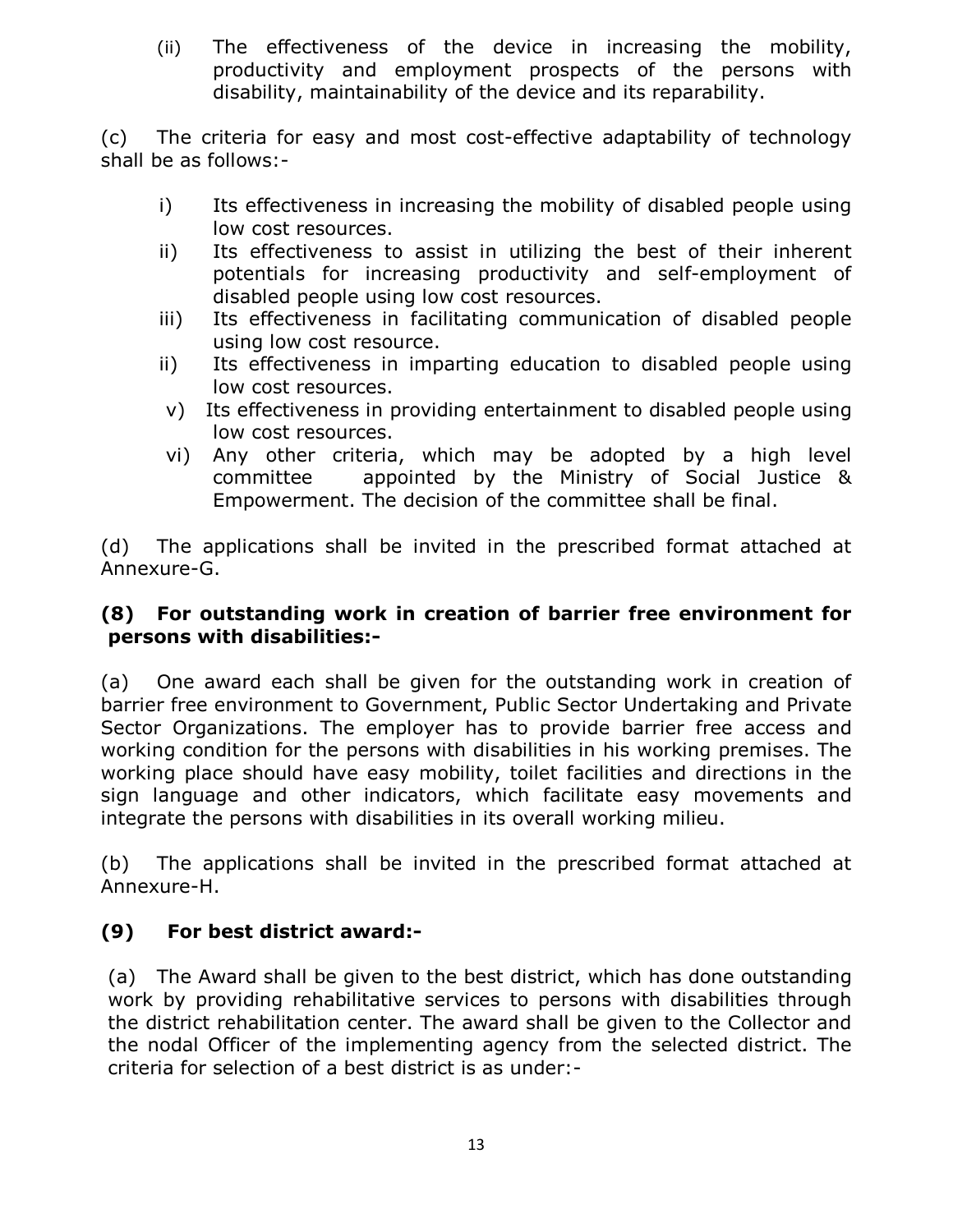| SI.No. | Criteria                                                                                                                                                                | Weight |
|--------|-------------------------------------------------------------------------------------------------------------------------------------------------------------------------|--------|
| (i)    | Clarity in strategy and planning                                                                                                                                        | 30%    |
| (ii)   | Involvement of the district administration and local<br>NGOs/ agencies;                                                                                                 | 20%    |
| (iii)  | Overall performance in terms of core services to be<br>provided by a district centre;                                                                                   | 20%    |
| (iv)   | Convergence of schemes and resources of different   15%<br>departments for the benefit of persons with<br>disabilities including utilization of the ADIP Scheme;<br>and |        |
| (v)    | Innovation in modes of provision of services<br>especially with reference to prevention strategy<br>namely, nutrition, health, sanitation, waste disposal,<br>etc.      | 15%    |

(b) The applications shall be invited in the prescribed format attached at Annexure-I.

# **(10) For best state channelising agency:-**

(a) The award for the Best State Channelising Agency shall be assessed on the basis of the following criteria:-

| SI.No. | Criteria                                                 | Weight           |
|--------|----------------------------------------------------------|------------------|
| (i)    | Amount of loan disbursed during previous financial       | $\frac{125%}{6}$ |
|        | year                                                     |                  |
| (ii)   | No. of beneficiaries to whom loan released during        | 15%              |
|        | the previous financial year.                             |                  |
| (iii)  | Percentage of recovery from the beneficiaries            | 20%              |
|        | against the dues during the previous financial year      |                  |
| (iv)   | Percentage of utilization of funds released till the 20% |                  |
|        | last financial year.                                     |                  |
| (v)    | Percentage of repayment of amount due to NHFDC           | 20%              |

(b) The award shall be given on the basis of the criteria as quoted above provided the State Channelising Agency crosses the satisfactory level mark fixed for criteria (iii), (iv)  $\&$  (v) by the Selection Committee.

(c) The applications shall be invited in the prescribed format attached at Annexure-J.

#### **(11) For outstanding creative adult persons and children with disabilities:-**

(a) Two Awards shall be given to the outstanding creative adult persons with disabilities in the field of art, literature, culture and any other outstanding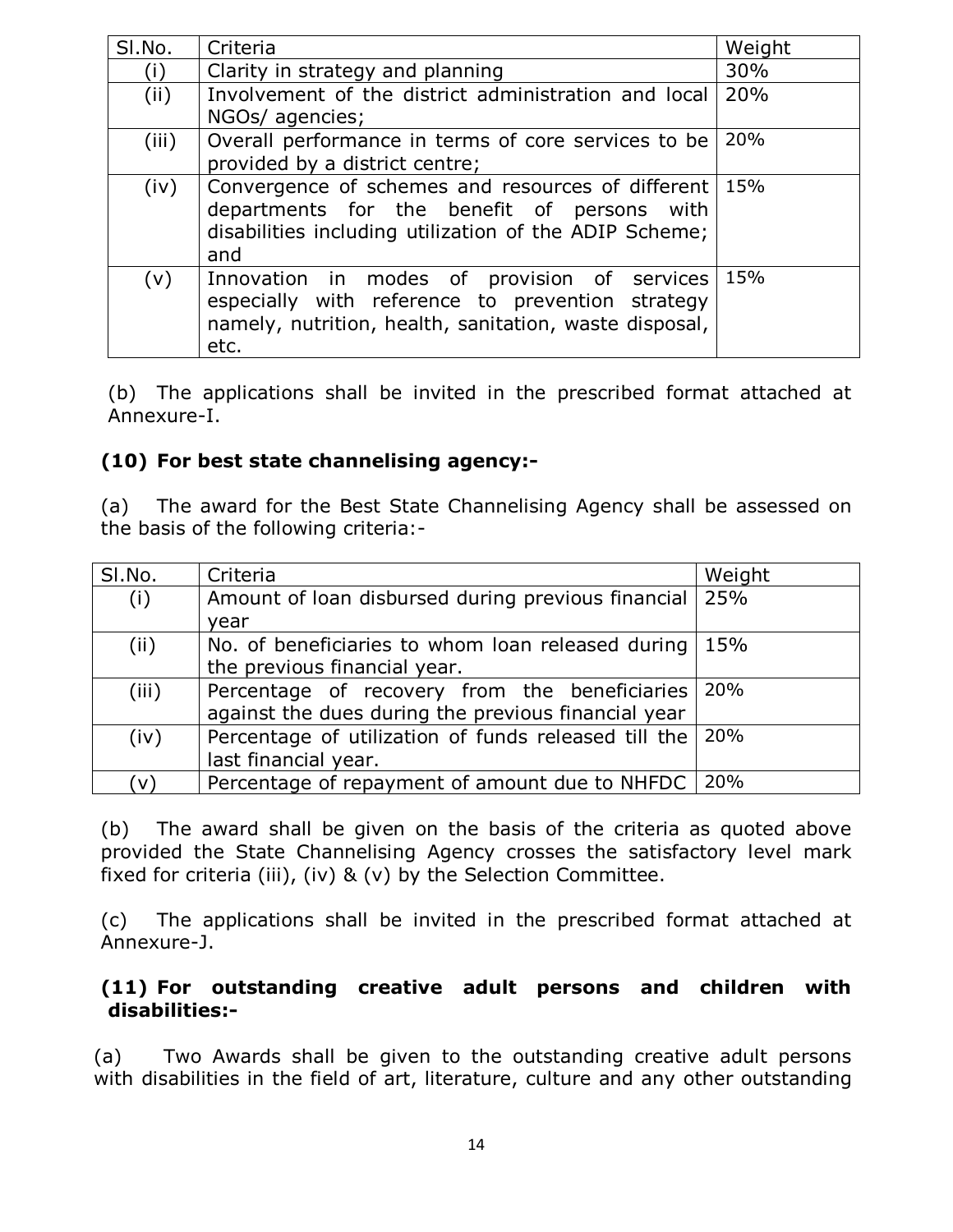creative work/contribution made by the disabled person as decided by the Selection Committee.

(b) Two Awards shall be given to the outstanding creative children with disabilities below the age of 18 years in the field of art, literature, culture and any other outstanding creative work/contribution made by the disabled person as decided by the Selection Committee.

(c) The applications shall be invited in the prescribed formats attached at Annexure-K and L respectively.

# **(12) For best braille press:-**

(a) There shall be one award for the Best Braille Press. The Braille Press shall be assessed on the basis of following criteria.

| SI.No. | Criteria                                                                                                            | Weight |
|--------|---------------------------------------------------------------------------------------------------------------------|--------|
| (i)    | The period for which the press has been publishing<br><b>Braille material</b>                                       | 5%     |
| (ii)   | Number of publications brought out                                                                                  | 15%    |
| (iii)  | Number of languages in which publications are<br>being brought out                                                  | 15%    |
| (iv)   | Number of school/college books published                                                                            | 25%    |
| (v)    | Total number of pages printed in Braille annually<br>in the last three years                                        | 10%    |
| (vi)   | Number of tactile sketches printed like graphs<br>figures, etc., annually in the last<br>qeometrical<br>three years | 10%    |
| (vii)  | Financial status of the Braille press including<br>turnover, expenditure and profit/loss                            | 20%    |

(b) The applications shall be invited in the prescribed format attached at Annexure-M.

# **(13) For best accessible website:-**

(a) There shall be a total of 3 awards in this category. One award each shall be given to an eligible (i) Government organization (ii) Public Sector Undertaking/Autonomous/Local Govt. Body and (iii) Private /Non-governmental Organization, who shall be having their websites accessible to the persons with disabilities.

(b) The applicants shall be assessed with following criteria:

- i) It meets level AA of WCAG 2.0 guidelines
- ii) The person with visual disability can use a screen reader software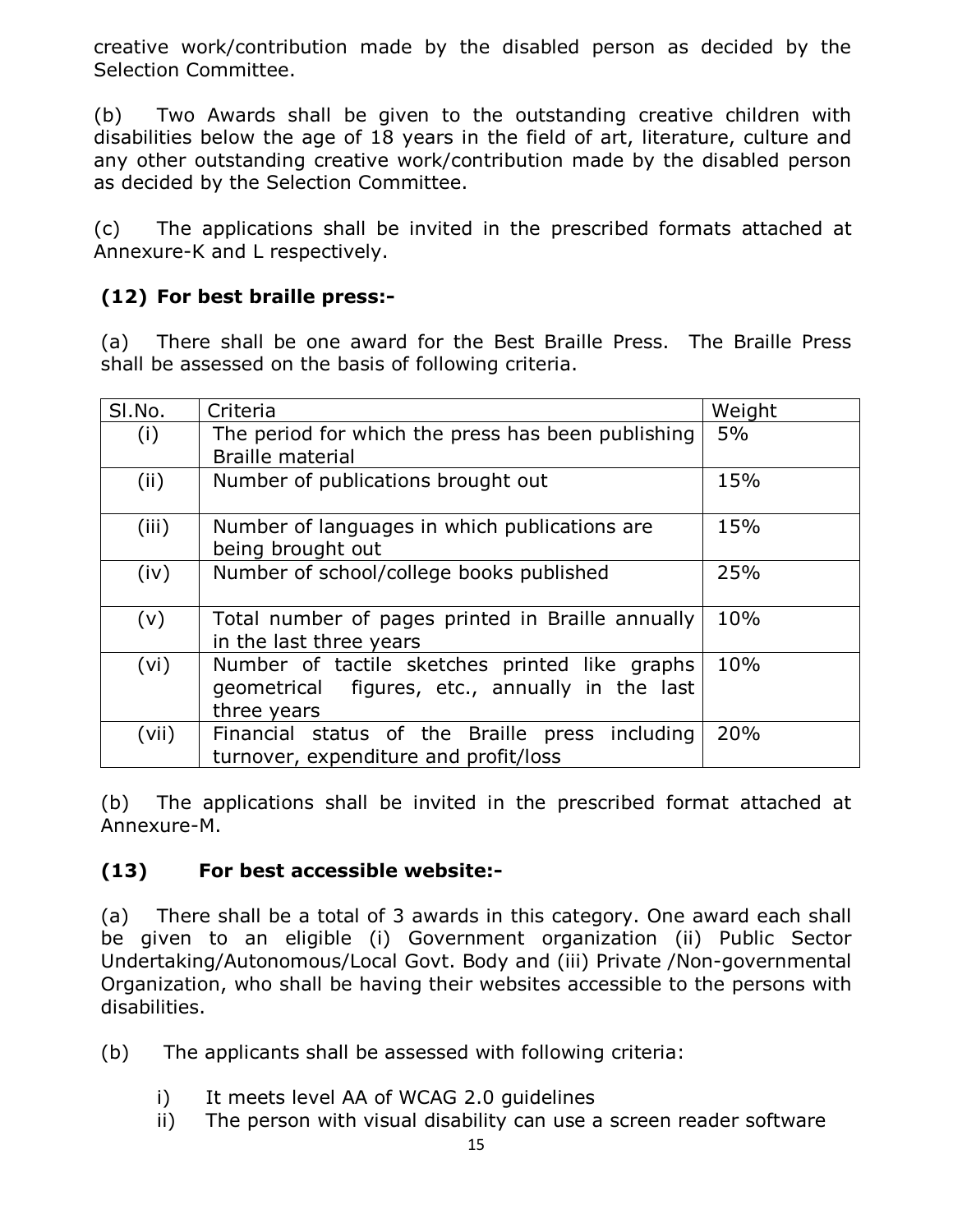- iii) Persons who have difficulty in using a mouse can use voice recognition software which enables working on computer with verbal commands
- iv) It has facilities to change the size and spacing of the text
- v) It has facilities to change the colour scheme of the text
- vi) Can the website be accessed through mobile phone
- vii) Is website updated regularly

(c) The applications shall be invited in the prescribed format attached at Annexure-N

# **(14) For best state award:-**

(a) A National Award shall be given to the best State, which has done outstanding work in empowerment of persons with disabilities. The criteria for selection of a best State shall be as under:-

| SI.No. | Criteria                                                                                                                                                                                                                                                       | Weight |
|--------|----------------------------------------------------------------------------------------------------------------------------------------------------------------------------------------------------------------------------------------------------------------|--------|
| (i)    | Overall planning and strategy of the state in providing<br>comprehensive rehabilitation services to the persons<br>with disabilities and setting up good Institutional<br>infrastructure including state commissioner for persons<br>with disabilities (PwDs). | 10%    |
| (ii)   | Percentage of persons with disabilities who have<br>been issued disability certificates                                                                                                                                                                        | 10%    |
| (iii)  | Percentage coverage of identified persons with<br>severe multiple disabilities under IGNDPS                                                                                                                                                                    | 10%    |
| (iv)   | Achievement of State (in percentage against their<br>notional allocation) under the following Central<br><b>Sector Schemes:-</b><br>DDRS $-5%$<br>(i)<br>(ii) $ADIP - 5%$<br>$(iii)$ SIPDA- 5%                                                                 | 15%    |
| (v)    | Percentage of government elementary<br>and<br>secondary schools having:-<br>Ramps with railings<br>(a)<br>Special teachers<br>(b)<br>Disabled friendly toilets<br>(c) =                                                                                        | 10%    |
| (vi)   | PwD who have been placed in Government jobs<br>against the stipulated 3% quota for them                                                                                                                                                                        | 10%    |
| (vii)  | Special efforts made to provided barrier free<br>environment in public spaces                                                                                                                                                                                  | 10%    |
| (viii) | Expenditure on State Sector schemes for PwDs as<br>% of the total State Plan Outlay                                                                                                                                                                            | 10%    |
| (ix)   | Percentage of PwDs provided vocational training<br>during last five years                                                                                                                                                                                      | 5%     |
| (x)    | Loan availed by SCA from NHFDC as % of its<br>notional allocation.                                                                                                                                                                                             | 10%    |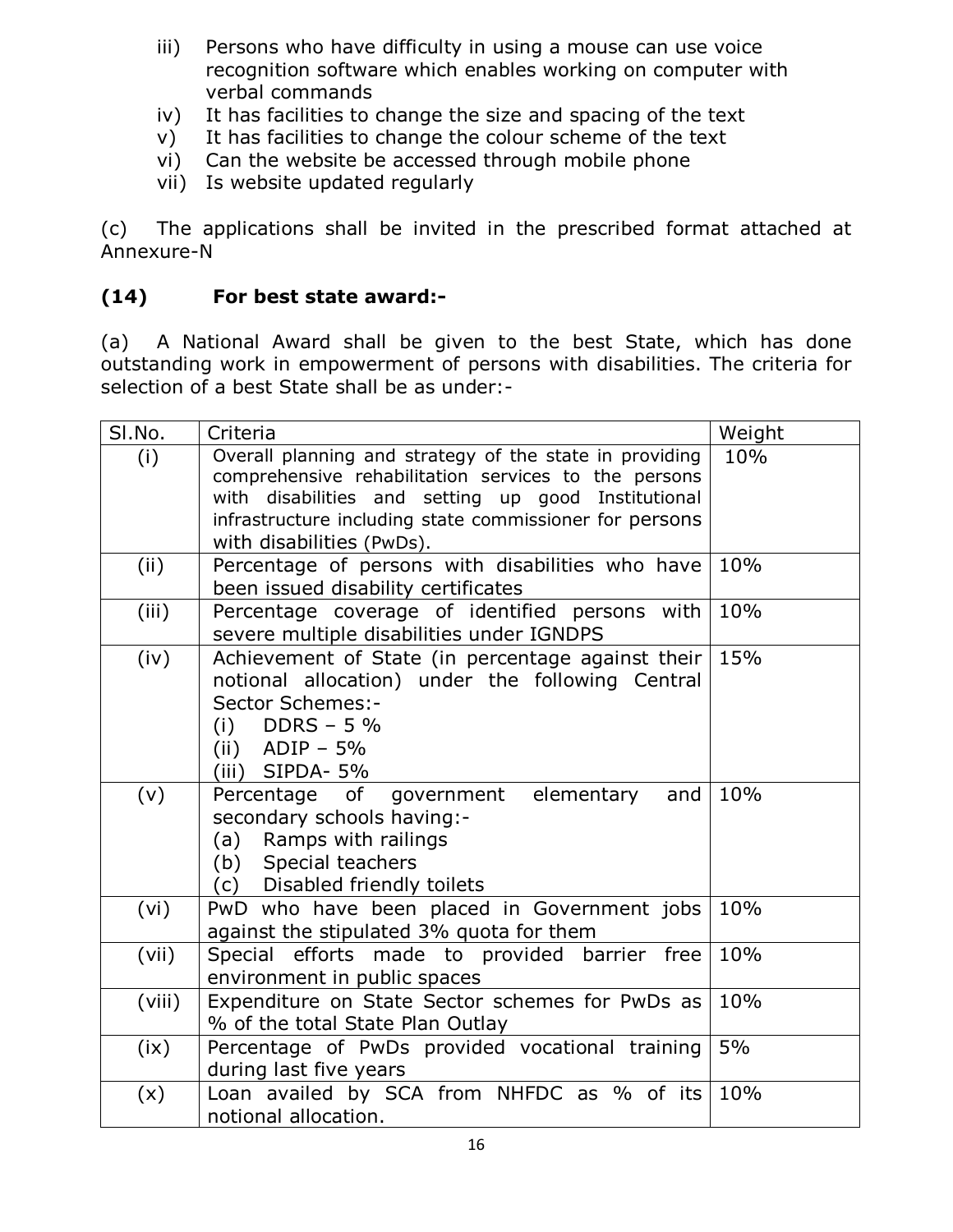(b) The applications shall be invited in the prescribed format attached at Annexure-O.

# **(15). For best sportsperson with disabilities:-**

(a) Two National Awards shall be given to the outstanding sportsperson persons with disabilities for outstanding achievement in the field of sports. The criteria for selection shall be as under:-

| SI.No. | Criteria                                                                                   | Weight |
|--------|--------------------------------------------------------------------------------------------|--------|
| (i)    | Number of international level sports events participated                                   | 20%    |
| (ii)   | Number of international medals won during last 3<br>vears                                  | 30%    |
| (iii)  | Number of National level sports events participated                                        | 15%    |
| (iv)   | Number of National medals won during last 3 years                                          | 20%    |
| (v)    | Any other achievement in activities related to the<br>sports for persons with disabilities | 15%    |

(b) The applications shall be invited in the prescribed format attached at Annexure-P.

## **9. Calender of Activities to be followed each year**

The calendar of activities to be followed each year with regard to the awards is given at **Annexure-Q** 

## **10. Presentation of awards:**

(i) The awards will be presented in New Delhi on  $3<sup>rd of</sup>$  December, every year which has been declared as the "International Day of Disabled Persons".

(ii) The boarding and lodging expenses of the awardees and one escort shall be borne by the Department of Disability Affairs, Ministry of Social Justice and Empowerment.

(iii) To and from travelling expenses and accommodation for up to one day prior and after the day of awards ceremony shall be arranged and the expenditure shall be reimbursed by the Department of Disability Affairs, Ministry of Social Justice and Empowerment.

(iv) The TA/DA admissibility of the awardees and their escorts shall be equivalent to a Class-I officer of the Central Government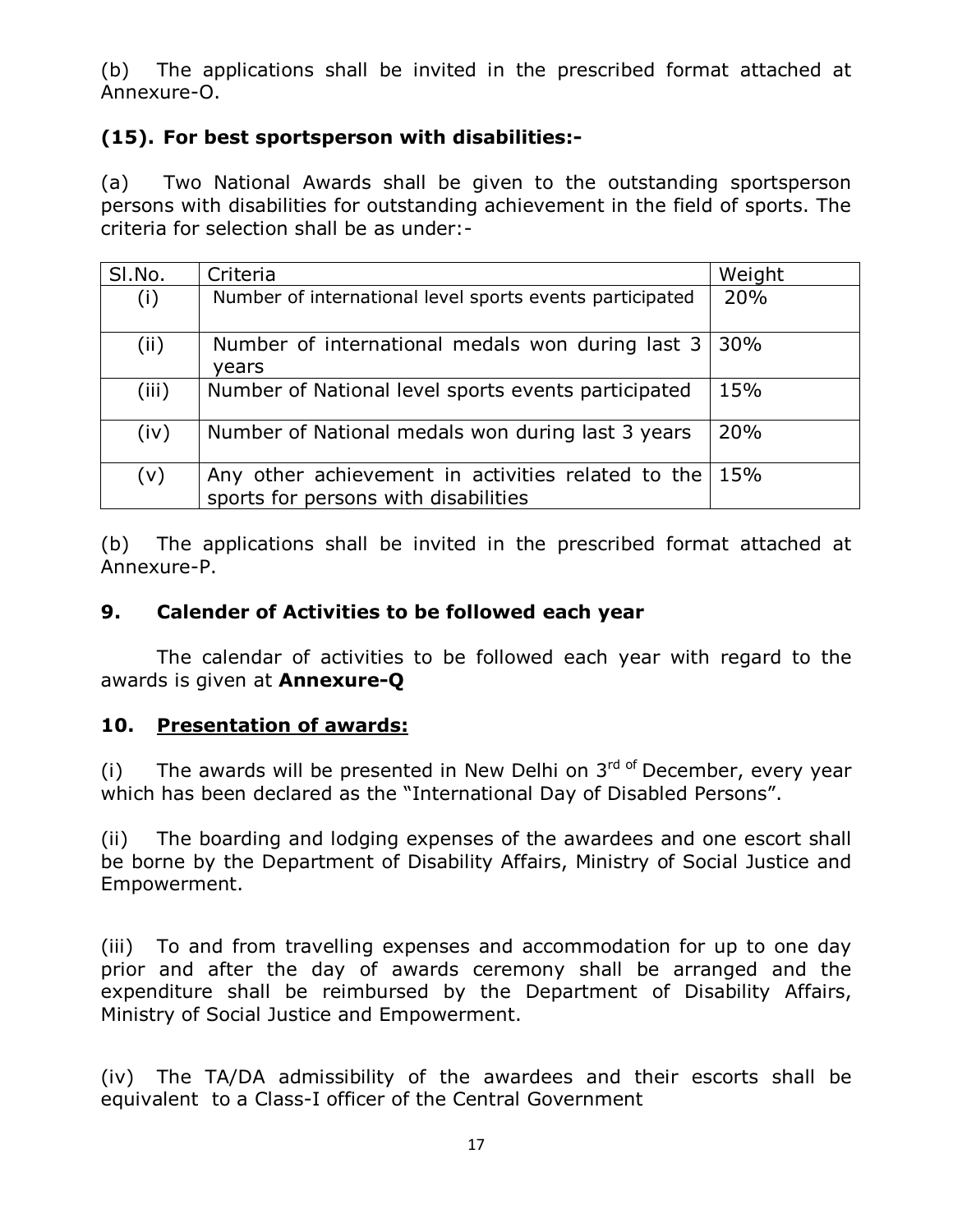#### **ANNEXURE-A**

### **PARTICULARS OF RECOMMENDED EMPLOYEE/SELF-EMPLOYED WITH DISABILITIES FOR NATIONAL AWARD**

| 1.  | Name:                                                   |  |
|-----|---------------------------------------------------------|--|
|     | (a) in English (in BLOCK Capital                        |  |
|     | letters)                                                |  |
|     | (b) in Hindi                                            |  |
| 2.  | Address:                                                |  |
|     | (a) Residential                                         |  |
|     | (b) Office                                              |  |
| 3.  | Telephone numbers:                                      |  |
|     | (a) Residential                                         |  |
|     | b) Office                                               |  |
| 4.  | FAX Number:                                             |  |
|     | (a) Residential                                         |  |
|     | (b) Office                                              |  |
| 5.  | E-mail address, if any                                  |  |
| 6.  | <b>Sex</b>                                              |  |
| 7.  | Date of Birth/Age                                       |  |
| 8.  | Nature/Category of disability                           |  |
| 9.  | Percentage of disability (Certificate                   |  |
|     | of competent authority to be                            |  |
|     | attached)                                               |  |
| 10. | Qualification:                                          |  |
|     | (a) Academic                                            |  |
|     | (b) Technical                                           |  |
|     | Qualifications acquired after onset                     |  |
|     | of disability should be clearly                         |  |
|     | indicated. (Certificate<br>and                          |  |
|     | testimonial should be attached)                         |  |
| 11. | Trainings received, if any:                             |  |
|     | Name of the Institution/<br>(a)                         |  |
|     | Organization                                            |  |
|     | (b) Name of the Course                                  |  |
| 12. | (c) Duration of the course                              |  |
|     | <b>Details</b><br>of experience<br>gained<br>informally |  |
| 13. | employee<br>Whether<br>self-                            |  |
|     | or<br>employed                                          |  |
| 14. | If employee :                                           |  |
|     | (a) Name of the Employer                                |  |
|     | (b) Designation or Post held                            |  |
|     | (c) Scale of pay and salary drawn                       |  |
|     | (d) Nature of work engaged on                           |  |
|     |                                                         |  |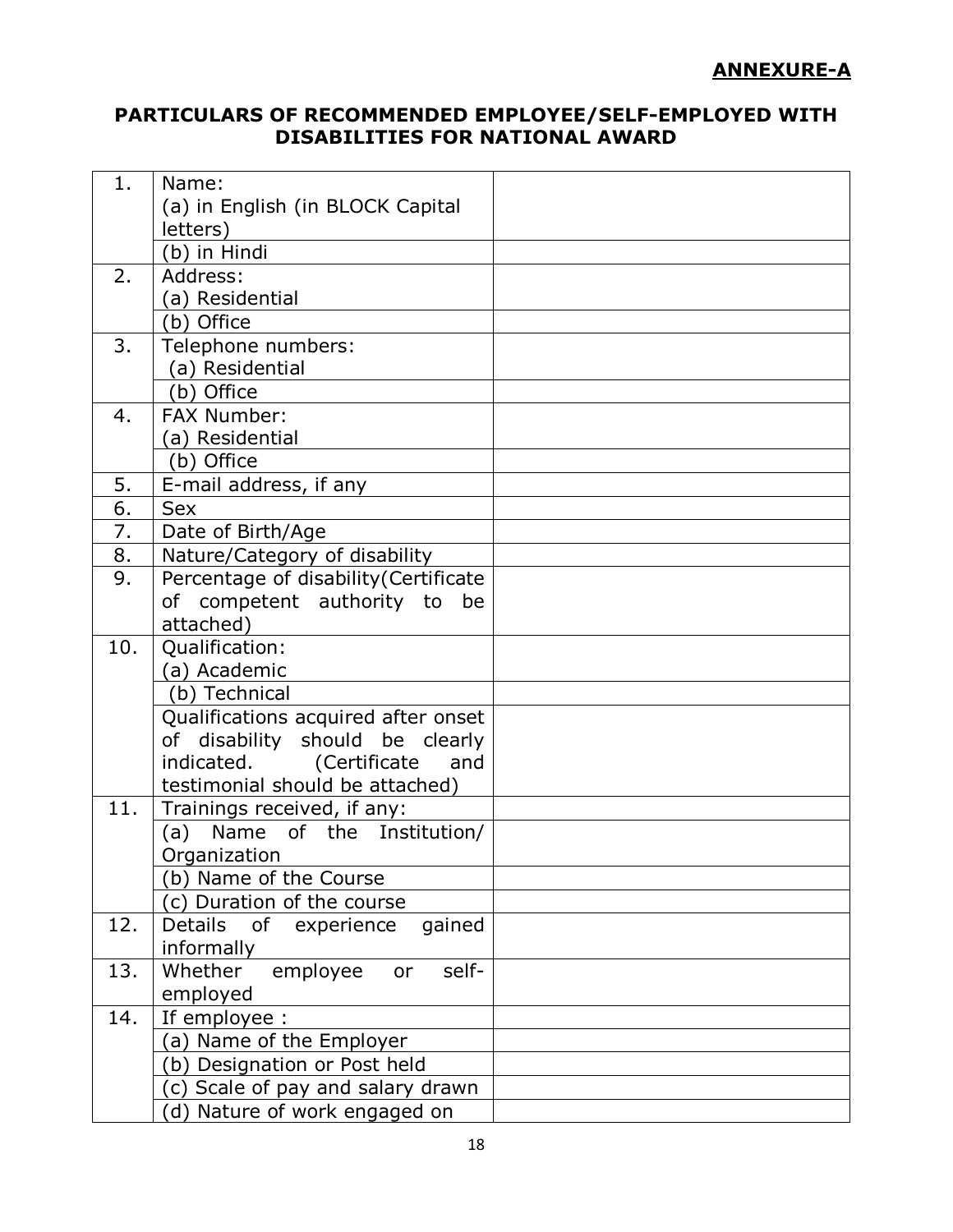|     | (e) How does his/her productivity<br>compare to that of his non-<br>disabled<br>counterparts<br>in<br>percentage of 10% more<br>- or<br>less.<br>fellow-<br>(f)<br>with<br>Relations                                                                                      |           |              |
|-----|---------------------------------------------------------------------------------------------------------------------------------------------------------------------------------------------------------------------------------------------------------------------------|-----------|--------------|
|     | employees<br>Independence in<br>(q)<br>work<br>(encircle the grading option)                                                                                                                                                                                              | Very Good | Good<br>Poor |
|     | (h) Mobility and self care remarks Very Good<br>including a brief life sketch of<br>200<br>of<br>about<br>words<br>the<br>highlighting<br>candidate<br>his<br>struggle<br>the<br>against<br>disadvantage created by<br>his<br>disability<br>(encircle the grading option) |           | Good<br>Poor |
|     | (i) Punctuality and regularity in<br>attendance (encircle the grading<br>option)                                                                                                                                                                                          | Very Good | Good<br>Poor |
|     | Whether<br>(j)<br>any<br>incentive/reward/ certificate<br>given to the employee by the<br>employer for his work during<br>last three years. If yes, details<br>thereof                                                                                                    |           |              |
|     | General assessment of the<br>(k)<br>employee for<br>last<br>three<br>years (encircle<br>grading<br>the<br>option)                                                                                                                                                         | Very Good | Good<br>Poor |
| 15. | If self-employed :<br>(a) Trade/Profession with which                                                                                                                                                                                                                     |           |              |
|     | associated                                                                                                                                                                                                                                                                |           |              |
|     | (b) Monthly Income(Attach copy<br>of last Income Tax Return<br>filed/Income Certificate)                                                                                                                                                                                  |           |              |
|     | How far you have upgraded<br>(C)<br>skill<br>in<br>that<br>your<br>trade/profession with a view<br>to absorb yourself fully as a<br>self-employed entrepreneur?                                                                                                           |           |              |
|     | Socio-economic problems/<br>(d)<br>constraints being faced in the<br>existing trade/profession<br>to<br>become a sustainable self-<br>employed entrepreneur                                                                                                               |           |              |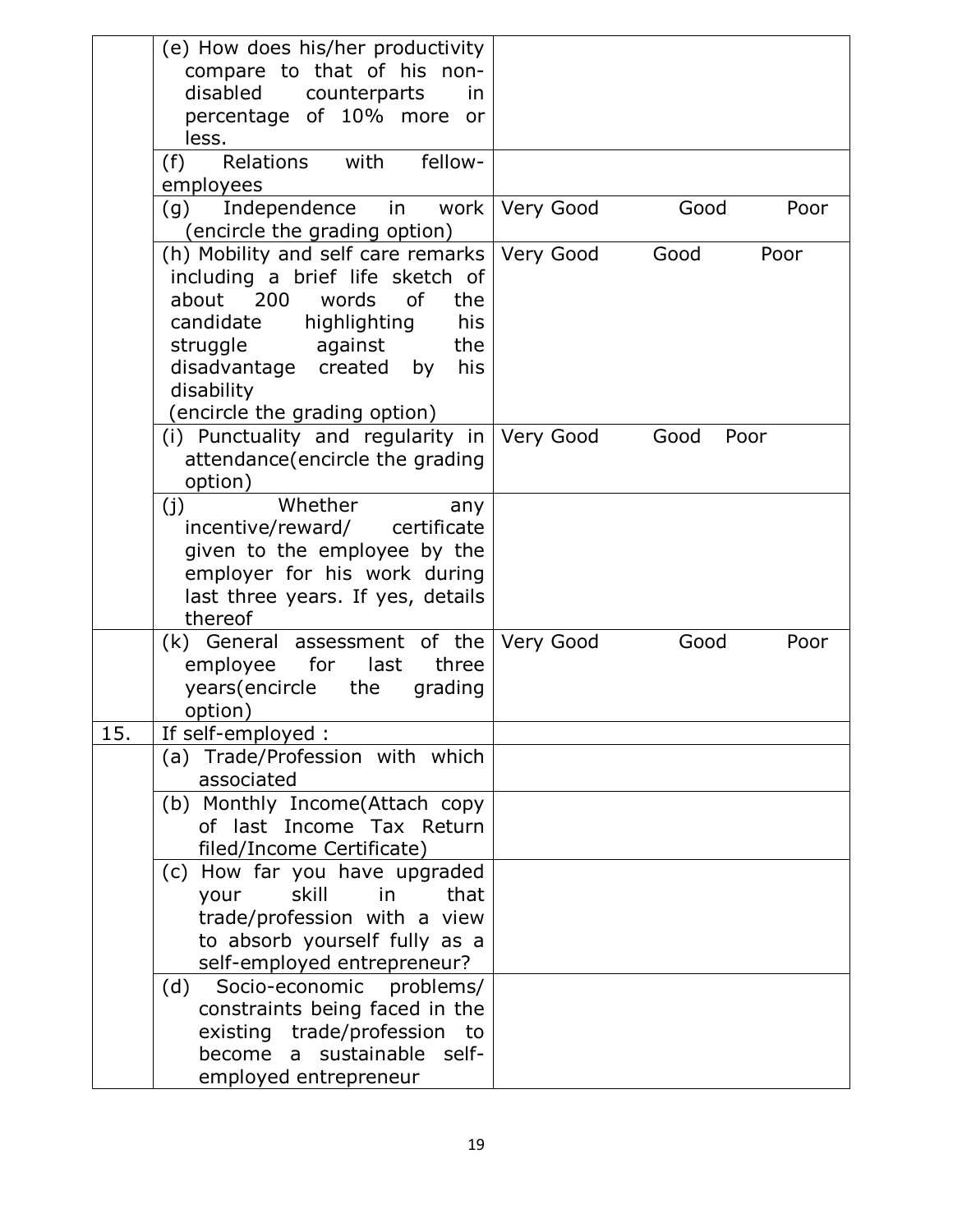|     | (e) (i) Whether taken loan from<br>any bank/financial institution<br>$of$ and $\overline{a}$<br>State/ Central<br>Government(give full details) |  |
|-----|-------------------------------------------------------------------------------------------------------------------------------------------------|--|
|     | (ii) If yes, indicate the<br>balance amount of loan to be<br>repaid                                                                             |  |
|     | Have you ever been declared<br>(f)<br>to be a defaulter to any<br>nationalised bank/ financial<br>institution/cooperative bank                  |  |
| 16. | If any National or State level<br>Award received during last five<br>years, then please mention:                                                |  |
|     | Name of the Award<br>(a)<br>(b)<br>Conferring Agency<br>Year of conferment<br>$\left( $ C $\right)$                                             |  |

(Signature of the Applicant with date)

#### **NOTE**

- 1. In case of self-employed persons with disabilities, the particulars may be duly certified by a Gazetted Officer of the Central/State Govt./Member of Parliament/Member of State Legislature/Municipal Councilor of Municipal Corp. etc.
- 2. Three copies of the photographs clearly showing disability of recommended employees/self-employed with disabilities, with bio-data be enclosed.
- 3. Application should be supported by a Medical certificate indicating the degree of total disability.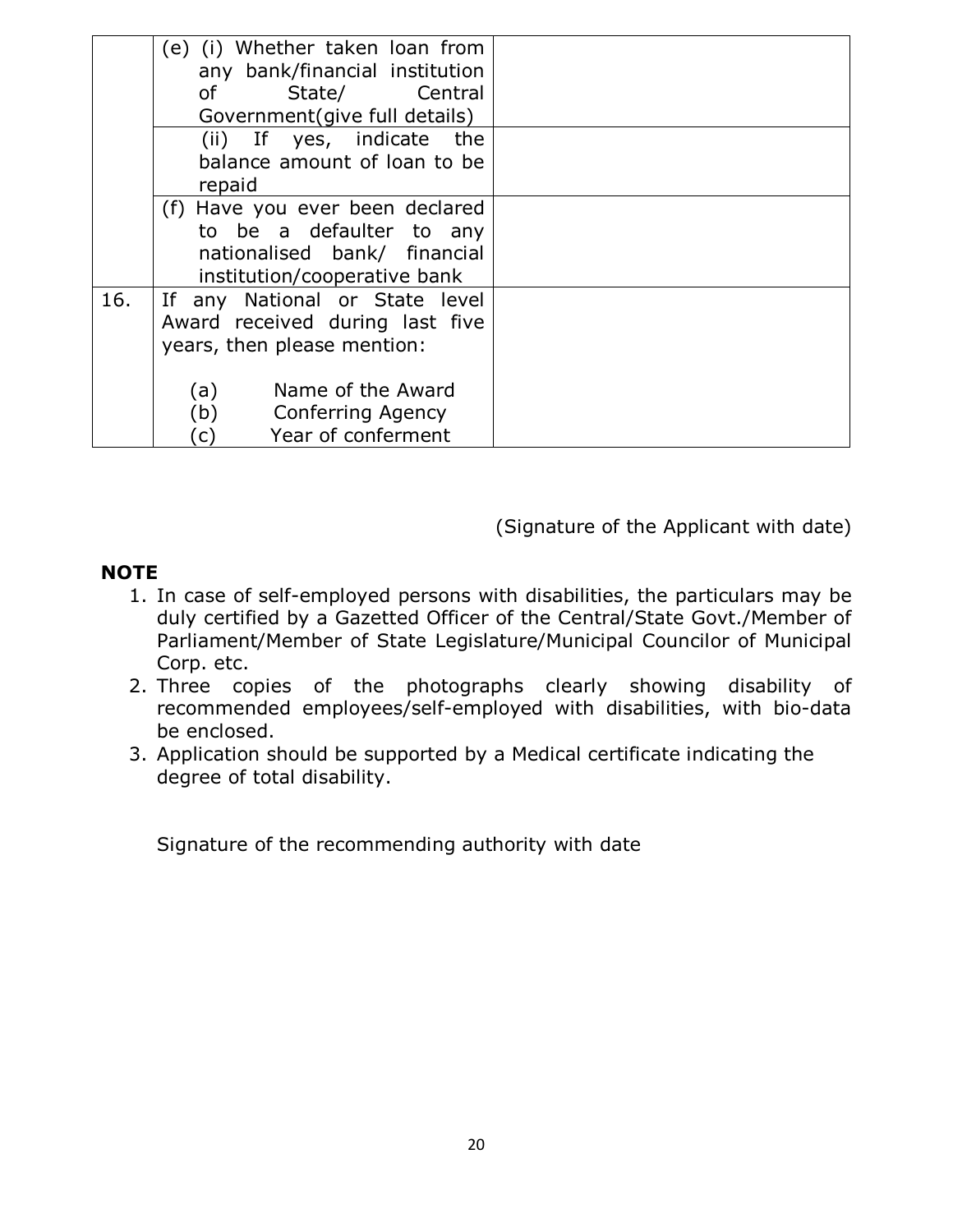## **PARTICULARS OF EMPLOYERS FOR NATIONAL AWARDS**

| 1.               | Name in English(in BLOCK Capital letters)<br>and Hindi                                                                                                                     |      |        |       |
|------------------|----------------------------------------------------------------------------------------------------------------------------------------------------------------------------|------|--------|-------|
| 2.               | Postal and telegraphic address of the<br>organization with telephone & fax number.                                                                                         |      |        |       |
| 3.               | Web-site address, if any                                                                                                                                                   |      |        |       |
| 4.               | E-mail address, if any                                                                                                                                                     |      |        |       |
| $\overline{5}$ . | Government/ Public<br>Whether<br>Sector<br>Undertaking/ Private.                                                                                                           |      |        |       |
| 6.               | of work undertaken<br>Nature<br>by<br>the<br>organization.                                                                                                                 |      |        |       |
| 7.               | Total<br>number of employees<br>the<br>in<br>organization                                                                                                                  | Male | Female | Total |
| 8.               | Number of employees with disability in the<br>organization category-wise and sex-wise.                                                                                     | Male | Female | Total |
| 9.               | Nature of disability of the employees (if the<br>organization has employees with various<br>disabilities, please indicate the number of<br>employees with each disability) |      |        |       |
| 10.              | Percentage of employees with disability as<br>with the total<br>Compared<br>number<br>of<br><b>Employees</b>                                                               |      |        |       |
| 11.              | Nature of work in which Persons with<br>disability are employed.                                                                                                           |      |        |       |
| 12.              | Whether their service conditions are the<br>same as those for others?                                                                                                      |      |        |       |
| 13.              | Whether any modifications are made in the<br>machinery and access is provided In the<br>built environment.                                                                 |      |        |       |
| 14.              | Special effort made to train and employ<br>persons with disability so far and plans for<br>future.                                                                         |      |        |       |
| 15.              | How does the productivity of Employees<br>with disability compare with that of non-<br>disabled employees?                                                                 |      |        |       |
| 16.              | Remarks                                                                                                                                                                    |      |        |       |

# Signature of the applicant with date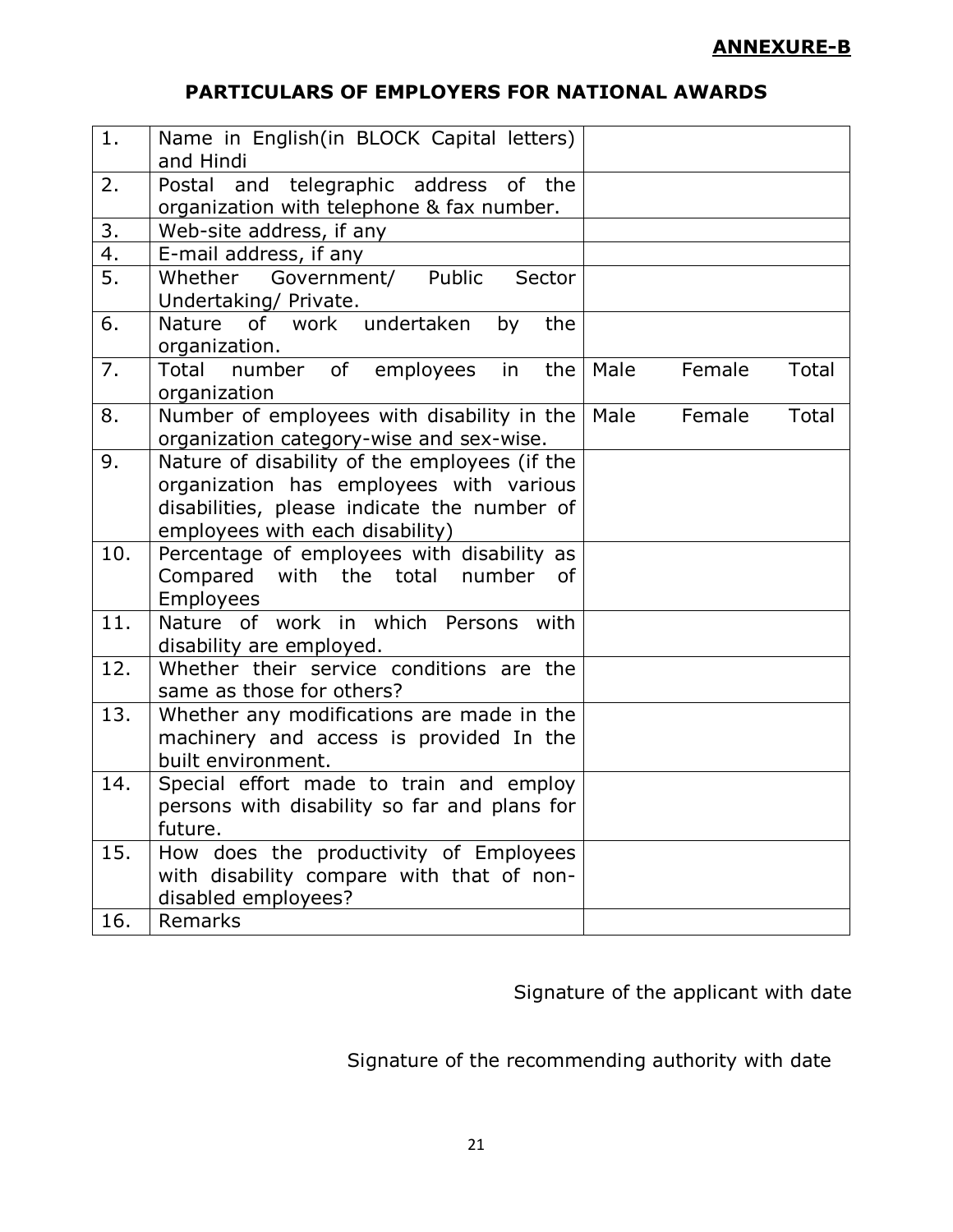#### **PARTICULARS OF THE AGENCY/OFFICER RESPONSIBLE FOR PLACEMENT OF THE PERSONS WITH DISABILITIES FOR NATIONAL AWARDS**

#### **I. PERSONAL DATA**

| 1. | Name in English (in BLOCK                                                                                                                                     |
|----|---------------------------------------------------------------------------------------------------------------------------------------------------------------|
|    | Capital letters) and Hindi                                                                                                                                    |
| 2. | Date of Birth                                                                                                                                                 |
| 3. | Educational qualification                                                                                                                                     |
| 4. | Postal address                                                                                                                                                |
| 5. | Telegraphic address/FAX No.                                                                                                                                   |
| 6. | Telephone Number: Office<br>Residence:                                                                                                                        |
| 7. | Web-site/E-mail address, if<br>any                                                                                                                            |
| 8. | Name of the employer with<br>complete address (Give all the<br>employers with Whom<br>employed during the last five<br>years, last name to be given<br>first) |
| 9. | Total service in the capacity.                                                                                                                                |

#### **II. PERFORMANCE DATA: Placements and follow-up Give the information for the last five years.**

| S.<br>No.        | Year | No. of Persons with Disabilities<br>(Disability-wise) |                   |                  | No./%age of<br>placement to | No. of<br>cases | % of dropouts<br>from employment<br>with brief reasons |            |
|------------------|------|-------------------------------------------------------|-------------------|------------------|-----------------------------|-----------------|--------------------------------------------------------|------------|
|                  |      | Registered<br><b>Placed</b>                           |                   | Registration     | followed                    |                 |                                                        |            |
|                  |      | Male                                                  | Female            | Male             | Female                      |                 | up                                                     |            |
|                  |      |                                                       |                   |                  |                             |                 |                                                        |            |
| $\mathbf{1}$     | 2)   | 3)                                                    | $\left( 4\right)$ | $\left(5\right)$ | (6)                         |                 | ้8)                                                    | <u>َ و</u> |
| (i`              |      |                                                       |                   |                  |                             |                 |                                                        |            |
| (ii)             |      |                                                       |                   |                  |                             |                 |                                                        |            |
| $^{\prime}$ iii` |      |                                                       |                   |                  |                             |                 |                                                        |            |
| (iv)             |      |                                                       |                   |                  |                             |                 |                                                        |            |
| V)               |      |                                                       |                   |                  |                             |                 |                                                        |            |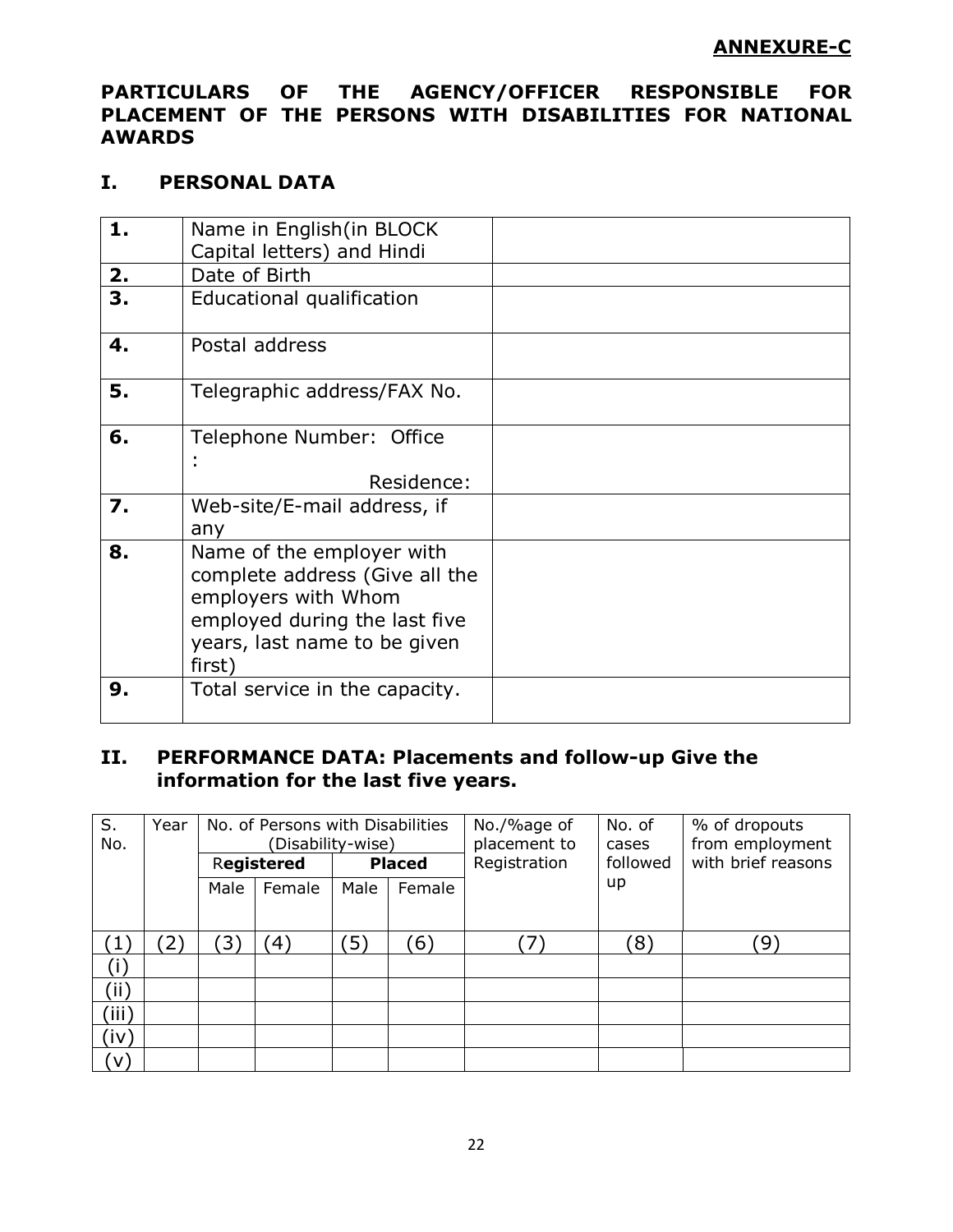## **III. Brief particulars of the Placement Officer:**

Signature of the applicant with date

Signature of the recommending authority with date

Broadly, "Placing" means an employer's acceptance of a persons into a remunerative job as a result of the following Employment Exchanges operations as a result of the -

- i) Booking on an order prior to submission;
- ii) Pre-submission of the persons to be referred to the employer;
- iii) Submission of the selected persons and verification that the persons have been engaged.

(Definition as given in the National Employment Service Manual).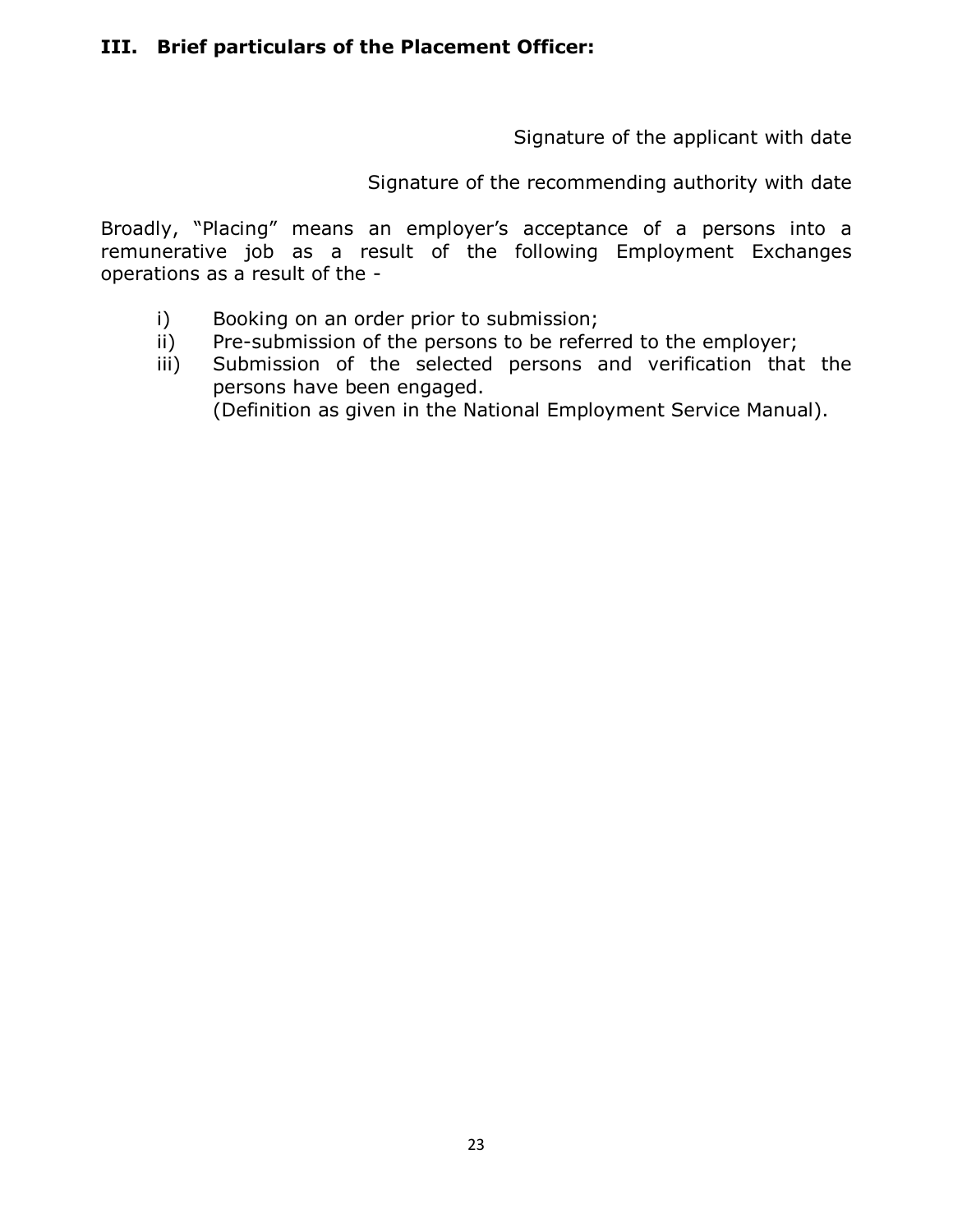# **PARTICULARS OF THE INDIVIDUALS FOR NATIONAL AWARDS**

| 1.               | Name in English(in BLOCK Capital<br>letters) and Hindi                                                                                                       |  |
|------------------|--------------------------------------------------------------------------------------------------------------------------------------------------------------|--|
| 2.               | Address with telephone<br>numbers/FAX number(if any)                                                                                                         |  |
| 3.               | E-mail address, if any                                                                                                                                       |  |
| $\overline{4}$ . | Date of Birth/Age                                                                                                                                            |  |
| $\overline{5}$ . | <b>Sex</b>                                                                                                                                                   |  |
| 6.               | Institution with which the individual<br>is associated including the local and<br>field performances and the number<br>of persons with disabilities covered. |  |
| 7.               | How is the performance of the<br>individual adjudged as outstanding                                                                                          |  |
| 8.               | Remarks including a brief life sketch<br>of the individual.                                                                                                  |  |
| 9.               | No. of years working for the<br>persons with disabilities.                                                                                                   |  |
| 10.              | Details of her/his contribution<br>during last ten years supported by<br>documentary evidence.                                                               |  |
| 11.              | Whether received any awards in the<br>past, if so specify and furnish a<br>brief account.                                                                    |  |
| 12.              | Name of the Area/District/State in<br>which outstanding work has been<br>done for the welfare of persons with<br>disabilities.                               |  |
| 13.              | Details of outstanding professional<br>achievements, if any                                                                                                  |  |

Signature of the applicant with date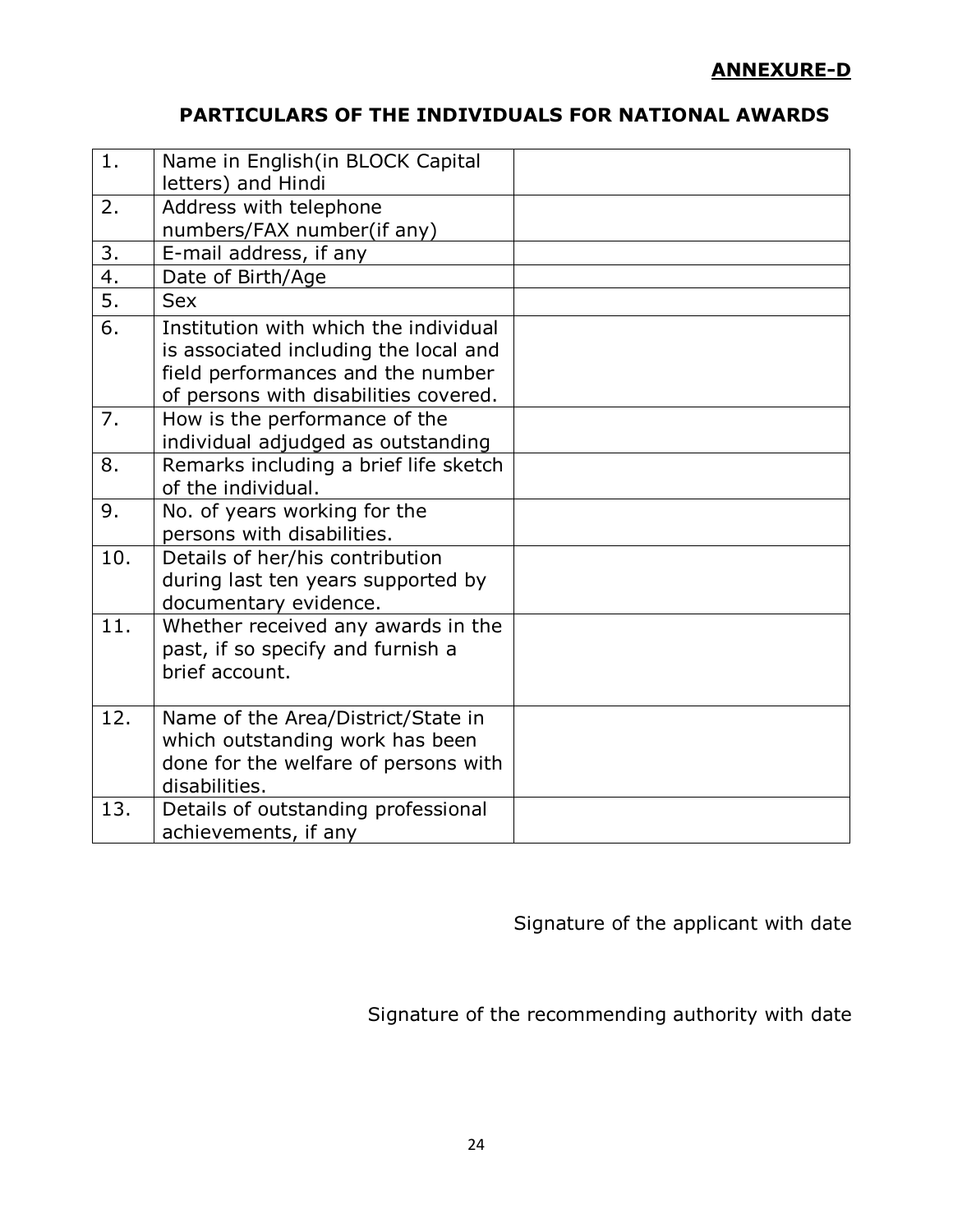# **PARTICULARS OF THE INSTITUTIONS FOR NATIONAL AWARD**

| 1.  | Name of the Institution in<br>English (In BLOCK Capital<br>letters) and Hindi                                                                                                                                                                                                                     |      |        |       |
|-----|---------------------------------------------------------------------------------------------------------------------------------------------------------------------------------------------------------------------------------------------------------------------------------------------------|------|--------|-------|
| 2.  | Postal and Telegraphic<br>address of Institution with<br>telephone and fax number.                                                                                                                                                                                                                |      |        |       |
| 3.  | Web-site/E-mail address, if<br>any                                                                                                                                                                                                                                                                |      |        |       |
| 4.  | Year of establishment                                                                                                                                                                                                                                                                             |      |        |       |
| 5.  | Whether recognized or<br>aided by State/Central<br>Govt./ Local bodies                                                                                                                                                                                                                            |      |        |       |
| 6.  | Nature of work undertaken<br>by the Institution                                                                                                                                                                                                                                                   |      |        |       |
| 7.  | Total number of<br>employees in the<br>Institution (also indicate<br>the number of employees<br>with disabilities, disability-<br>wise).                                                                                                                                                          | Male | Female | Total |
| 8.  | Details of work done by<br>the Institution including<br>places and the number of<br>disabled persons<br>covered by the Institution.                                                                                                                                                               |      |        |       |
| 9.  | Specify the outstanding<br>achievements/<br>Contribution of the<br>Institution in the Past ten<br>years in the area of<br>welfare of persons with<br>disabilities and<br>rehabilitation/education<br>including technical<br>education and vocational<br>training to persons with<br>disabilities. |      |        |       |
| 10. | Whether Institution have<br>received any Award in the<br>past. If so, specify and<br>give brief account.                                                                                                                                                                                          |      |        |       |
| 11. | No. of persons with<br>disabilities are on<br>Governing Body. Give their                                                                                                                                                                                                                          |      |        |       |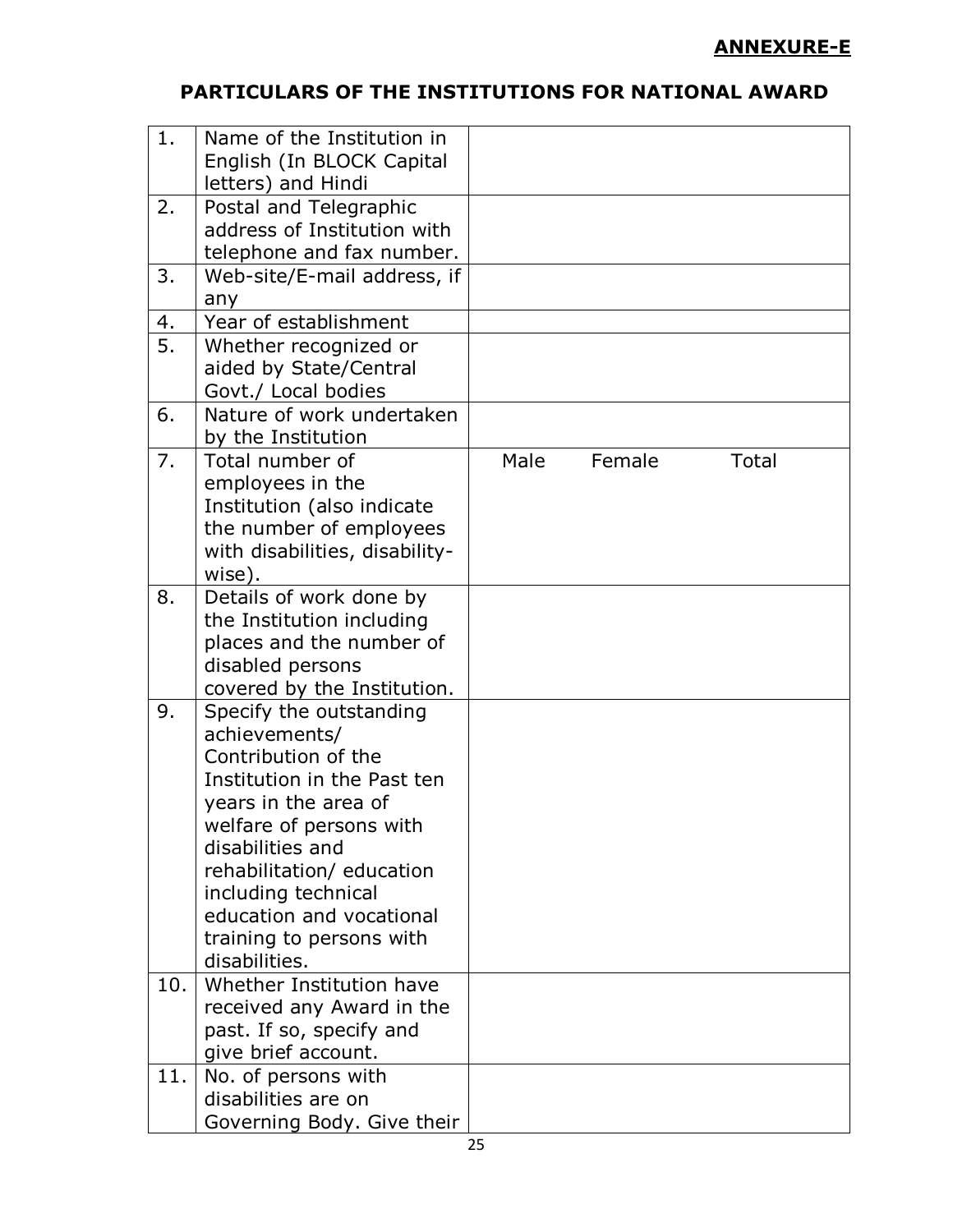| names and addresses.       |  |
|----------------------------|--|
| 12. The number of disabled |  |
| population served and      |  |
| area of work including     |  |
| District/State.            |  |
| 13. Give details showing   |  |
| various activities done by |  |
| the Institution with       |  |
| numerical output.          |  |

**Note:** Memorandum/Articles of Association annual reports for the last two years and like documents may be sent.

> Signature of President/Secretary of the Institution with date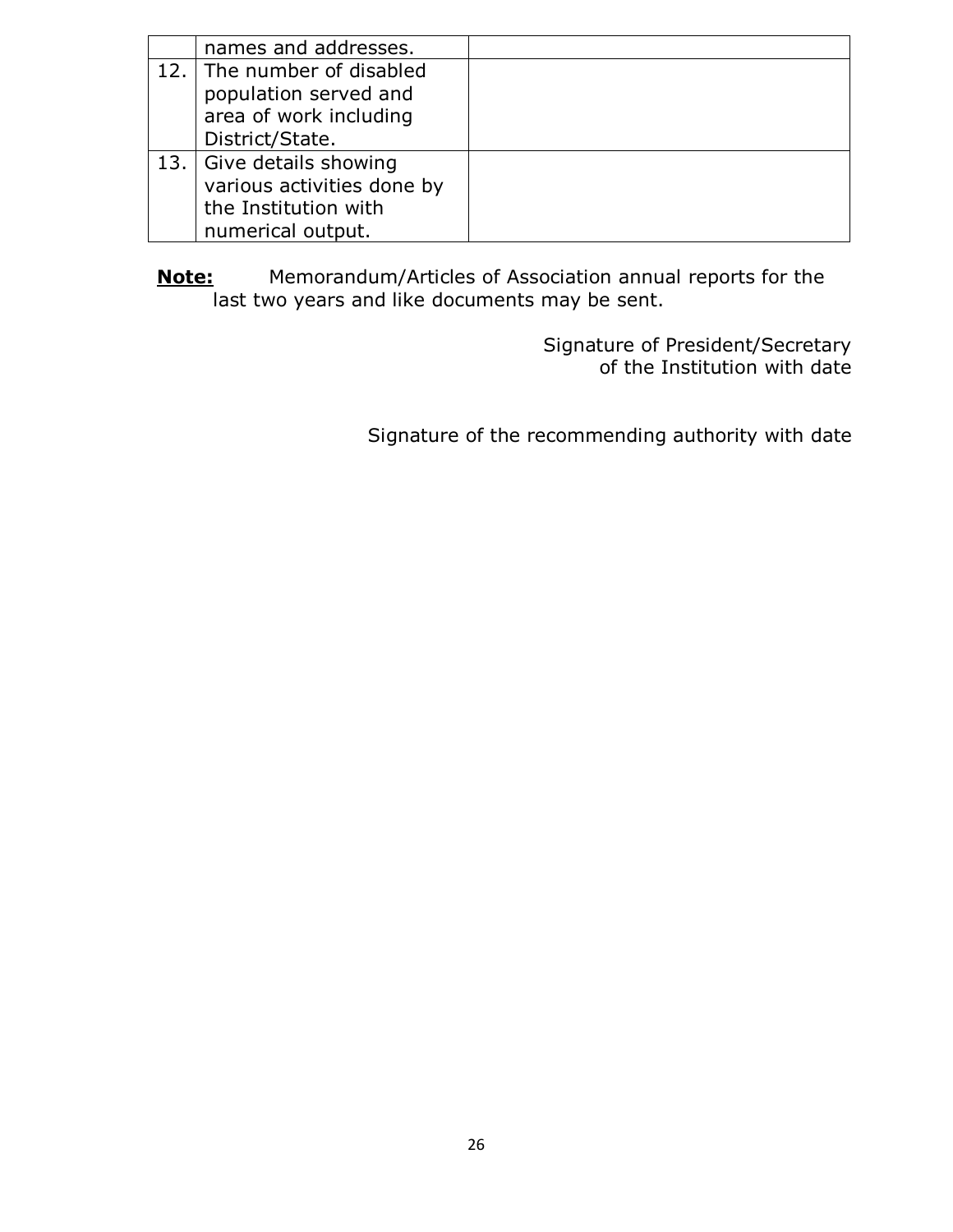# **PARTICULARS OF ROLE MODEL FOR NATIONAL AWARD**

| 1. | Name in English (in BLOCK<br>Capital letters) and in Hindi                                                                                 |  |
|----|--------------------------------------------------------------------------------------------------------------------------------------------|--|
| 2. | Address along with<br>telephone & fax number, if<br>any.                                                                                   |  |
| 3. | E-mail address, if any                                                                                                                     |  |
| 4. | Nature and degree of<br><b>Disability</b><br>(Attach Disability<br>Certificate)                                                            |  |
| 5. | Indicate percentage of<br>disability and since when                                                                                        |  |
| 6. | Date of birth                                                                                                                              |  |
| 7. | Educational qualifications                                                                                                                 |  |
| 8. | Brief details/particulars of<br>the achievements made<br>which may be considered<br>original and exemplar for<br>persons with disabilities |  |
| 9. | Whether any National or<br>International award<br>received and if so, the<br>details thereof                                               |  |

Signature of the applicant with date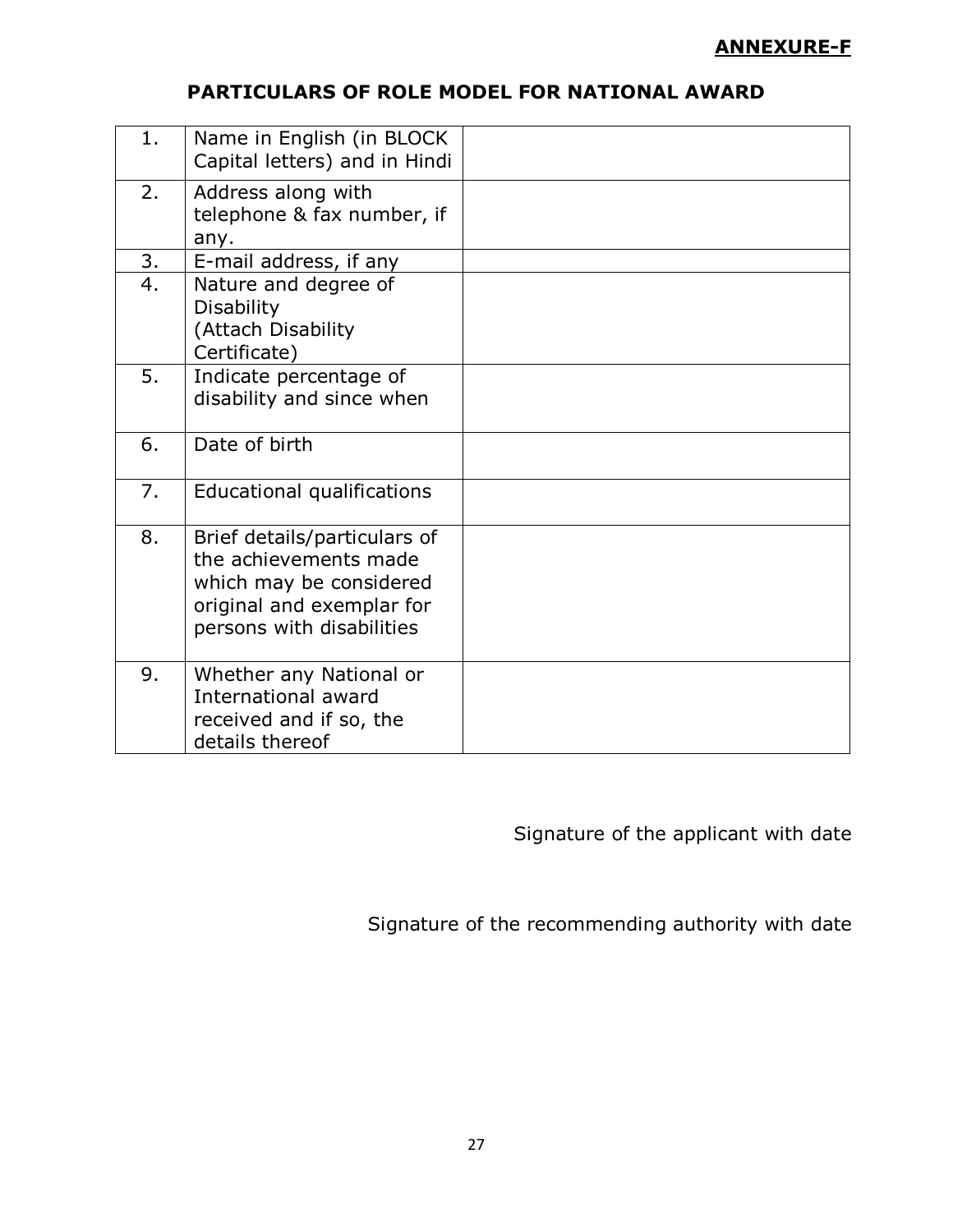#### **APPLICATION FOR NATIONAL AWARD FOR BEST APPLIED RESEARCH/ INNOVATION/PRODUCT DEVELOPMENT AIMED AT IMPROVING THE LIFE OF PERSONS WITH DISABILITIES**.

| 1.  | Name in English and in Hindi (in                                     |                          |
|-----|----------------------------------------------------------------------|--------------------------|
|     | <b>BLOCK Capital letters)</b>                                        |                          |
| 2.  | Address of the applicant (In full)<br>with telephone and fax number. |                          |
| 3.  | Web-site/E-mail address, if any                                      |                          |
| 4.  | Date of birth                                                        |                          |
| 5.  | Educational qualifications                                           |                          |
| 6.  | Professional/Official Designation &                                  |                          |
|     | Address<br>of Organization<br>with                                   |                          |
|     | telephone & fax numbers.                                             |                          |
| 7.  | Title of Invention/Innovation                                        |                          |
| 8.  | When and<br>where<br>the<br>i)                                       |                          |
|     | development work was carried                                         |                          |
|     | out.                                                                 |                          |
|     | ii) Was the proposal undertaken as                                   |                          |
|     | research project in<br>a.<br>a                                       |                          |
|     | Research Laboratory/ Institute                                       |                          |
|     | or any other Organization.                                           |                          |
| 9.  | Detailed technical description                                       |                          |
|     | (Use separate sheets)                                                |                          |
| 10. | Present stage of development   Idea/Model/Working                    | Model/                   |
|     | (Strike out items which do not                                       | Prototype/Commercialised |
|     | apply)                                                               |                          |
| 11. | Claim of Originality                                                 |                          |
|     | a) How it is different from known                                    |                          |
|     | Indigenous and imported Pin-Point                                    |                          |
|     | in detail, the originality/ novelty<br>claimed (Use separate sheet). |                          |
|     | b) Has it been patented? If so                                       |                          |
|     | give patent no. and dates of                                         |                          |
|     | application/<br>acceptance<br>and                                    |                          |
|     | sealing?                                                             |                          |
| 12. | Advantage claimed over alternative                                   |                          |
|     | products                                                             |                          |
|     | (Strike<br>whichever<br>out<br>is<br>not                             |                          |
|     | applicable).                                                         |                          |
|     | a) Reduced capital cost/operating                                    |                          |
|     | cost/ Weight/volume.                                                 |                          |
|     | b)<br>Improved                                                       |                          |
|     | performance/safety/output                                            |                          |
|     | serviceability/range<br>of                                           |                          |
|     | applications/utility<br>directly or as                               |                          |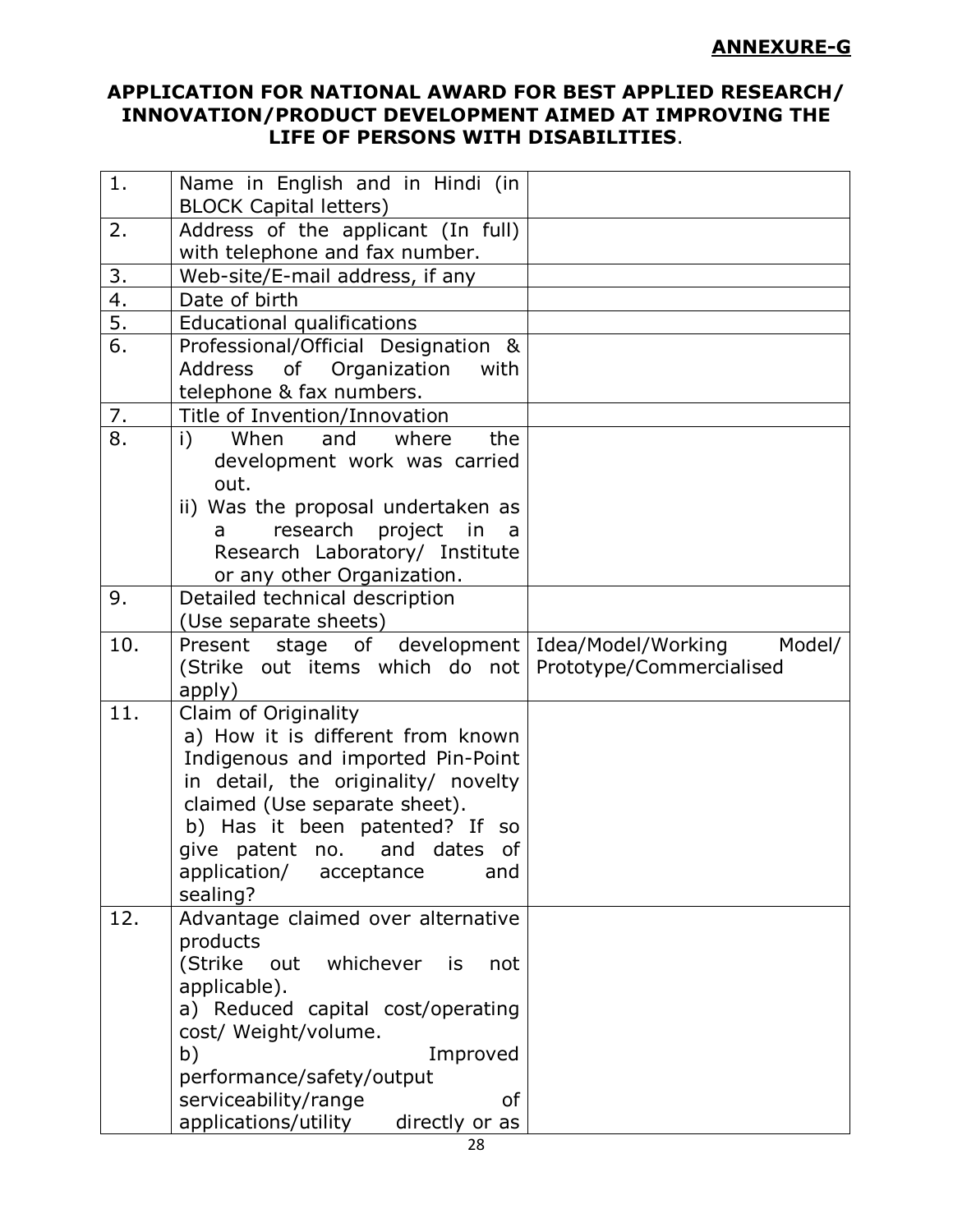|     | attachment.                                                           |  |
|-----|-----------------------------------------------------------------------|--|
|     | c) Aiding import substitution and                                     |  |
|     | self-reliance.                                                        |  |
|     | d) Any other special merits.                                          |  |
| 13. | Tests/Demonstrations carried out:                                     |  |
|     | a) Give details of the tests carried                                  |  |
|     | out and results obtained (Use                                         |  |
|     | separate sheets)<br>b) Has the working                                |  |
|     | model/prototype been                                                  |  |
|     | demonstrated/ supplied for use?                                       |  |
|     | If yes, give names(s) and                                             |  |
|     | address of the persons/testing                                        |  |
|     | agencies and details of their                                         |  |
|     | observations/test results/ opinions                                   |  |
|     | obtained.                                                             |  |
| 14. | Details about commercialisation,                                      |  |
|     | has it been exploited commercially?                                   |  |
|     | a) If yes, date(s)<br>0f                                              |  |
|     | comercialisation, names<br>and                                        |  |
|     | addresses of the parties                                              |  |
|     | manufacturing and annual sales.                                       |  |
|     | b) Name and address of the users,                                     |  |
|     | if any.                                                               |  |
| 15. | Has your invention/innovation been                                    |  |
|     | Published in technical or scientific                                  |  |
|     | Magazine? If so, enclose reprints/<br>cuttings.                       |  |
| 16. | Has the invention/innovation been                                     |  |
|     | submitted for consideration<br>or                                     |  |
|     | consideration for any International/                                  |  |
|     | National Awards? If so,<br>give                                       |  |
|     | particulars.                                                          |  |
| 17. | State how the invention will benefit                                  |  |
|     | people with disabilities in their                                     |  |
|     | education/employment/training/reh                                     |  |
|     | abilitation or any other aspect of                                    |  |
|     | living.                                                               |  |
| 18. | Comment on its affordability by a                                     |  |
|     | common person with disabilities or<br>by an institution/organization. |  |
| 19. | Whether received any award in the                                     |  |
|     | past. Specify and give a<br>brief                                     |  |
|     | account.                                                              |  |
|     |                                                                       |  |

Dated:

Signature of the applicant with date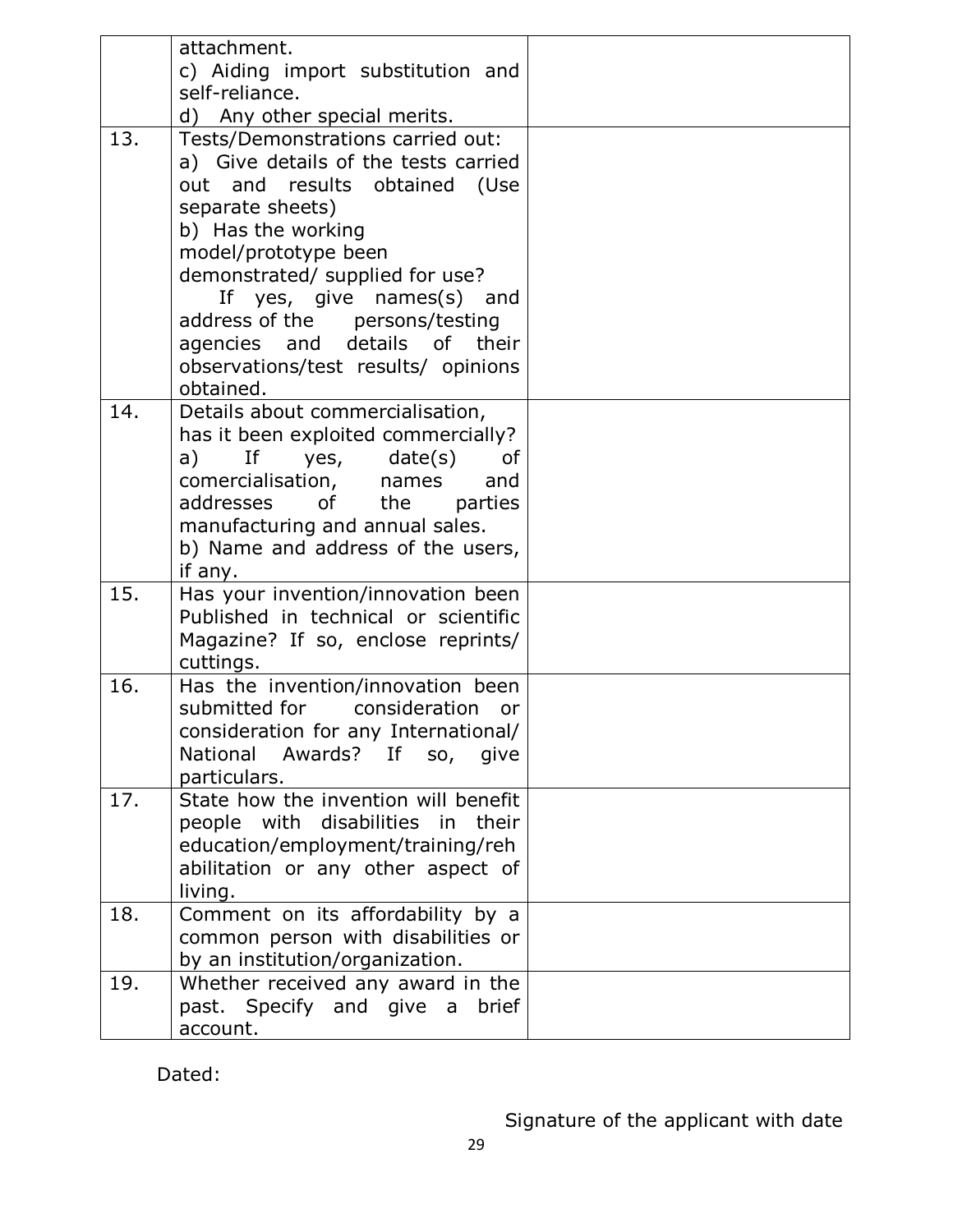Remarks of the State Govt. Employers (Strike off whichever is not applicable).

The work of the applicant recommended for consideration for Best Applied Research/Innovation/Product Development aimed at improving the life of persons with disabilities. The work is/is not an assignment of employment.

Signature of Head of the Institution/Organization with SEAL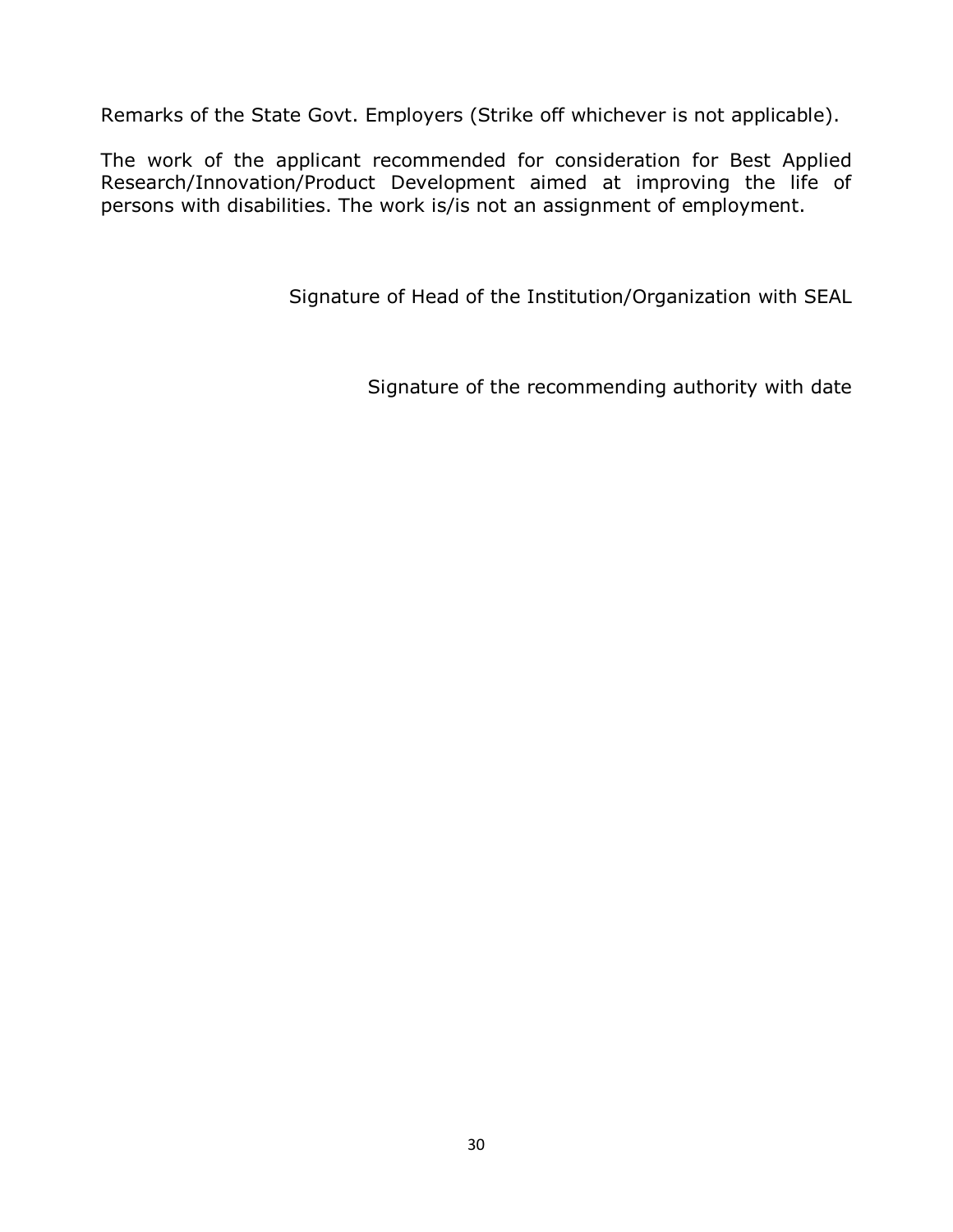#### **PARTICULARS OF OUTSTANDING WORK IN THE CREATION OF BARRIER-FREE ENVIRONMENT FOR PERSONS WITH DISABILITIES FOR NATIONAL AWARDS**

| 1. | Name of the Agency in English (in<br>Block Capital letters) and in Hindi                                                                                                      |  |
|----|-------------------------------------------------------------------------------------------------------------------------------------------------------------------------------|--|
| 2. | Address of the agency along with<br>telephone & fax number, if any.                                                                                                           |  |
| 3. | Web-site/E-mail address, if any                                                                                                                                               |  |
| 4. | Nature of the agency                                                                                                                                                          |  |
| 5. | Particulars of access facilities provided                                                                                                                                     |  |
| 6. | Number of the people benefited<br>annually category-wise.                                                                                                                     |  |
| 7. | Comment on the replicability of the<br>facilities given.                                                                                                                      |  |
| 8. | Whether toilets have been modified,<br>doors are modified keeping in view<br>the needs of disabled and ramps are<br>provided in the building.                                 |  |
| 9. | Whether facilities for visually and<br>hearing handicapped are provided at<br>work site and protective devices are<br>used for their physical safeguard. Give<br>full details |  |

Signature of the applicant with date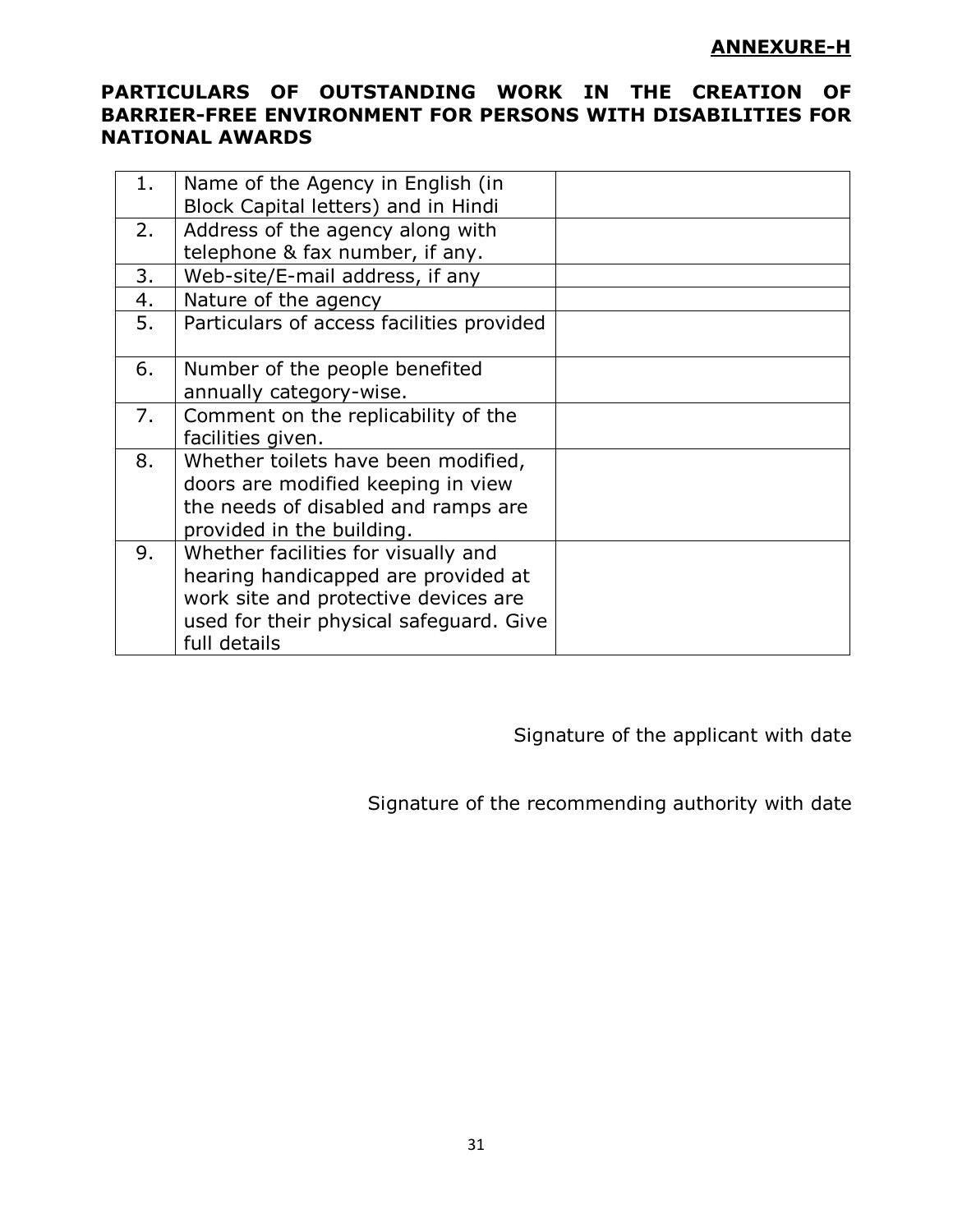## **PARTICULARS OF THE BEST DISTRICT OF A STATE ENGAGED IN WELFARE AND REHABILITATION OF THE DISABLED PERSONS**

| 1.  | Name of the district                                                                                                                         |  |
|-----|----------------------------------------------------------------------------------------------------------------------------------------------|--|
| 2.  | Name of the state                                                                                                                            |  |
| 3.  | Since when District Rehabilitation<br>Centre<br>is in operation                                                                              |  |
| 4.  | Details of activities undertaken in<br>the area of disability rehabilitation                                                                 |  |
| 5.  | <b>Involvement of District</b><br>administration NGOs/Local level<br>bodies and public Representatives<br>in functioning of District Center. |  |
| 6.  | Special efforts made in the<br>provision of services including for<br>prevention of disability                                               |  |
| 7.  | Details of convergence of various<br>development schemes for benefit<br>of Persons with Disabilities.                                        |  |
| 8.  | Coverage under ADIP Scheme                                                                                                                   |  |
| 9.  | Details of awareness generating<br>activities                                                                                                |  |
| 10. | Any other                                                                                                                                    |  |

Signature with date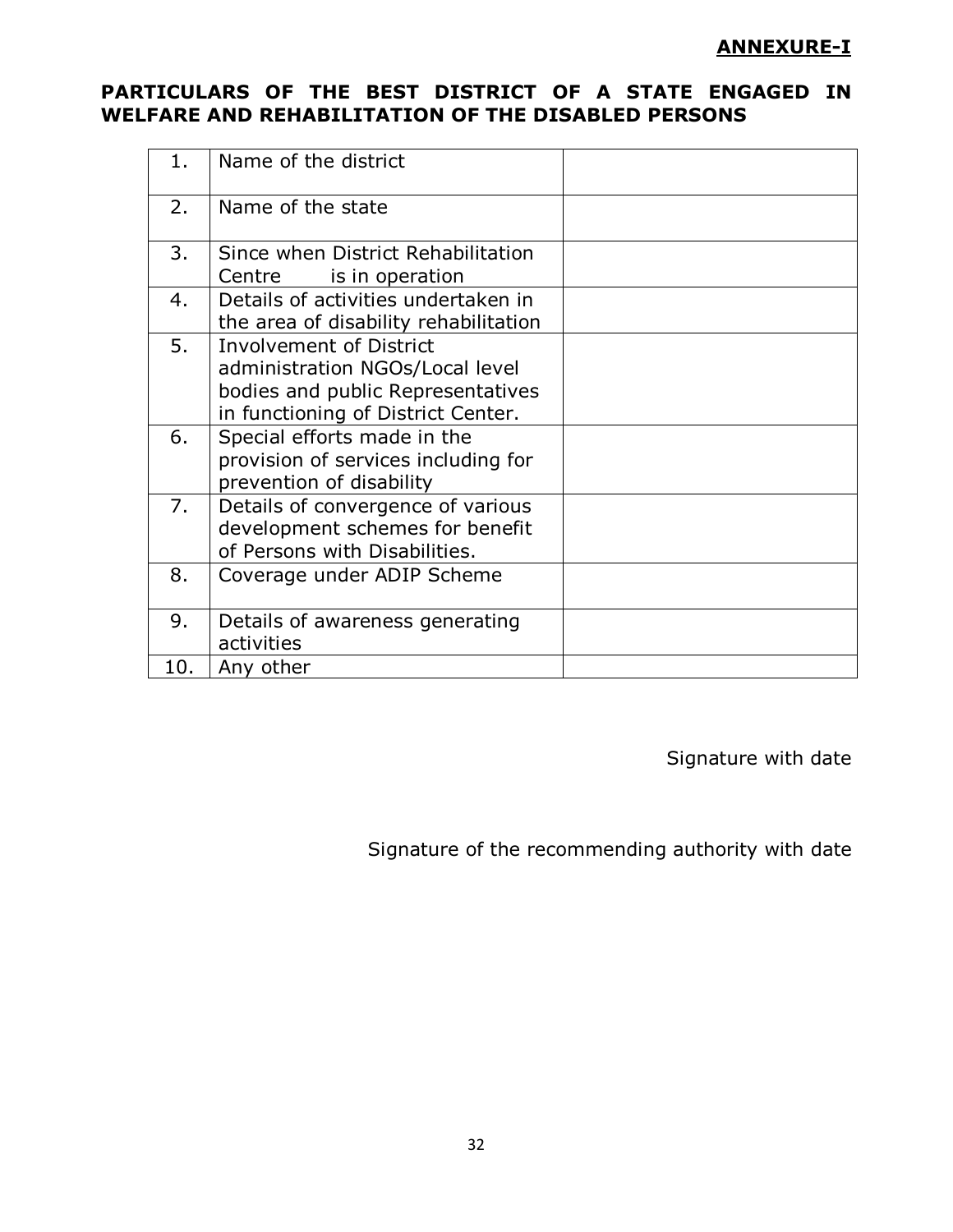#### **PARTICULARS OF THE BEST STATE CHANNELISING AGENCY OF THE NATIONAL HANDICAPPED FINANCE AND DEVELOPMENT CORPORATION**

| 1.  | Name of the State                                   |  |
|-----|-----------------------------------------------------|--|
| 2.  | Name of State Channelising                          |  |
|     | Agency in English(in BLOCK                          |  |
|     | Capital letters) and Hindi                          |  |
| 3.  | Year of nomination as SCA of                        |  |
|     | <b>NHFDC</b>                                        |  |
| 4.  | Date of execution of GLA                            |  |
| 5.  | Date<br>$of$ and $\overline{a}$<br>Government       |  |
|     | Guarantee                                           |  |
| 6.  | Quantum of Government                               |  |
|     | Guarantee                                           |  |
| 7.  | Number of Projects received                         |  |
|     | in NHFDC from SCA in the                            |  |
|     | previous financial year                             |  |
| 8.  | Number of<br>projects                               |  |
|     | sanctioned by NHFDC during                          |  |
| 9.  | previous financial year<br>Amount released by NHFDC |  |
|     | to SCA during previous                              |  |
|     | financial year.                                     |  |
| 10. | Amount disbursed to                                 |  |
|     | beneficiaries by SCA during                         |  |
|     | previous financial year.                            |  |
| 11. | Number of Persons with                              |  |
|     | Disability to whom loan                             |  |
|     | disbursed by the SCA during                         |  |
|     | previous financial year.                            |  |
| 12. | Recovery due from the SCA                           |  |
|     | till the end of previous                            |  |
|     | financial year.                                     |  |
| 13. | Recovery received from SCA                          |  |
|     | till the end of previous                            |  |
|     | financial year.                                     |  |
| 14. | Recovery percentage at the                          |  |
|     | end of previous financial year.                     |  |
| 15. | Funds refunded by SCA                               |  |
|     | during the previous financial                       |  |
| 16. | year.<br>Utilisation certificates                   |  |
|     | received from SCA during the                        |  |
|     | previous financial year.                            |  |
|     |                                                     |  |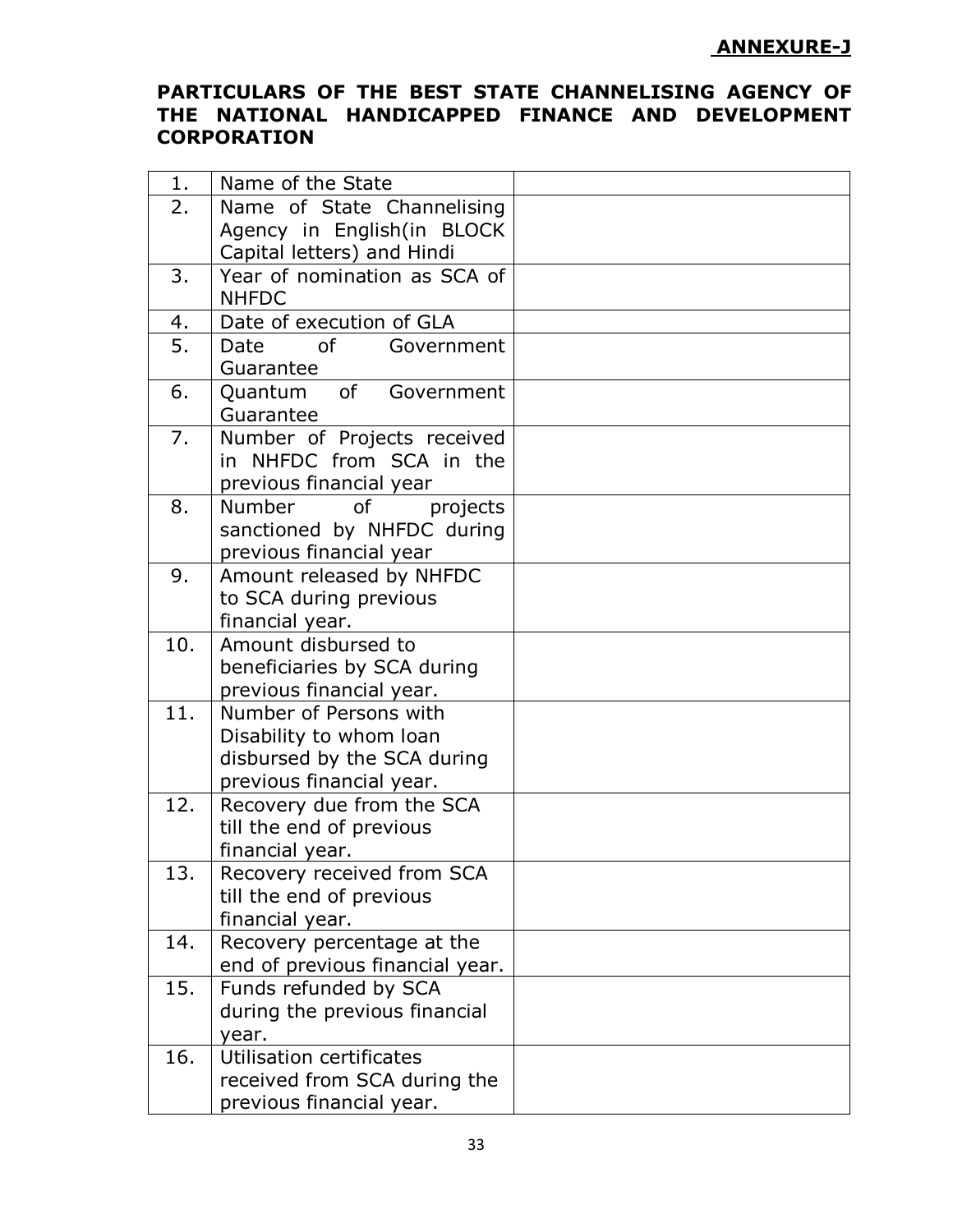| 17. Utilisation percentage during |  |
|-----------------------------------|--|
| previous financial year for the   |  |
| amount due for utilization.       |  |

 Signature: Name: Designation: Office Address with seal:

Comments of the Recommending Authority: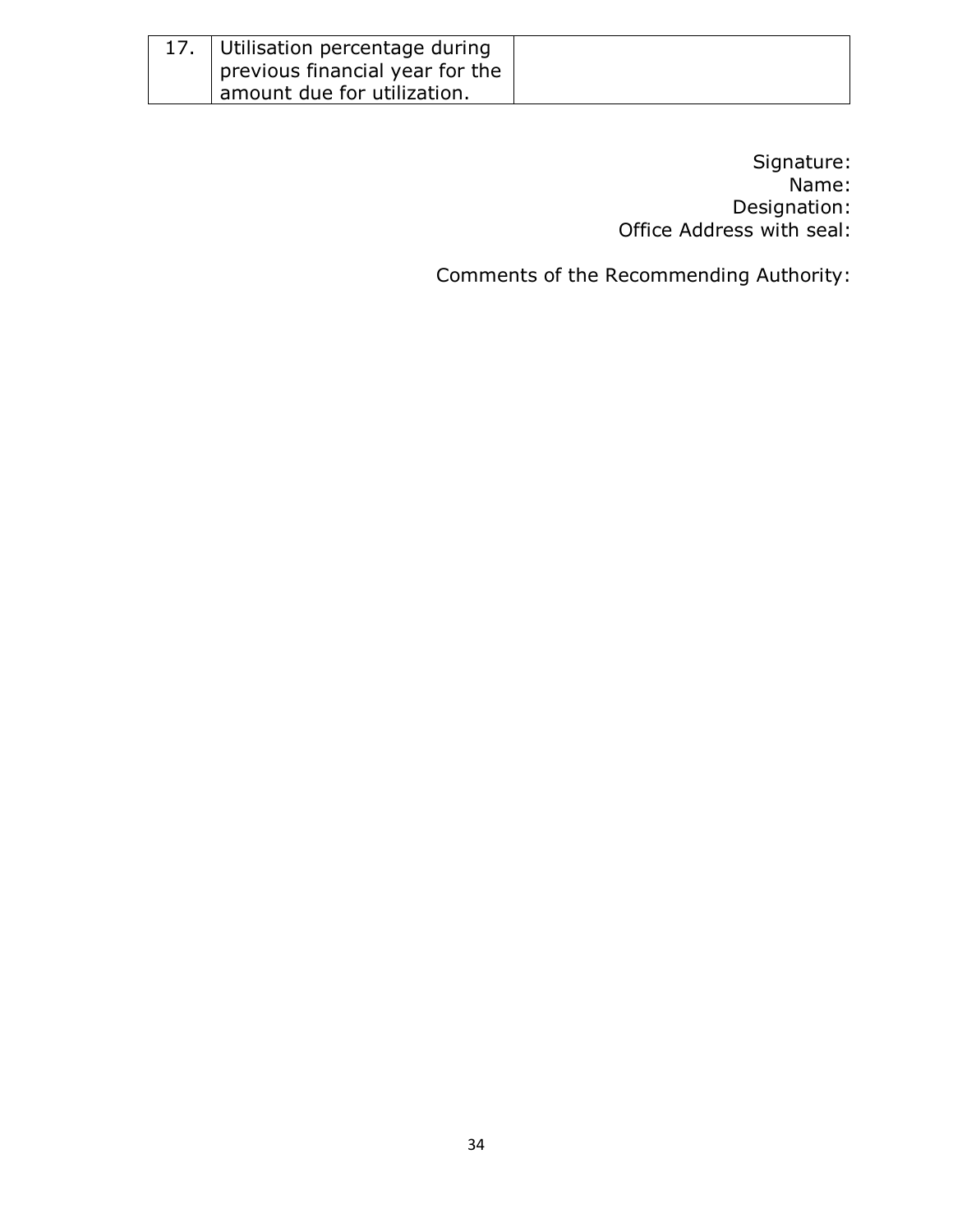#### **ANNEXURE-K**

#### **PARTICULARS OF OUTSTANDING CREATIVE ADULT PERSONS WITH DISABILITIES FOR NATIONAL AWARDS**

| 1. | Name of the person in<br>Hindi & English (In BLOCK)                        |  |
|----|----------------------------------------------------------------------------|--|
|    | Capital letters)                                                           |  |
| 2. | Residential address along<br>with telephone no. and<br>fax number, if any. |  |
| 3. | E-mail address, if any                                                     |  |
| 4. | Web-site address, if any                                                   |  |
| 5. | Date of Birth/Age                                                          |  |
| 6. | Nature and degree of                                                       |  |
|    | disability (attach                                                         |  |
|    | Disability Certificate)                                                    |  |
| 7. | Occupation                                                                 |  |
| 8. | Monthly income                                                             |  |
| 9. | Particulars of the creative                                                |  |
|    | work for which award is                                                    |  |
|    | to be considered                                                           |  |

Signature of the applicant with date

Signature, name & designation of the recommending authority with date

#### **NOTE:**

- 1. Two copies of the photographs clearly showing disability of recommended person with disabilities, to be enclosed with bio-data.
- 2. Application should be supported by a Medical certificate indicating the degree of total disability.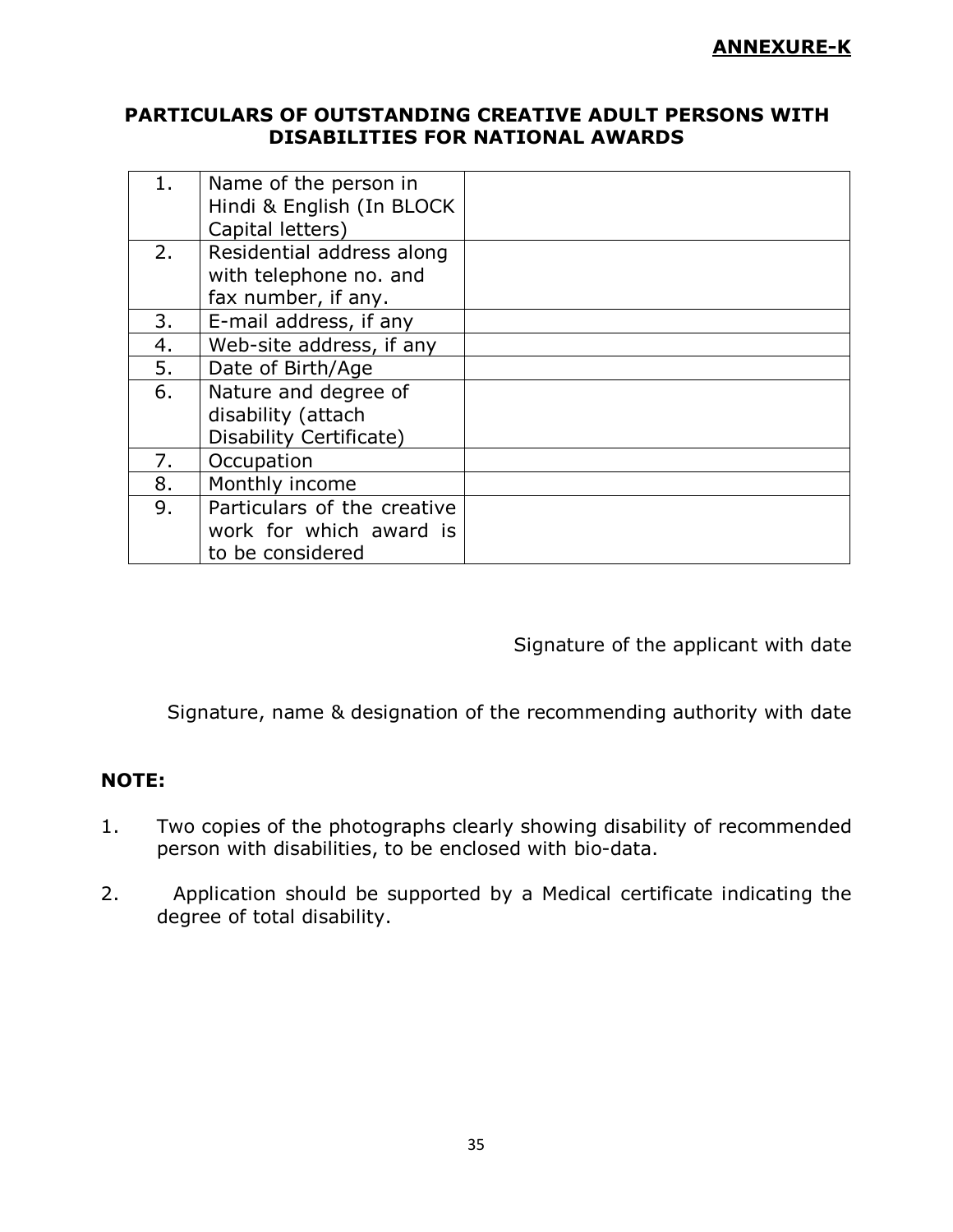#### **ANNEXURE-L**

### **PARTICULARS OF OUTSTANDING CREATIVE CHILD WITH DISABILITIES FOR NATIONAL AWARDS**

- 1. Name of the child in English (in BLOCK Capital : letters) and Hindi
- 2. Date of Birth (Attach Certificate) :
- 3. Residential address along with telephone : & fax number, if any.
- 4. E-mail address, if any :
- 5. Web-site address, if any : 6. Nature and degree of disability :
- 7. Class in which studying :
- 8. Particulars of the creative work for which : award is to be considered

 Signature of Applicant Name (In BLOCK Capital letters) Address Relationship with Candidate

Signature, name & designation of the recommending authority with date

#### **NOTE:**

- 1. Two copies of the photographs clearly showing disability of recommended child with disabilities, to be enclosed with bio-data.
- 2. Application should be supported by a Medical certificate indicating the degree of total disability.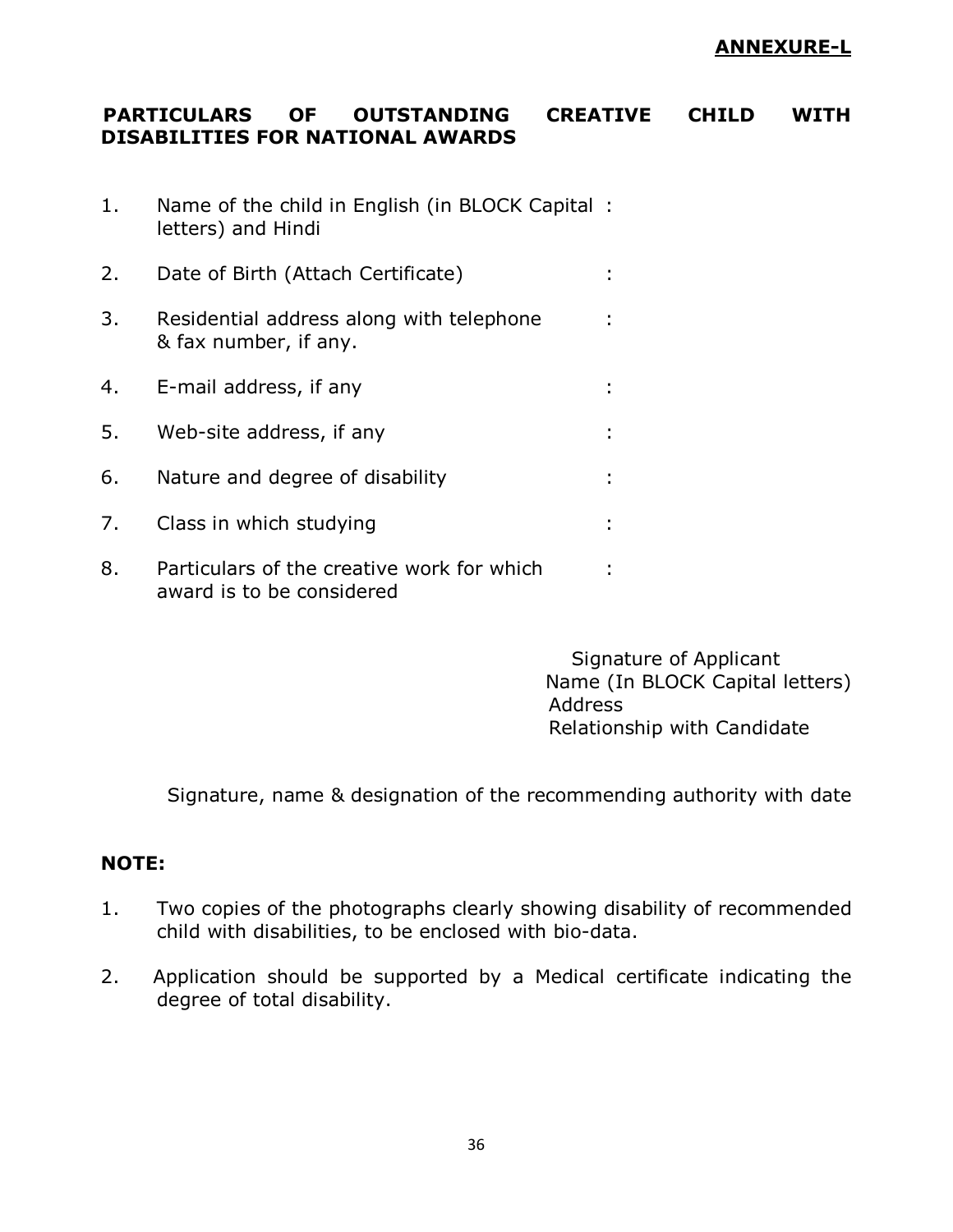### **NATIONAL AWARD FOR BEST BRAILLE PRINTING PRESS**

| 1. | Name of the Organization                  |      |  |
|----|-------------------------------------------|------|--|
| 2. | Name of Braille Press Manager             |      |  |
| 3. | Address                                   |      |  |
| 4. | Telephone number                          |      |  |
|    | 5. Fax number                             |      |  |
| 6. | E-mail                                    |      |  |
| 7. | Web-site address                          |      |  |
| 8. | Establishment of the Braille Press: Month |      |  |
|    |                                           | Year |  |
|    |                                           |      |  |

### 9. Braille Printing Capacity

- (a) No. of Printers :
	- (b) Details of each Printer :

| S.No.   Type of<br>printer | Speed (Characters per<br>second) | Functional/Non<br>functional |
|----------------------------|----------------------------------|------------------------------|
|                            |                                  |                              |
|                            |                                  |                              |
|                            |                                  |                              |
|                            |                                  |                              |

## 10. Year-wise production by the Press (not including work out-sourced)

| S.No. | Item                      | 2009-10 | 2009-10 | $2010 -$ |
|-------|---------------------------|---------|---------|----------|
|       |                           |         |         |          |
|       | No. of titles by language |         |         |          |
|       | Hindi<br>$\mathsf{a}$     |         |         |          |
|       | English<br>b)             |         |         |          |
|       | Other languages<br>(c)    |         |         |          |
|       |                           |         |         |          |
|       | (ii)                      |         |         |          |
|       | (iii)                     |         |         |          |
|       | Total                     |         |         |          |
| 2.    | No. of volumes (copies)   |         |         |          |
| 3.    | No. of pages              |         |         |          |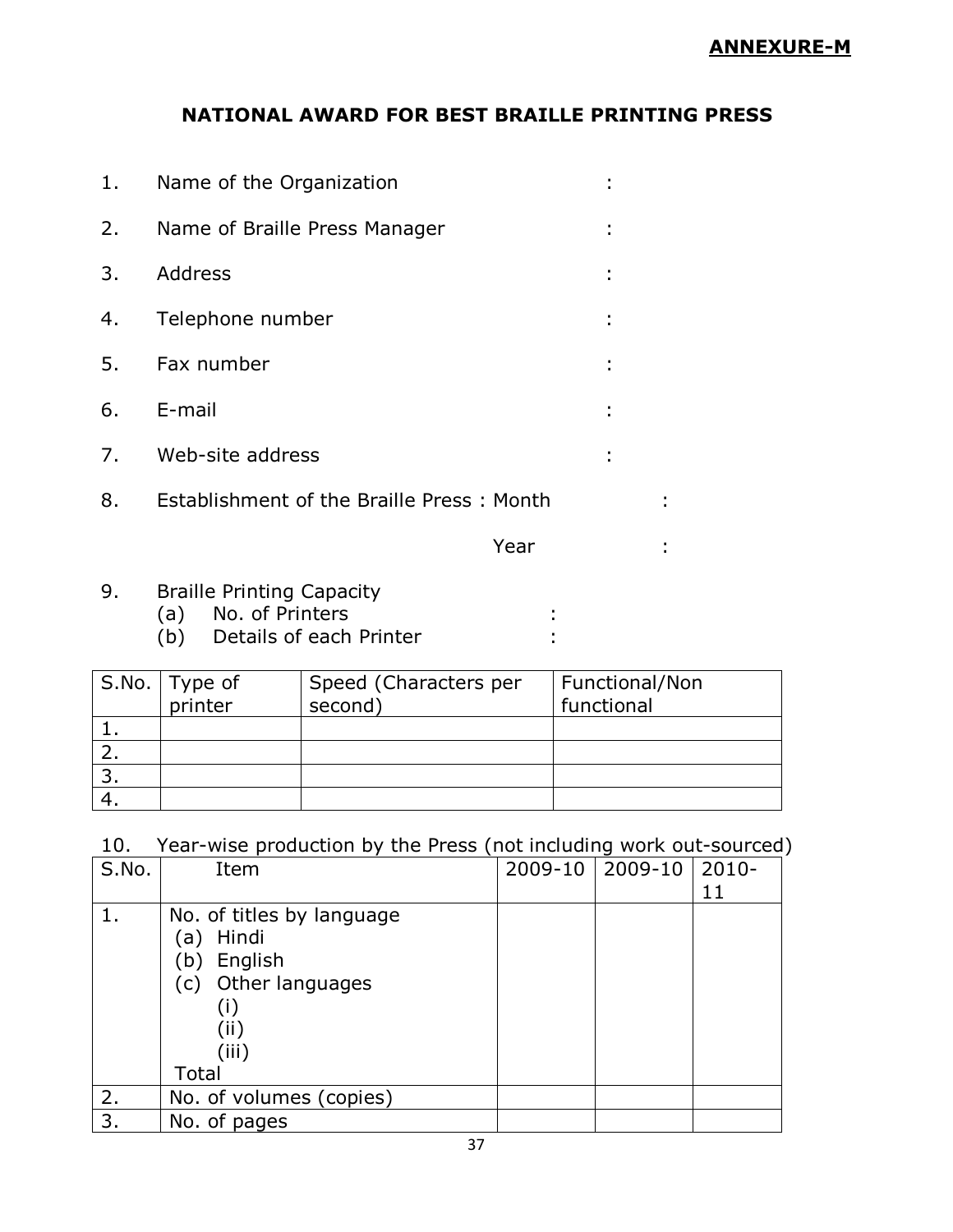|    | No. of School Books              |  |  |
|----|----------------------------------|--|--|
|    | No. of tactile sketches, graphs, |  |  |
|    | geometrical figures etc.         |  |  |
| 6. | No. of volumes sold              |  |  |
|    | (a) Subsidized                   |  |  |
|    | (b) Non-subsidized               |  |  |
|    | otal                             |  |  |

#### 11. Financial status

| Financial year | Expenditure | Sale proceeds | Profit/loss |
|----------------|-------------|---------------|-------------|
| 2008-09        |             |               |             |
|                |             |               |             |
| 2009-10        |             |               |             |
|                |             |               |             |
| 2010-11        |             |               |             |

Signature with office seal

Name

Designation

Date

Place

N.B.

- (a) Please include list of titles alongwith language and number of volumes sold.
- (b) Please enclose copies of Balance sheet and profit/loss account of the organization duly audited.

Signature, Name & Designation of the Recommending authority with date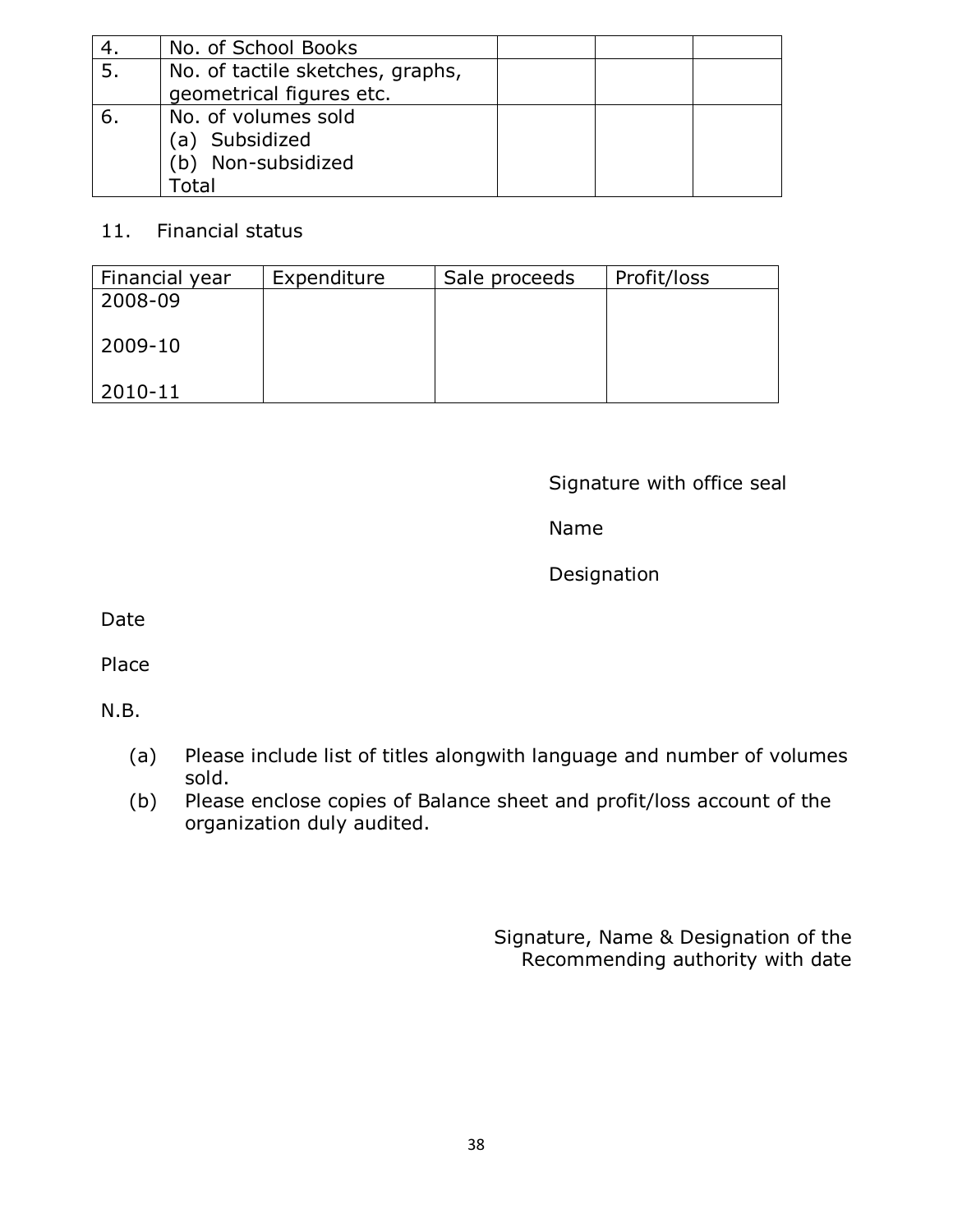#### **PARTICULARS OF THE RECOMMENDED BEST ACCESSIBLE WEBSITE FOR PERSONS WITH DISABILITIES FOR NATIONAL AWARDS**

| 1.  | Name of the Organization / Agency in<br>English (in Block Capital letters) and<br>in Hindi                                                       |  |
|-----|--------------------------------------------------------------------------------------------------------------------------------------------------|--|
| 2.  | Address of the Organization / agency<br>along with telephone & fax number,<br>if any.                                                            |  |
| 3.  | Web-site/E-mail address, if any                                                                                                                  |  |
| 4.  | Nature of the agency                                                                                                                             |  |
| 5.  | Brief of features of<br>accessible<br>facilities provided                                                                                        |  |
| 6.  | Number of the people<br>benefited<br>annually category-wise.                                                                                     |  |
| 7.  | Comments on replicability of the<br>accessibility features of website.                                                                           |  |
| 8   | Does it meet level AA of WCAG 2.0<br>quidelines                                                                                                  |  |
| 9.  | Can a person with visual disability<br>use a screen reader software on this<br>website                                                           |  |
| 10. | Can a person who has difficulty in<br>using a mouse, use voice recognition<br>software which enables working on<br>computer with verbal commands |  |
| 11. | Does it has facilities to change the<br>size and spacing of the text                                                                             |  |
| 12. | Does it has facilities to change the<br>colour scheme of the text                                                                                |  |
| 13. | Can the website be accessed through<br>mobile phone                                                                                              |  |
| 14. | Is website updated regularly                                                                                                                     |  |

Signature of the authorized person of applicant organization

Signature, name & designation of the recommending authority with date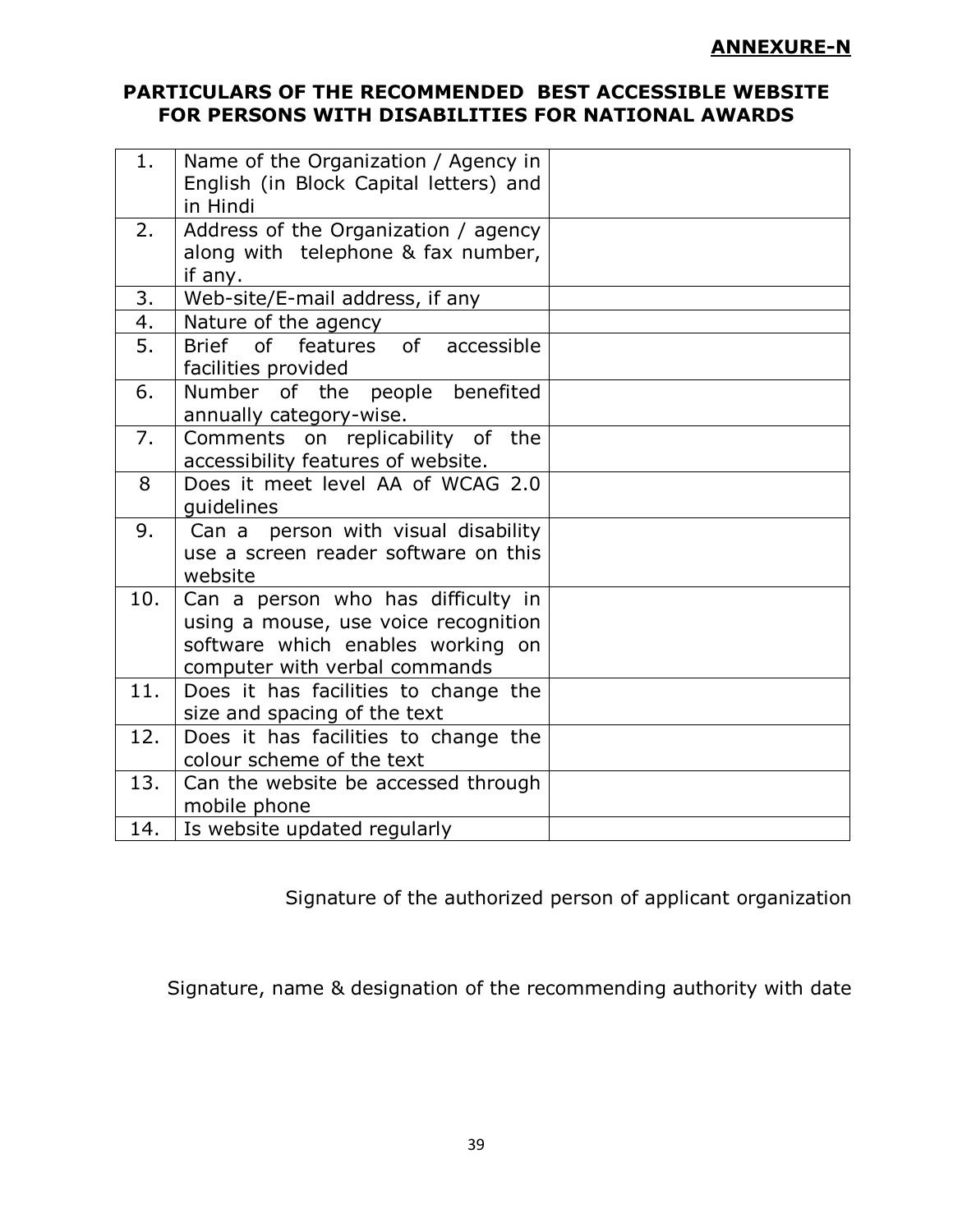#### **PARTICULARS OF THE BEST STATE IN PROMOTING EMPOWERMENT OF PERSONS WITH DISABILITIES**

| 1.  | Name of the State                                                                                                                                                                                                                                                                |  |
|-----|----------------------------------------------------------------------------------------------------------------------------------------------------------------------------------------------------------------------------------------------------------------------------------|--|
| 2.  | Overall planning and strategy of<br>state in<br>the<br>providing<br>rehabilitation<br>comprehensive<br>services to the persons with<br>disabilities and setting up good<br>Institutional infrastructure including<br>state commissioner for persons<br>with disabilities (PwDs). |  |
| 3.  | Percentage of persons with<br>disabilities who have<br>been<br>issued disability certificates                                                                                                                                                                                    |  |
| 4.  | $\mathsf{of}$<br>Percentage coverage<br>identified persons with severe<br>multiple disabilities under<br><b>IGNDPS</b>                                                                                                                                                           |  |
| 5.  | Achievement of<br>(in<br><b>State</b><br>percentage against<br>their<br>notional allocation) under the<br>following Central Sector<br>Schemes:-<br>(i) DDRS $-5%$<br>(ii) $ADIP - 5%$<br>(iii) SIPDA- 5%                                                                         |  |
| 6.  | Percentage of government<br>elementary and<br>secondary<br>schools having:-<br>(a) Ramps with railings<br>(b) Special teachers<br>Disabled friendly toilets<br>(c)                                                                                                               |  |
| 7.  | PwD who have been placed in<br>Government jobs against the<br>stipulated 3% guota for them                                                                                                                                                                                       |  |
| 8.  | Special efforts made to provide<br>barrier free environment<br>in<br>public spaces                                                                                                                                                                                               |  |
| 9.  | Expenditure on State Sector<br>schemes for PwDs as % of the<br>total State Plan Outlay                                                                                                                                                                                           |  |
| 10. | Percentage of PwDs provided<br>vocational training during last<br>five years                                                                                                                                                                                                     |  |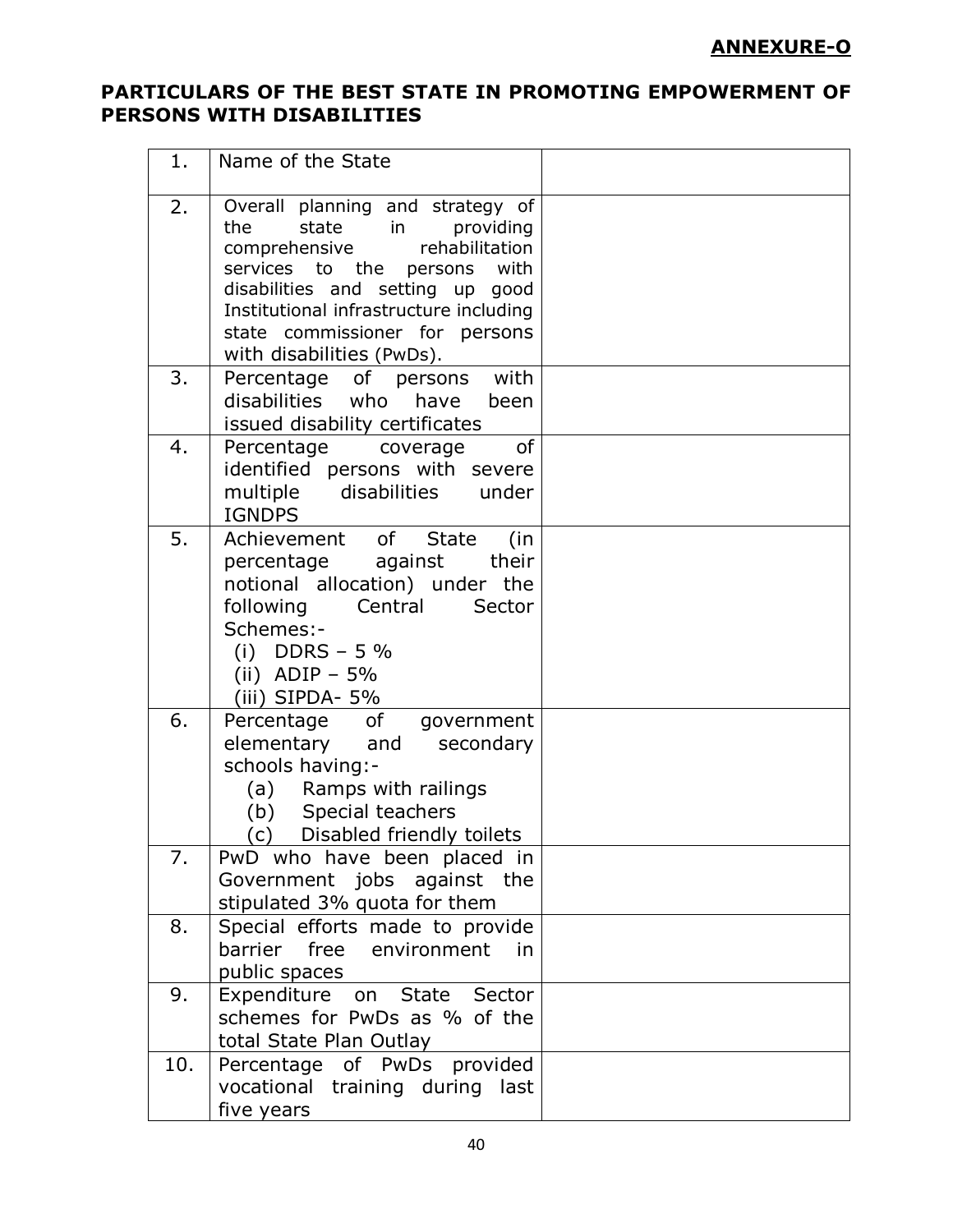| 11. Loan availed by SCA from |  |  |  |
|------------------------------|--|--|--|
| NHFDC as % of its notional   |  |  |  |
| allocation.                  |  |  |  |

Signature of the authorized person with date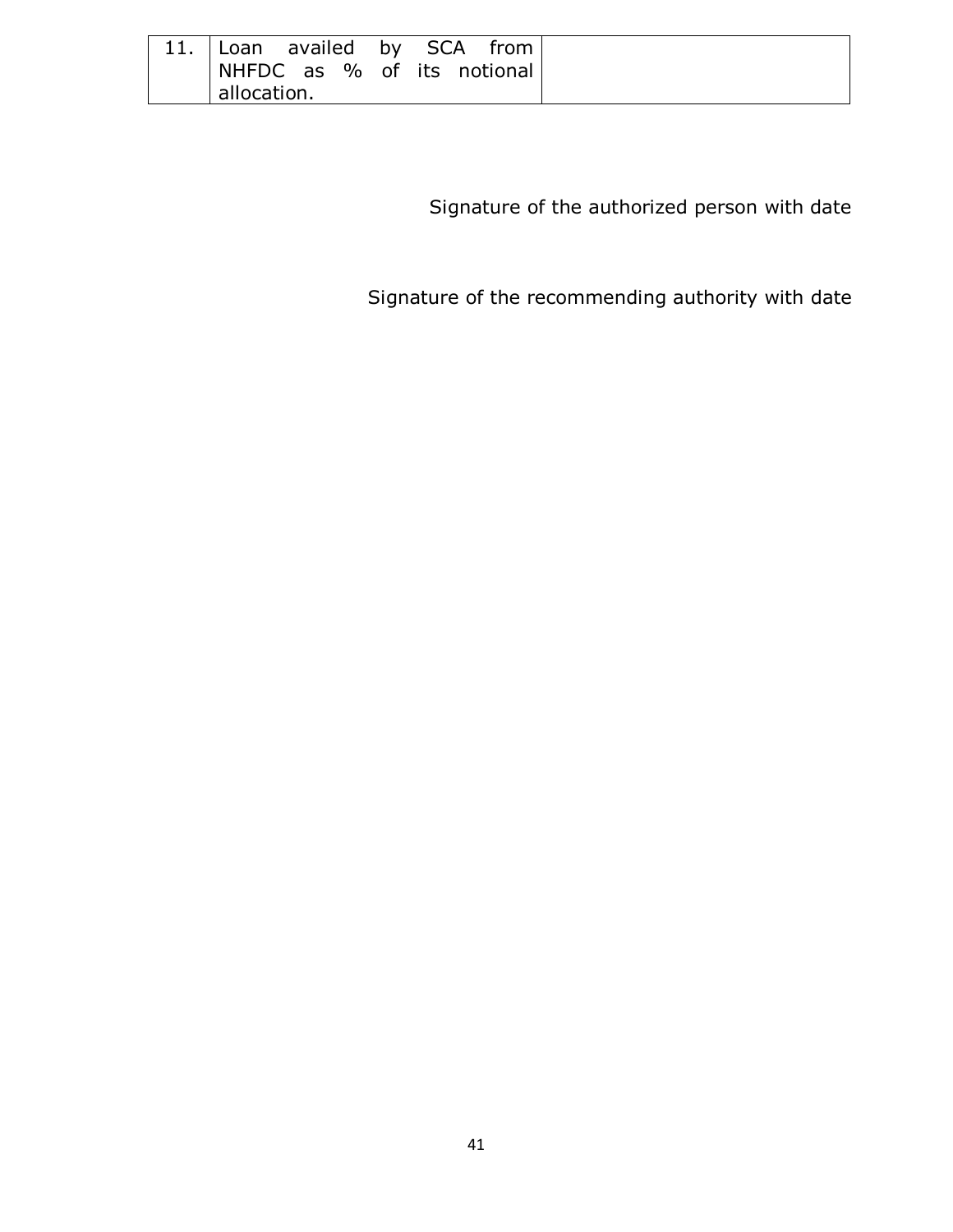#### **PARTICULARS OF BEST SPORTSPERSON WITH DISABILITY**

| 1.  | Name in English (in BLOCK Capital<br>letters) and in Hindi                                       |  |
|-----|--------------------------------------------------------------------------------------------------|--|
| 2.  | Address along with telephone &<br>fax number, if any.                                            |  |
| 3.  | E-mail address, if any                                                                           |  |
| 4.  | Nature and degree of Disability<br>(Attach Disability Certificate)                               |  |
| 5.  | Indicate percentage of disability<br>and since when                                              |  |
| 6.  | Date of birth                                                                                    |  |
| 7.  | Educational qualifications                                                                       |  |
| 8.  | Number of international level sports<br>events participated                                      |  |
| 9.  | Number of international medals<br>won during last 3 years                                        |  |
| 10. | Number of National level sports<br>events participated                                           |  |
| 11. | Number of National medals won<br>during last 3 years                                             |  |
| 12. | Any other achievement<br>in<br>activities related to the sports for<br>persons with disabilities |  |

Signature of Applicant Name (In BLOCK Capital letters) Address Relationship with Candidate

Signature, name & designation of the recommending authority with date

**NOTE:** Application should be supported by a Medical certificate indicating the degree of total disability.